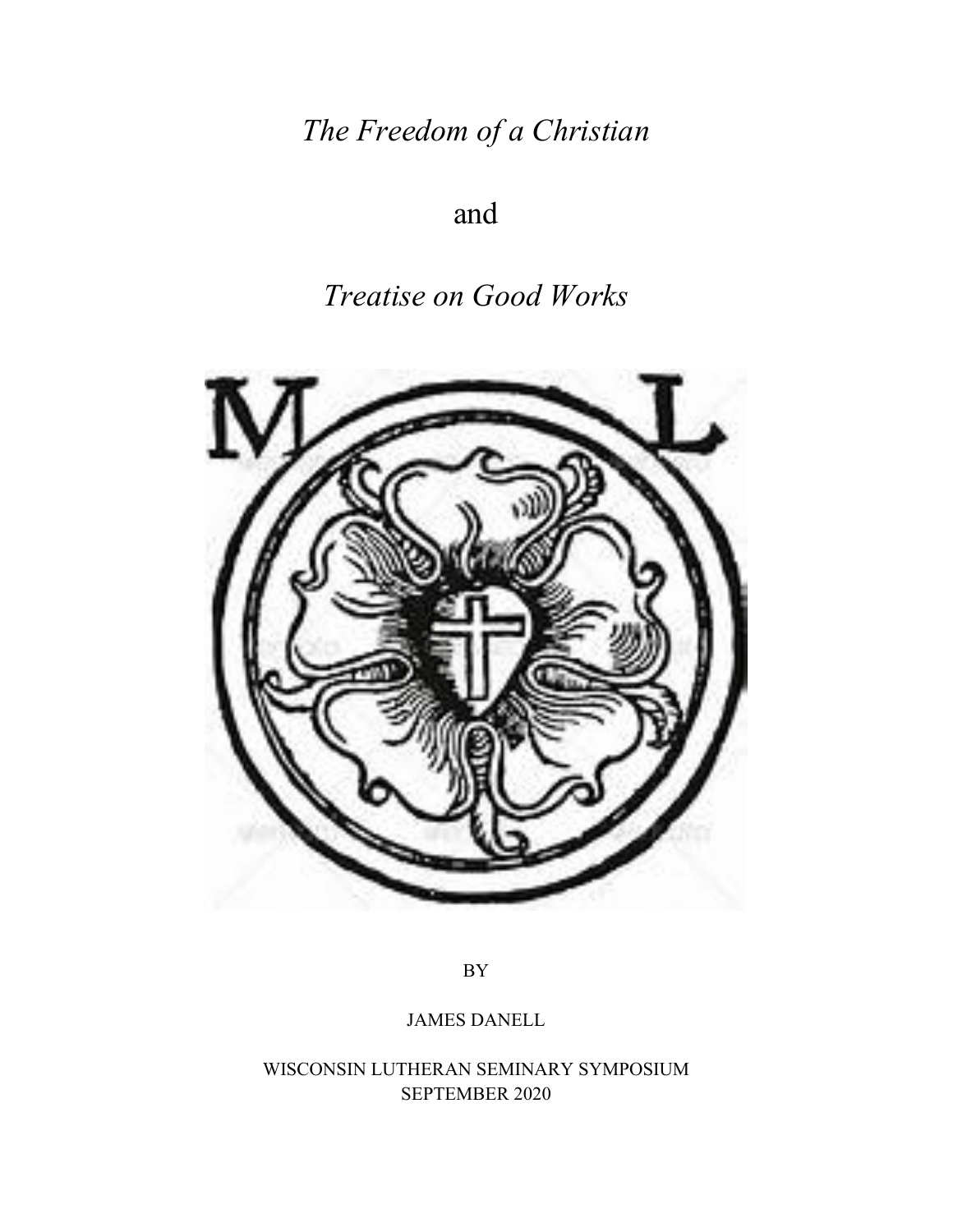### **Preface**

In language study one faces the choice between learning about a language versus directly learning a language. If I learn about a language, I learn about its grammar, vocabulary, and syntax and about how each of these things is used. When I'm done, however, there's no guarantee that I can use any of that to actually create and communicate my own meaning. If, however, I instead directly learn a language, when I'm done, I not only know about it, but I can actually use it to create and communicate my own meaning.

In carrying out my assignment, I had a decision to make. Should we learn about these treatises of Luther? Or should we learn them—directly? I opted for the latter, which means that by and large I will let Luther speak for himself, with lots of quotations.<sup>[1](#page-1-0)</sup>

We will follow what I will call the theological order of the treatises, not their chronological order. It's in his treatise *The Freedom of a Christian* that Luther presents the biblical, reformation doctrine of justification by grace through faith. His treatise *On Good Works* speaks to the sanctified life of the believer that springs fundamentally from his justification through faith in Jesus.

#### **An Open Letter to Pope Leo X and On Christian Freedom**

#### **Introduction**

The Reformer dedicated this treatise—the last of his major treatises of 1520—to Pope Leo X "as a token of peace and good hope" and as an indication of the "studies I should prefer to be more profitably occupied" with.<sup>[2](#page-1-1)</sup> It accompanied a letter Luther had written to Pope Leo at the request of the papal nuncio Karl von Miltitz who had been engaged for over a year in a kind of shuttle diplomacy with the goal of reconciling the Reformation and Rome.<sup>[3](#page-1-2)</sup>

Luther wrote this treatise in October of 1520 and published it in November. After he had "deconstructed medieval understandings of being Christian," Luther turned his attention to a positive presentation of the biblical doctrine of salvation.<sup>[4](#page-1-3)</sup> In this text Luther presents

<span id="page-1-0"></span> $<sup>1</sup>$  All citations from the works of Martin Luther are from Luther's Works. American Edition. 55 vols. Edited by</sup> Jaroslav Pelikan and Helmut T. Lehman. Philadelphia: Muehlenberg and Fortress, and St. Louis: Concordia, 1955- 86.

<span id="page-1-1"></span><sup>2</sup> Martin Luther, "An Open Letter to Pope Leo X, 1520," AE 31:343

<span id="page-1-2"></span><sup>3</sup> In his 2018 essay on *The Freedom of a Christian* written for the Bethany Reformation Lectures, Pastor James Langebartels presents a detailed account of Karl von Miltitz and his role in this part of Reformation history.

<span id="page-1-3"></span><sup>4</sup> Robert Kolb, *Luther's Treatise on Christian Freedom and its Legacy* (Lanham: The Rowman & Littlefield Publishing Group, Inc., 2020), 18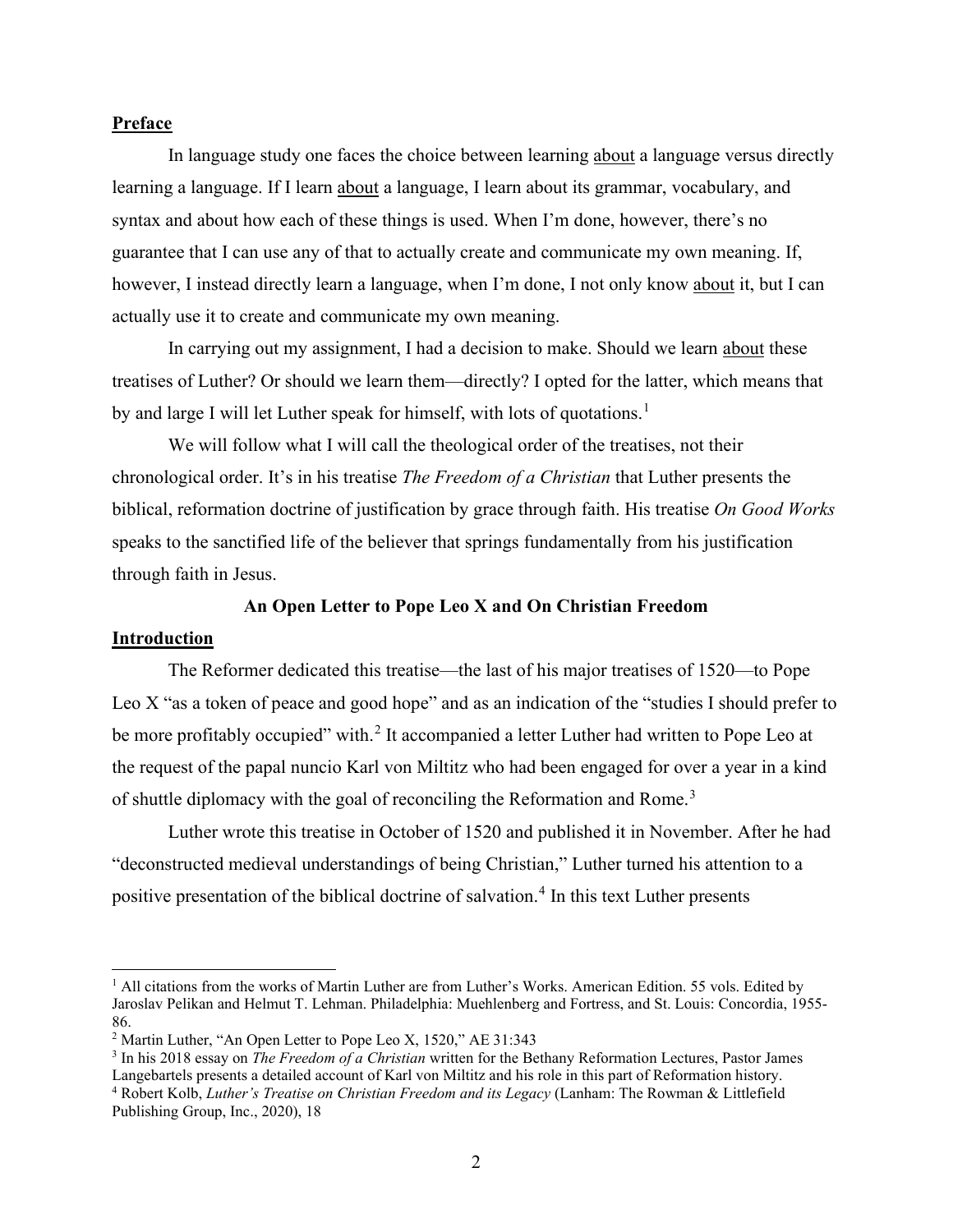justification through faith alone as complete and total *freedom*<sup>[5](#page-2-0)</sup> from the obligation of having to do works in order to earn salvation. This freedom releases the Christian for unencumbered service to others.

#### **An Open Letter to Pope Leo X**

#### **Content**

Luther's letter to Pope Leo contains thoughts about Leo's person, comments on the office of the papacy, a strong condemnation of the Roman curia, Luther's view of the conflict of the last eighteen months, and his terms of reconciliation.

With respect to Leo's person, Luther wrote, "I have never alienated myself from Your Blessedness to such an extent that I should not with all my heart wish you and your see every blessing, for which I have besought God with earnest prayers to the best of my ability. … I have never thought ill of you personally."[6](#page-2-1)

This didn't mean, however, that Luther hesitated to point out to Pope Leo ways in which his office should—and should not—be understood. He wrote,

Be not deceived by those who pretend that you are lord of the world, allow no one to be considered a Christian unless he accepts your authority, and prate that you have power over heaven, hell, and purgatory. … They err who exalt you above a council and the church universal. They err who ascribe to you alone the right of interpreting Scripture. … A man is a vicar only when his superior is absent. If the pope rules, while Christ is absent and does not dwell in his heart, what else is he but a vicar of Christ? What is the church under such a vicar but a mass of people without Christ? Indeed, what is such a vicar but an antichrist and an idol?<sup>[7](#page-2-2)</sup>

Luther contended that to a large extent it had been the Roman Curia who had filled popes' heads with such flattery and falsehoods, and Luther is clear how he feels about it. "I have truly despised your see, the Roman Curia, which, however, neither you nor anyone else can deny is more corrupt than any Babylon or Sodom ever was. … It is so bad that even Antichrist himself, should he come, could think of nothing to add to its wickedness."<sup>[8](#page-2-3)</sup>

At this point Luther provides his own view of the history which had brought them to this point. First, he recounts his debate with Johannes Eck in Leipzig in July of 1519. In Luther's opinion, "whatever wrong was done was Eck's fault. … [He] revealed the shame of Rome to all the world." Regarding his appearance before Cardinal Cajetan in Augsburg three months later,

<span id="page-2-0"></span><sup>&</sup>lt;sup>5</sup> For those who are interested in a brief overview of the development of the concept of freedom in Luther's theology in the decade prior to this treatise, I refer you to pages 22-25 in Kolb's book.

<span id="page-2-1"></span><sup>6</sup> Martin Luther, AE 31:334-335.

<span id="page-2-2"></span><sup>7</sup> Martin Luther, AE 31:341-342.

<span id="page-2-3"></span><sup>8</sup> Martin Luther, AE 31:335-336.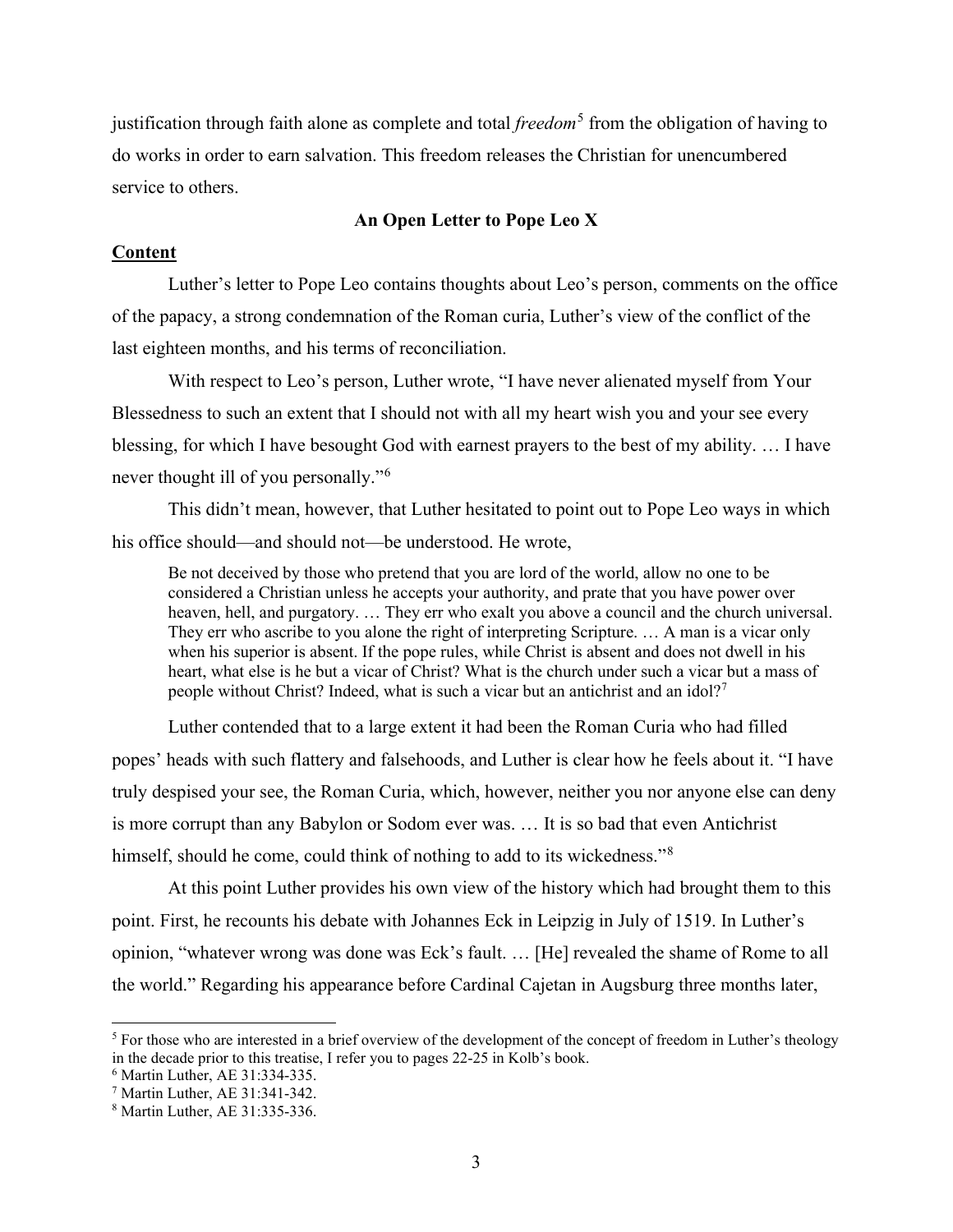the Reformer says. "All the blame is Cajetan's, who did not permit me to keep silent, as I at that time most earnestly requested him to do." For Luther, the bottom line was this, "Luther is not to blame."[9](#page-3-0)

The final section of Luther's letter to Pope Leo contains his terms for the reconciliation of the Reformation and Rome. "Let no person imagine that I will recant unless he prefer to involve the whole question in even greater turmoil. Furthermore, I acknowledge no fixed rules for the interpretation of the Word of God, since the Word of God, which teaches freedom in all other matters, must not be bound."[10](#page-3-1)

#### **Purpose**

At the request of Miltitz, Luther dated his letter September 6, 1520, predating the arrival of the papal bull *Exurge Domine* which Luther received on October 10<sup>th</sup>. Scholars debate why Luther did this as well as what he hoped to accomplish by his letter. Some see it as conciliatory while others maintain it's about as conciliatory as "a knife in the ribs."<sup>[11](#page-3-2)</sup> We won't settle the debate here.<sup>[12](#page-3-3)</sup> There is a question whether the pope ever saw either Luther's letter or the treatise which accompanied it.

#### **The Freedom of a Christian**

#### **Introduction**

With the opening words of *The Freedom of a Christian*, Luther indicates that in writing about Christian freedom, he is really writing about faith in Jesus Christ. "Many people have considered Christian faith an easy thing. … They do this because they have not experienced it and have never tasted the great strength there is in faith. … But he who has had even a faint taste of it can never write, speak, meditate, or hear enough concerning it."[13](#page-3-4) Dr. Kolb observes that "the first half of the treatise focuses on faith more than on the liberating work of Christ that is the object of that faith."[14](#page-3-5)

<span id="page-3-0"></span><sup>9</sup> Martin Luther, AE 31:338-340.

<span id="page-3-1"></span><sup>10</sup> Martin Luther, AE 31:341.

<span id="page-3-2"></span><sup>11</sup> Quoted in Egil Grislis, *Martin Luther's The Freedom of a Christian Revisited*, p. 96. Those interested in the debate regarding the letter's purpose will find an overview in the essay by Egil Grislis "Martin Luther's *The Freedom of a Christian* Revisited" as well as in the essay by Pastor James Langebartels.

<span id="page-3-3"></span> $12$  My personal opinion is that the letter should be taken at face value and that we should not try to read between the lines. Luther had agreed to write a conciliatory letter to Pope Leo. I don't know why we have to find either feigned flattery or forthright falsehoods in what Luther says.

<span id="page-3-4"></span> $13$  Martin Luther, "The Freedom of a Christian, 1520," AE 31:343.

<span id="page-3-5"></span><sup>14</sup> Kolb, p. 32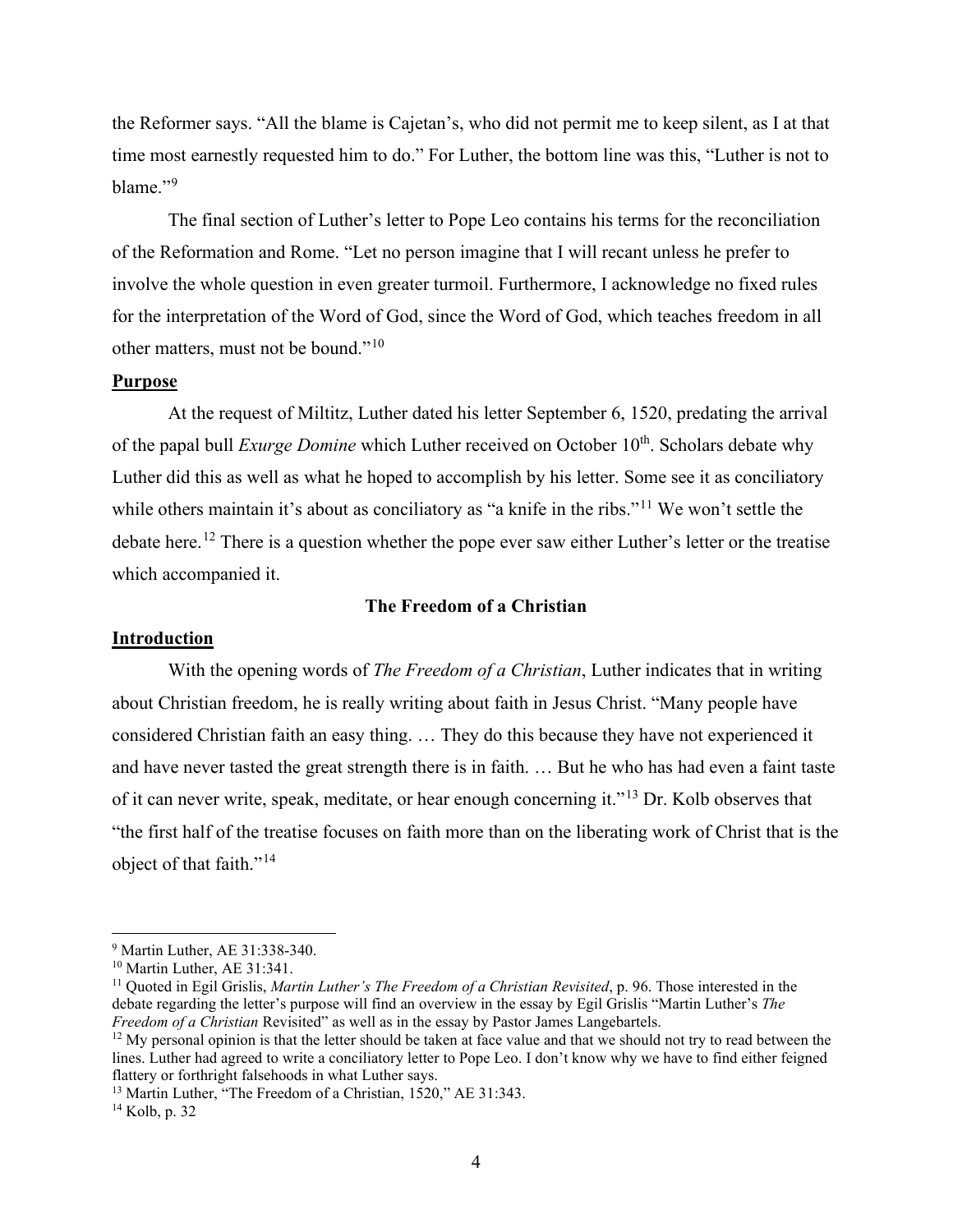#### **Two Propositions**

Following his opening words about faith, Luther presents the two propositions for which his treatise is famous, propositions which Luther says "seem to contradict each other. … A Christian is a perfectly free lord of all, subject to none. A Christian is a perfectly dutiful servant of all, subject to all."[15](#page-4-0) His scripture references are 1 Co 9:19[16](#page-4-1) and Ro 13:8.[17](#page-4-2) Any contradiction in these propositions, however, is only apparent. For the one whose heart God's Holy Spirit fills with trust in Christ he also frees to serve others in works which flow from that faith.

# **Proposition 1: A Christian is a perfectly free lord of all, subject to none**

Luther begins the exposition of his first proposition with what he describes as "something more remote from our subject" namely, the twofold nature of people, their "spiritual" nature or "new man" and their "bodily" nature or "old man $18.^{19}$  $18.^{19}$  $18.^{19}$  $18.^{19}$ ."

"First," Luther says, "let us consider the inner man to see how a righteous, free, and pious Christian, that is, a spiritual, new, and inner man, becomes what he is." Luther's answer is this: "It is evident that no external thing has any influence in producing Christian righteousness or freedom."[20](#page-4-5) Salvation is not by works.

#### **Scripture Alone, Faith Alone, Christ Alone**

So, if it is not works which produces Christian righteousness or freedom, what is it? Luther is unequivocal. "One thing, and only one thing, is necessary for Christian life, righteousness, and freedom. That one thing is the most holy Word of God."[21](#page-4-6) Christian righteousness or freedom is *sola scriptura*. Specifically, Luther is talking here about the good news of Jesus.

The Word is the gospel of God concerning his Son, who was made flesh, suffered, rose from the dead, and was glorified through the Spirit who sanctifies. To preach Christ means to feed the soul, make it righteous, set it free, and save it, provided it believes the preaching. … Faith alone is the saving and efficacious use of the Word of God. … The Word of God cannot be received and cherished by any works whatever but only by faith. Therefore, it is clear that, as the soul

<span id="page-4-0"></span><sup>&</sup>lt;sup>15</sup> Martin Luther, AE 31:344.

<span id="page-4-1"></span><sup>&</sup>lt;sup>16</sup> Though I am free and belong to no one, I have made myself a slave to everyone, to win as many as possible. <sup>17</sup> Let no debt remain outstanding, except the continuing debt to love one another, for whoever loves others has

<span id="page-4-2"></span>fulfilled the law.

<span id="page-4-3"></span><sup>18</sup> In his essay on Luther's treatise, *Befreit, um gebunden zu sein*, Kolb remarks that while Luther's language reflects his "simul justus et peccator" of a later time, he here "falls into a lack of clarity" in that he does not in a systematic way (in this treatise) present the outer man as "the evil in the person" (p. 43). In his book on Luther's treatise, he cautions the reader about "shifting definitions" and an "imprecise use of a number of theological terms." (p. 40) <sup>19</sup> Martin Luther, AE 31:344.

<span id="page-4-5"></span><span id="page-4-4"></span><sup>20</sup> Martin Luther, AE 31:344.

<span id="page-4-6"></span><sup>21</sup> Martin Luther, AE 31:345.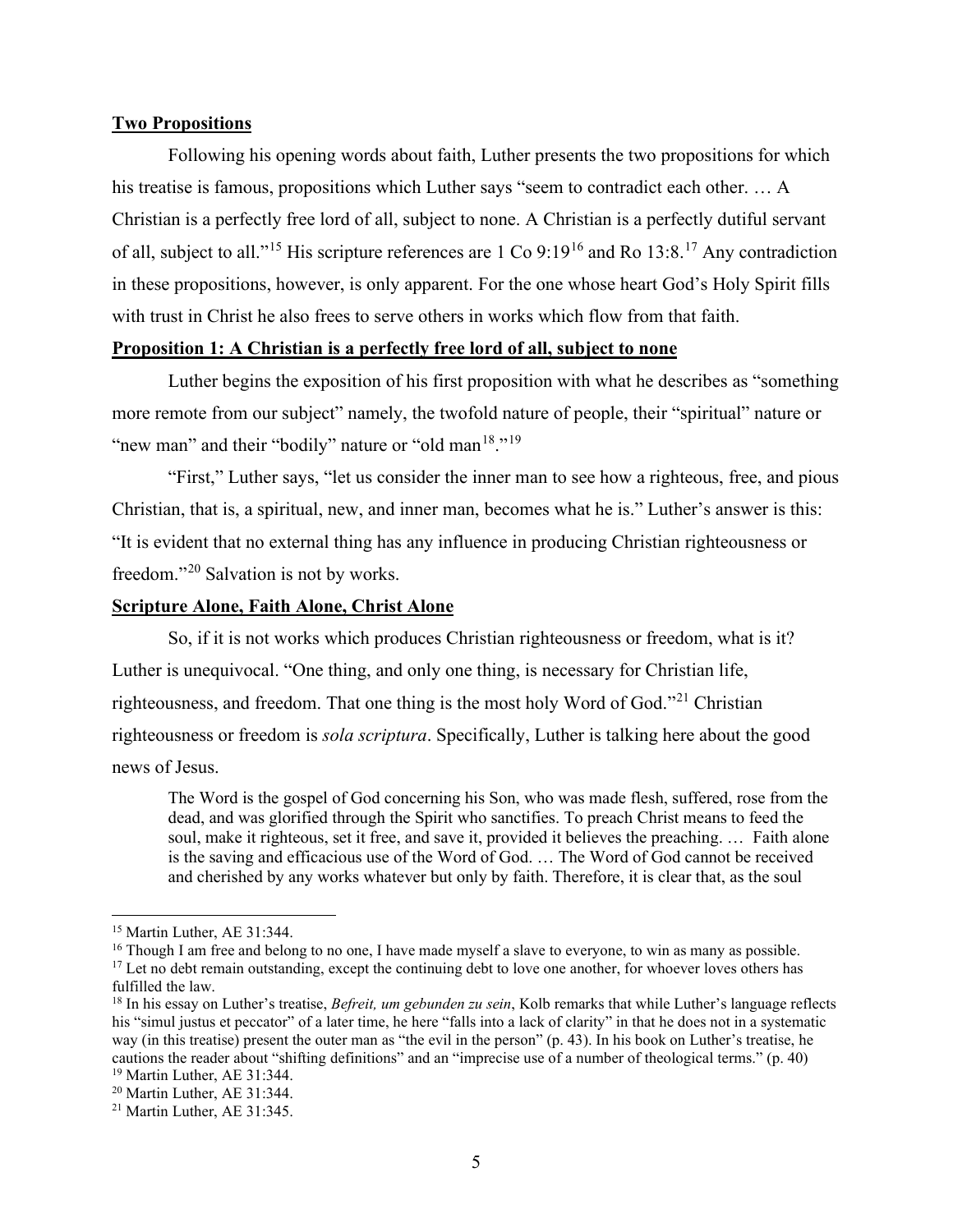needs only the Word of God for its life and righteousness, so it is justified by faith alone and not any works.[22](#page-5-0)

Christian righteousness or freedom is *sola fide*. This saving faith teaches the one who has it that "all things in you are altogether blameworthy, sinful, and damnable," so that then "you will know that you need Christ, who suffered and rose again for you so that, if you believe in him, you may through this faith become a new man in so far as your sins are forgiven and you are justified by the merits of another, namely, of Christ alone."[23](#page-5-1) Christian freedom is *solus Christus*. So Luther concludes, "Wherefore it ought to be the first concern of every Christian to lay aside all confidence in works and increasingly to strengthen faith alone and through faith to grow in the knowledge, not of works, but of Christ Jesus. … No other work makes a Christian."[24](#page-5-2)

One can't help but notice that Luther does not explain in detail how Christ liberates sinners. He is content at this point simply to state the fact that the sinner is free by the merits of Christ which become his own through faith created by the good news of Jesus Christ.

# **The Great Treasure of Faith**

Luther then turns his attention to the great treasure of justifying faith in Jesus. "True faith in Christ is a treasure beyond comparison which brings with it complete salvation and saves man from every evil." It "will fill believers with so great a righteousness that they will need nothing more to become righteous."[25](#page-5-3) Luther explains it this way:

If you wish to fulfil the law and not covet, as the law demands, come, believe in Christ in whom grace, righteousness, peace, liberty, and all things are promised you. If you believe, you shall have all things; if you do not believe, you shall lack all things. That which was impossible for you to accomplish by trying to fulfill all the works of the law—many and useless as they all are—you shall accomplish quickly and easily through faith.<sup>[26](#page-5-4)</sup>

The heart of this section is what Luther calls faith's three "powers"<sup>[27](#page-5-5)</sup> or benefits. He identifies the first power of faith this way:

<span id="page-5-0"></span><sup>22</sup> Martin Luther, AE 31:345-346.

<span id="page-5-1"></span><sup>23</sup> Martin Luther, AE 31:346-347.

<span id="page-5-2"></span><sup>24</sup> Martin Luther, AE 31:347.

<span id="page-5-3"></span><sup>25</sup> Martin Luther, AE 31:347.

<span id="page-5-4"></span><sup>26</sup> Martin Luther, AE 31:348-349.

<span id="page-5-5"></span><sup>&</sup>lt;sup>27</sup> In his book, Kolb comments on Luther's word choice, saying that "powers" is "actually the wrong word for what Luther wanted to convey at this point." His explanation is that "the Wittenberg theologians were trying to appropriate medieval terminology and redefine it biblically whenever they could." (p. 50) He references in particular Aristotle, whose "model for defining 'virtue,' literally the power to accomplish something, was expressed in terms of its form or design (*causa formalis*) and the material from which it is made (*causa materialis*). Thus, Luther's instructors had taught him that that faith, as the material of the human side of the relationship with God, had to be formed by love, human actions that fulfilled divine commands." (p. 46)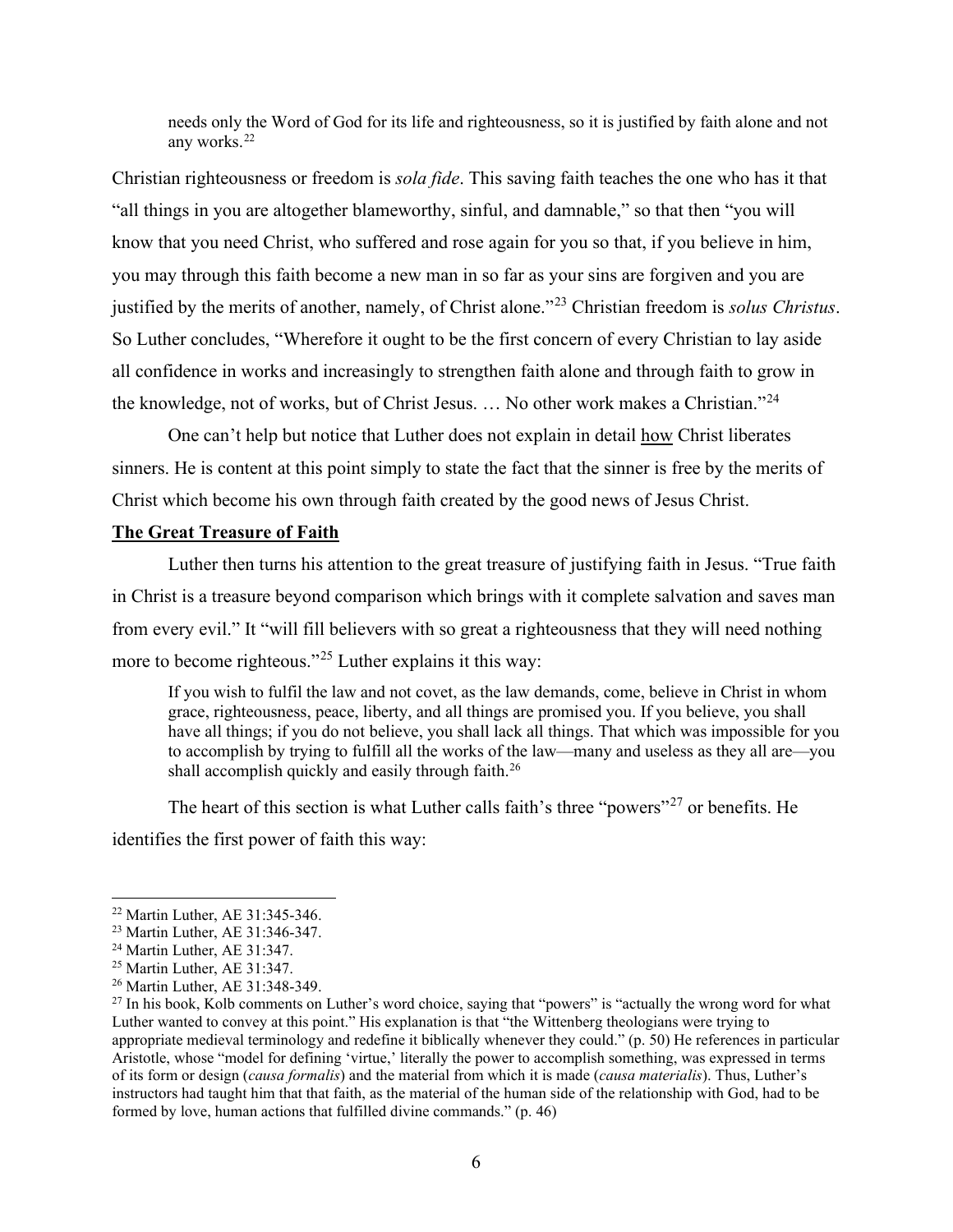A Christian has all that he needs in faith and needs no works to justify him; and if he has no need of works, he has no need of the law; and if he has no need of the law, surely he is free from the law. … This is that Christian liberty, our faith, which does not induce us to live in idleness or wickedness but makes the law and works unnecessary for any man's righteousness and salvation.<sup>[28](#page-6-0)</sup>

The second power of faith is this, that faith "honors him whom it trusts with the most reverent and highest regard since it considers him truthful and trustworthy." Luther characterizes this as "the very highest worship of God." Then, "when … God sees that we consider him truth and by the faith of our heart pay him the great honor which is due him, he does us that great honor of considering us truthful and righteous for the sake of our faith. Faith works truth and righteousness by giving God what belongs to him."[29](#page-6-1)

The third "incomparable benefit" of faith is what we today call the "great exchange."

[Faith] unites the soul with Christ as a bride is united with her bridegroom. … Christ and the soul become one flesh. … Everything they have they hold in common, the good as well as the evil. Accordingly, the believing soul can boast of and glory in whatever Christ has as though it were its own, and whatever the soul has Christ claims as his own. … Christ is full of grace, life, and salvation. The soul is full of sins, death, and damnation. Now let faith come between them and sins, death, and damnation will be Christ's, while grace, life, and salvation will be the soul's.<sup>[30](#page-6-2)</sup>

Luther pictures this faith that comes between them as a "wedding ring."<sup>[31](#page-6-3)</sup>

The Reformer concludes this section on the great treasure of faith by returning to the central point of his first proposition. "[Faith] alone can fulfill the law and justify without works. … Though you were nothing but good works from the soles of your feet to the crown of your head, you will still not be righteous. … This cannot be done by works but only by the faith of the heart. … Therefore, faith alone is the righteousness of a Christian and the fulfilling of all the commandments."[32](#page-6-4)

#### **Kings and Priests**

Up to this point, Luther has focused on the first half of his first proposition: "A Christian is … perfectly free." He will now conclude by focusing on the latter half: "lord of all, subject to none." He begins by saying that believers in Jesus are kings and describes their kingship in this way.

<span id="page-6-0"></span><sup>28</sup> Martin Luther, AE 31:349-350.

<span id="page-6-1"></span><sup>29</sup> Martin Luther, AE 31:350-351.

<span id="page-6-2"></span><sup>30</sup> Martin Luther, AE 31:350-351.

<span id="page-6-3"></span><sup>&</sup>lt;sup>31</sup> Martin Luther, AE 31:352.

<span id="page-6-4"></span><sup>32</sup> Martin Luther, AE 31:352-353.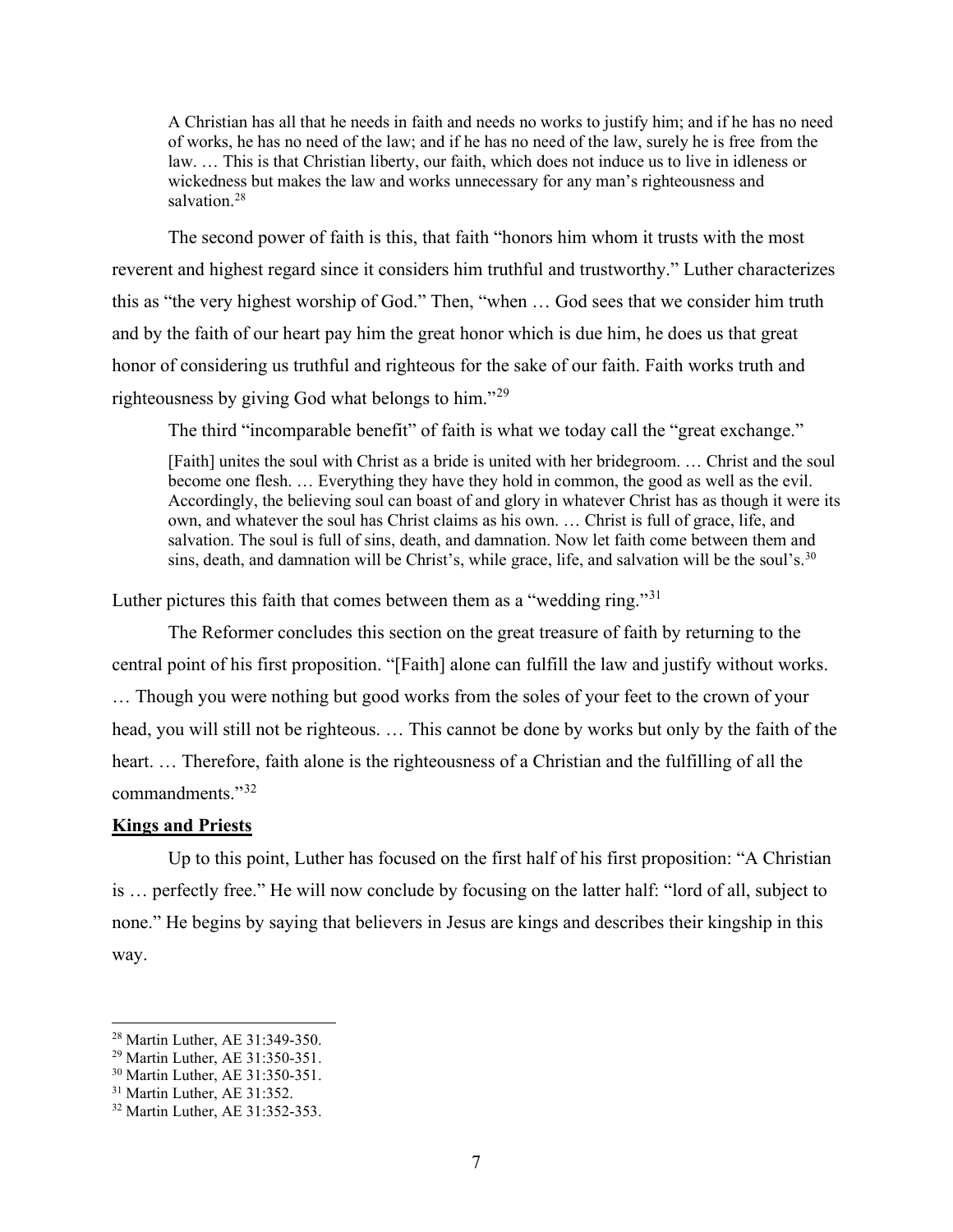With respect to the kingship, every Christian is by faith so exalted above all things that, by virtue of a spiritual power, he is lord of all things without exception, so that nothing can do him any harm. As a matter of fact, all things are made subject to him and are compelled to serve him in obtaining salvation. … There is nothing so good and nothing so evil but that it shall work together for good to me, if only I believe. Yes, since faith alone suffices for salvation, I need nothing except faith exercising the power and dominion of its own liberty.<sup>[33](#page-7-0)</sup>

Not only are believers kings, they are also priests who have been set free in Christ to come into God's presence, pray to him, and "do all things which we see done and foreshadowed in the outer and visible works of priests."[34](#page-7-1)

# **Preach the Gospel!**

After a short aside in which he explains the distinction between the universal priesthood and the public ministry, Luther concludes his exposition of his first thesis by calling for the preaching of gospel for faith. As he does, he addresses many of the shortcomings of preaching in his day. "It is not enough or in any sense Christian to preach the works, life, and words of Christ as historical facts, as if the knowledge of these would suffice.<sup>[35](#page-7-2)</sup>  $\ldots$  Far less is it sufficient or Christian to say nothing at all about Christ and to teach instead the laws of men and the decrees of the fathers." Luther also rejects preaching which wants only to play on people's emotions, moving them "to sympathy with Christ" or "to anger against the Jews." Instead, Luther says that Christ ought

to be preached to the end that faith in him may be established that he may not only be Christ, but be Christ for you and me, and that what is said of him and is denoted in his name may be effectual in us. Such faith is produced and preserved in us by preaching why Christ came, what he brought and bestowed, what benefit it is to us to accept him. This is done when that Christian liberty which he bestows is rightly taught and we are told in what way we Christians are all kings and priests and therefore lords of all and may firmly believe that whatever we have done is pleasing and acceptable in the sight of God. $36$ 

# **Proposition 2: A Christian is a perfectly dutiful servant of all, subject to all**

Luther then begins his discussion of his second proposition: "A Christian is a perfectly dutiful servant of all, subject to all." This proposition deals with the "outer man,"<sup>[37](#page-7-4)</sup> Luther says, and speaks to this question, "If faith does all things and is alone sufficient unto righteousness, why then are good works commanded? We will take our ease and do no works and be content

<span id="page-7-0"></span><sup>33</sup> Martin Luther, AE 31:354-355.

<span id="page-7-1"></span><sup>34</sup> Martin Luther, AE 31:355.

<span id="page-7-2"></span><sup>&</sup>lt;sup>35</sup> In his day, faith was understood to be simply the cognitive acceptance of something's facticity.

<span id="page-7-3"></span><sup>36</sup> Martin Luther, AE 31:357.

<span id="page-7-4"></span><sup>&</sup>lt;sup>37</sup> See Kolb's comment about Luther's use of this term from footnote 18.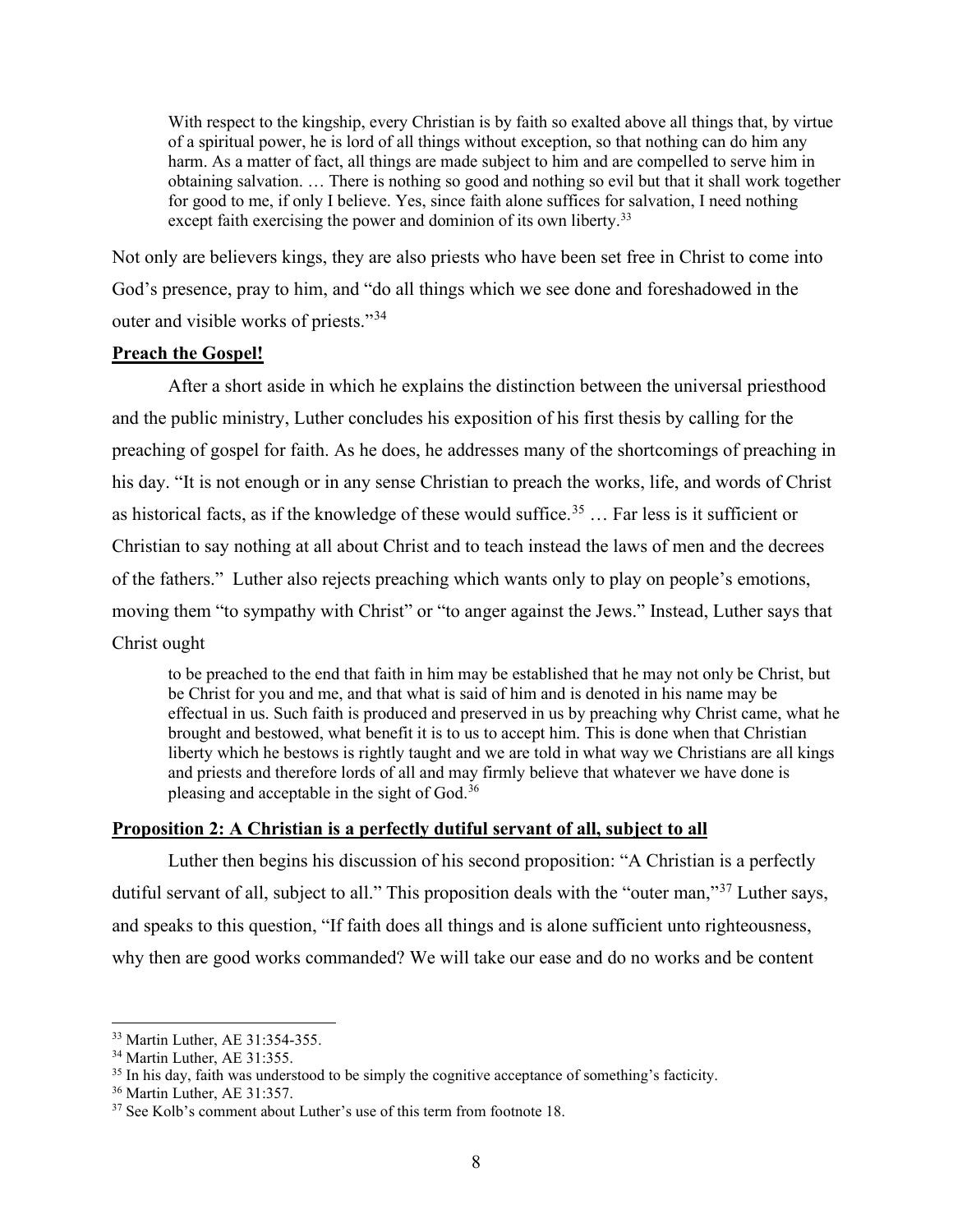with faith."<sup>[38](#page-8-0)</sup> Luther's opponents frequently charged that his teaching of justification by faith alone without works necessarily meant that he was opposed to good works. Luther will make clear that his opposition was not to works *per se* but to works *as a means of obtaining salvation*.

#### **A Two-fold Need for Works**

Therefore, Luther begins the exposition of his second thesis with a discussion of the purpose of works. If Christians were already now nothing but "wholly inner and perfectly spiritual men," then this second proposition would not be necessary. But they are not. "As long as we live in the flesh we only begin to make some progress in that which shall be perfected in the future life." So,

in this life [a Christian] must control his own body and have dealings with men. Here the works begin; here a man cannot enjoy leisure; here he must indeed take care to discipline his body by fastings, watchings, labors, and other reasonable discipline and to subject it to the Spirit so that it will obey and conform to the inner man and faith and not revolt against faith and hinder the inner man, as it is the nature of the body to do if it is not held in check.<sup>[39](#page-8-1)</sup>

#### **To Control Oneself**

The perfectly free lord of all who is subject to none does works not that he might thereby earn his salvation; he already has that through faith in Jesus and his redeeming work. Rather, as a believer in Jesus, he wants to control himself, to "reduce the body to subjection and purify it of evil lusts. … Since by faith the soul is cleansed and made to love God, it desires that all things, and especially its own body, shall be purified so that all things may join with it in loving and praising God." Thus the Christian "does the works out of spontaneous love in obedience to God and considers nothing except the approval of God, whom he would most scrupulously obey in all things." $40$ 

#### **Four Analogies**

To illustrate the relationship between faith and works, Luther uses four different analogies. The first is that of Adam and Eve. "We should think of the works of a Christian who is justified and saved by faith because of the pure and free mercy of God, just as we would think of the works which Adam and Eve did in Paradise." Though created righteous and without sin, God gave Adam and Eve work to do, "not to obtain righteousness," but "only to please God."<sup>[41](#page-8-3)</sup>

<span id="page-8-0"></span><sup>38</sup> Martin Luther, AE 31:358.

<span id="page-8-1"></span><sup>39</sup> Martin Luther, AE 31:358-359.

<span id="page-8-2"></span><sup>40</sup> Martin Luther, AE 31:359.

<span id="page-8-3"></span><sup>41</sup> Martin Luther, AE 31:360.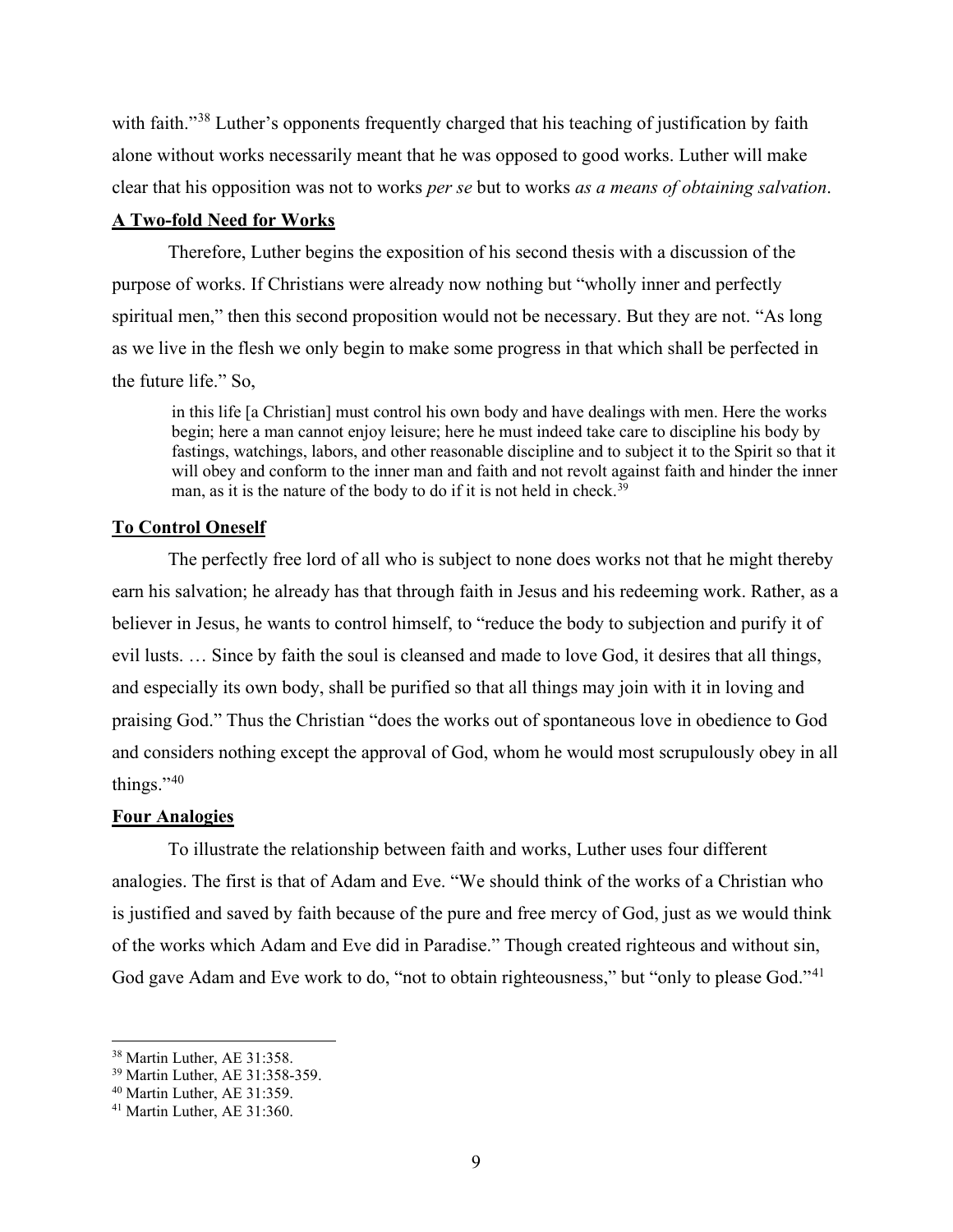Luther's last three examples—that of a bishop, a tree and its fruit, and a craftsman—all make basically the same point. First one is a bishop, then one can do a bishop's works. First a tree is good, then it produces good fruit. First a carpenter is good, then he can build a good house. The point is basically the same. "Good works do not make a good man, but a good man does good works; evil works do not make a wicked man, but a wicked man does evil works. Consequently, it is always necessary that the substance or person himself be good before there can be any good works, and that good works follow and proceed from the good person."<sup>[42](#page-9-0)</sup> With that, Luther draws his conclusion.

Since, then, works justify no one, and a man must be righteous before he does a good work, it is very evident that it is faith alone which, because of the pure mercy of God through Christ and in his Word, worthily and sufficiently justifies and saves the person. A Christian has no need of any work or law in order to be saved since through faith he is free from every law and does everything out of pure liberty and freely. He seeks neither benefit nor salvation since he already abounds in all things and is saved through the grace of God because in his faith he now seeks only to please God.

# **The** *opinio legis* **vs. Luther's Teaching**

Human reason, however, sees works very differently. "It is indeed true that in the sight of men a man is made good or evil by his works." As a result, Luther says, many are deceived and teach that works justify, "without even mentioning faith." This is false. "If works are sought after as a means to righteousness, ... they are made necessary and freedom and faith are destroyed; and this addition to them makes them no longer good but truly damnable works."<sup>[43](#page-9-1)</sup>

Thus Luther makes his teaching about good works abundantly clear. "We do not, therefore, reject good works; on the contrary, we cherish and teach them as much as possible. We do not condemn them for their own sake but on account of this godless addition to them and the perverse idea that righteousness is to be sought through them; for that makes them appear good outwardly, when in truth they are not good." Only faith in Jesus can overcome this perverse notion.[44](#page-9-2)

#### **Law and Gospel Preaching**

To this end Luther calls for preaching both law and gospel, repentance and faith.

We must bring forth the voice of the law that men may be made to fear and come to a knowledge of their sins and so be converted to repentance and a better life. But we must not stop with that,

<span id="page-9-0"></span><sup>42</sup> Martin Luther, AE 31:361.

<span id="page-9-1"></span><sup>43</sup> Martin Luther, AE 31:362.

<span id="page-9-2"></span><sup>44</sup> Martin Luther, AE 31:363.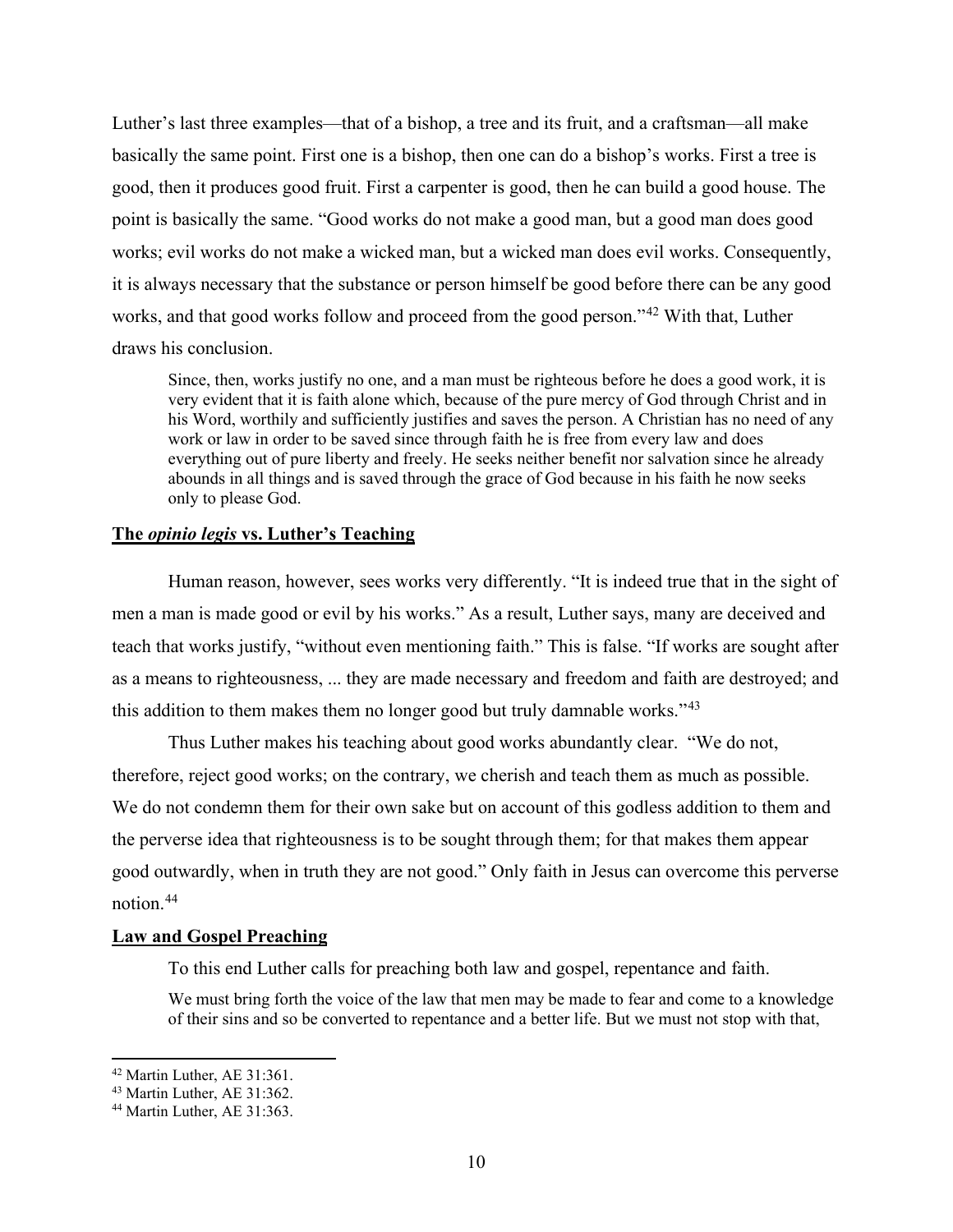for that would only amount to wounding and not binding up, smiting and not healing, killing and not making alive, leading down into hell and not bringing back again, humbling and not exalting. Therefore, we must also preach the word of grace and the promise of forgiveness by which faith is taught and aroused. Without this word of grace, the works of the law, contrition, penitence, and all the rest are done and taught in vain.<sup>[45](#page-10-0)</sup>

# **To Serve One's Neighbor**

When Luther began his discussion of good works, he identified two purposes for them.

The first was because the Christian "must control his own body." The second is that the Christian

"must … have dealings with men." Luther now takes up this second purpose. He says,

A man does not live for himself alone in this mortal body to work for it alone, but he lives also for all men on earth; rather, he lives only for others and not for himself. … This is what makes caring for the body a Christian work, that through its health and comfort we may be able to work, to acquire and lay by funds with which to aid those who are in need. ... This is a truly Christian life. Here faith is truly active through love.<sup>[46](#page-10-1)</sup>

# **For Jesus' Sake**

Luther takes his cue for this from Philippians 2 in which "the Apostle has prescribed this

rule for the life of Christians, namely, that we should devote all our works to the welfare of

others, since each has such abundant riches in his faith that all his other works and his whole life

are a surplus with which he can by voluntary benevolence serve and do good to his neighbor."

Luther cites the example of Christ's life as Paul portrayed it in Philippians 2:5-8.

Although Christ was filled with the form of God and rich in all good things, so that he needed no work and no suffering to make him righteous and saved (for he had all this eternally), yet ... he so lived, labored, worked, suffered, and died that he might be like other men and in fashion and in actions be nothing else than a man, just as if he had need of all these things and had nothing of the form of God. But he did all this for our sake, that he might serve us and that all things which he accomplished in this form of a servant might become ours.<sup>[47](#page-10-2)</sup>

Luther cannot speak of Christ as an example, however, without also proclaiming Christ as the

Savior from sin.

Although I am an unworthy and condemned man, my God has given me in Christ all the riches of righteousness and salvation without any merit on my part, out of pure, free mercy, so that from now on I need nothing except faith which believes that this is true. Why should I not therefore freely, joyfully, with all my heart, and with an eager will do all things which I know are pleasing and acceptable to such a Father who has overwhelmed me with his inestimable riches? I will therefore give myself as a Christ to my neighbor, just as Christ offered himself to me; I will do

<span id="page-10-0"></span><sup>45</sup> Martin Luther, AE 31:364.

<span id="page-10-1"></span><sup>46</sup> Martin Luther, AE 31:365.

<span id="page-10-2"></span><sup>47</sup> Martin Luther, AE 31:365-366.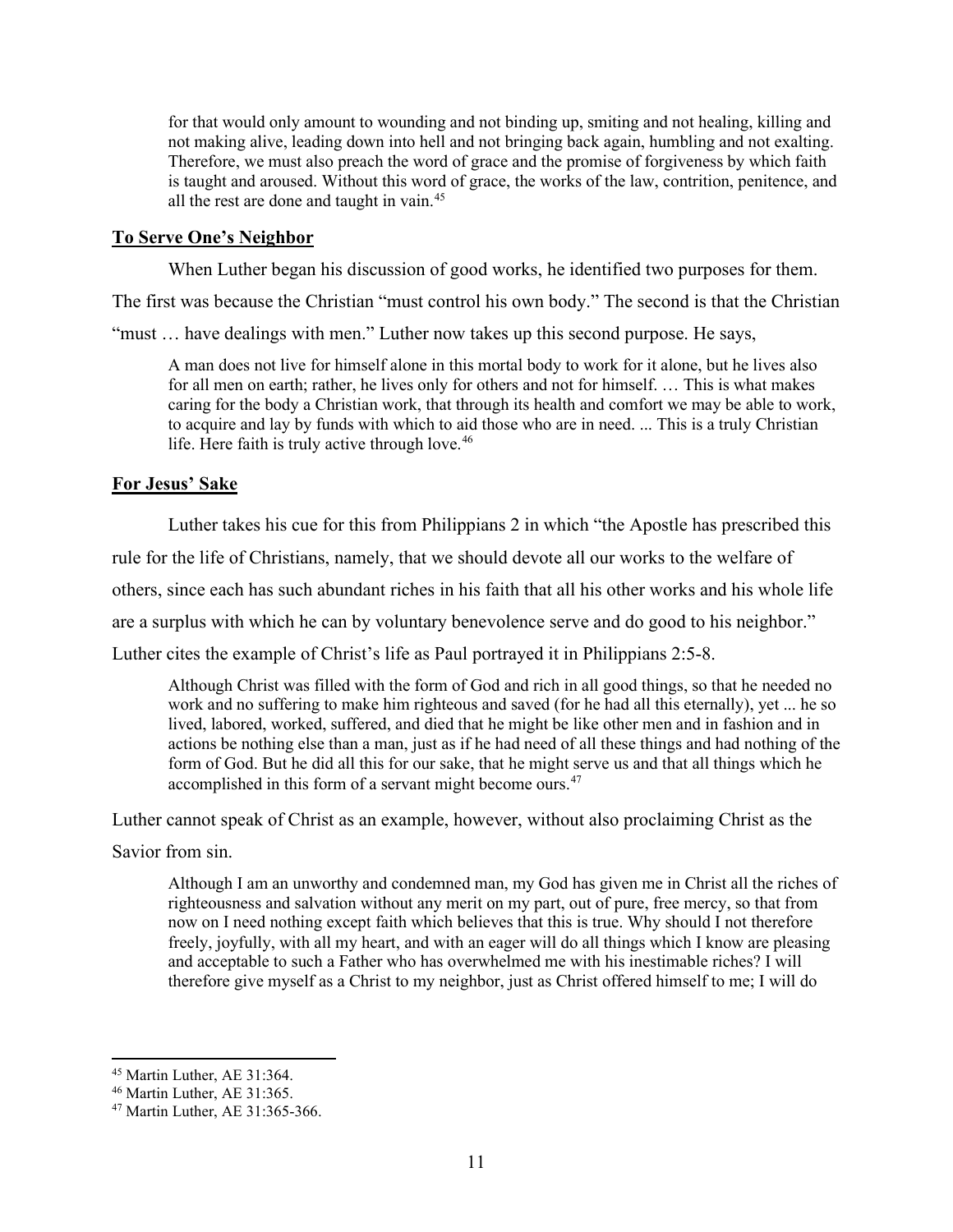nothing in this life except what I see is necessary, profitable, and salutary to my neighbor, since through faith I have an abundance of all good things in Christ.<sup>[48](#page-11-0)</sup>

#### **Regardless Who It Is**

A Christian gives himself as a Christ to his neighbor regardless who that neighbor is or isn't. The Christian "does not distinguish between friends and enemies or anticipate their thankfulness or unthankfulness."[49](#page-11-1) This, says Luther, is the glory of the Christian life. The Christian is lord over all, yet serves all.

# **Four Examples**

Luther provides four examples to illustrate the point he has just made. His first example is that of the Virgin Mary. Though not bound by the law of purification, "out of free and willing love," she submitted to it "that she might not offend or despise" other women. St. Paul circumcised Timothy "that he might not offend or despise the Jews who were weak in faith and could not yet grasp the liberty of faith," but refused to allow the circumcision of Titus because of their stubborn insistence that it "was necessary for righteousness." Luther's third example is that of Christ himself who paid the temple tax. "Christ here calls himself and those who are his children sons of the king, who need nothing; and yet he freely submits and pays the tribute." As his last example, Luther cites Paul in Romans 13. "Christians should be subject to the governing authorities and be ready to do every good work, not that they shall in this way be justified, since they already are righteous through faith, but that in the liberty of the Spirit they shall by so doing serve others and the authorities themselves and obey their will freely and out of love."<sup>[50](#page-11-2)</sup>

# **Conclusion**

Luther then brings the exposition of his second proposition to a close. After calling on his readers to test what they are hearing from their pastors, encouraging them to grow in faith, and instructing them to give freely, he concludes, "a Christian lives not in himself, but in Christ and in his neighbor. Otherwise he is not a Christian. He lives in Christ through faith, in his neighbor through love. By faith he is caught up beyond himself into God. By love he descends beneath himself into his neighbor. Yet he always remains in God and in his love."<sup>[51](#page-11-3)</sup>

<span id="page-11-0"></span><sup>48</sup> Martin Luther, AE 31:367.

<span id="page-11-1"></span><sup>49</sup> Martin Luther, AE 31:368.

<span id="page-11-2"></span><sup>50</sup> Martin Luther, AE 31:368-369.

<span id="page-11-3"></span><sup>51</sup> Martin Luther, AE 31:371.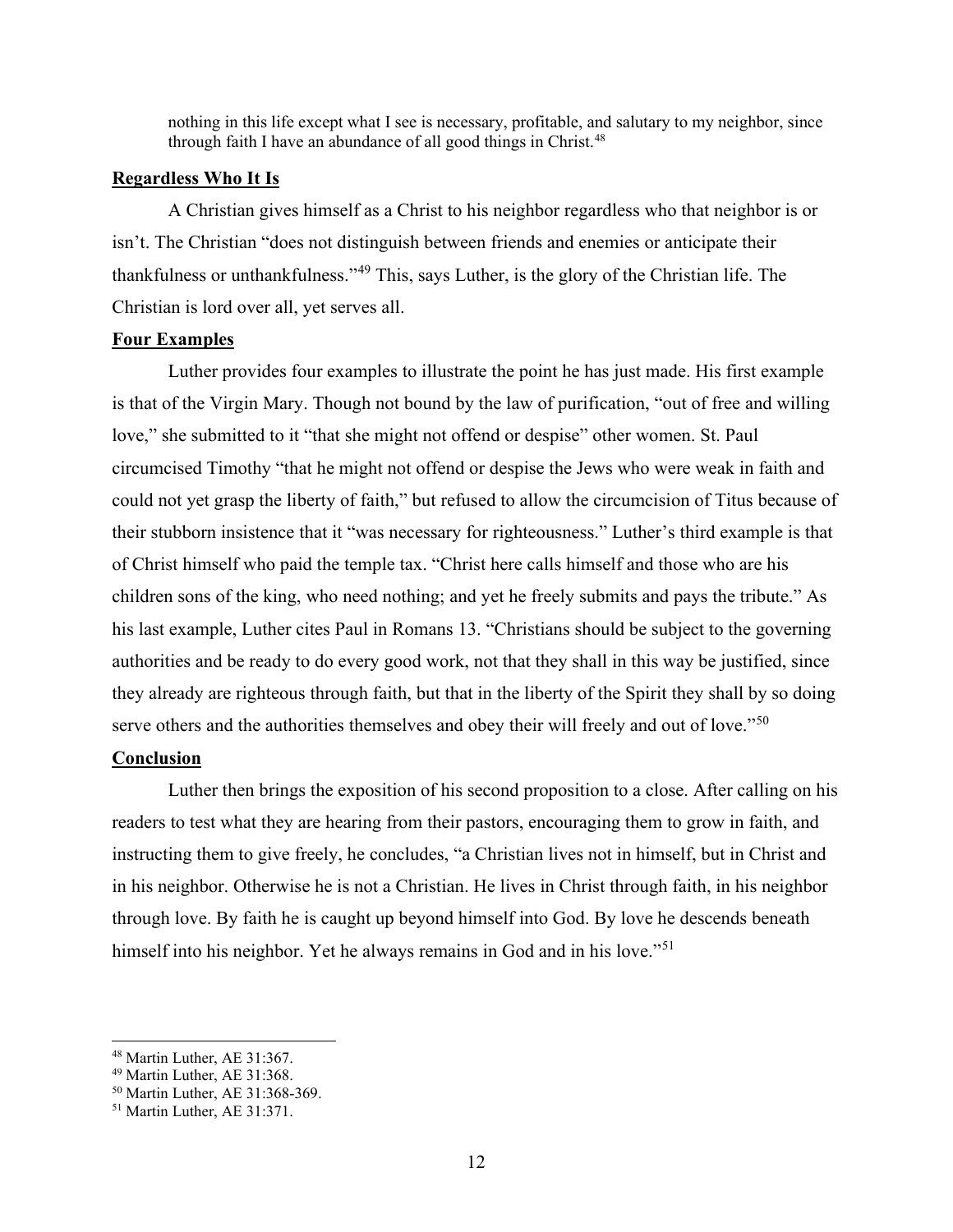With that Luther has completed the explanation of his two propositions and the body of his treatise. "Enough now of freedom. As you see, it is a spiritual and true freedom and makes our hearts free from all sins, laws and commands, as Paul says, 1 Tim. 1[:9], "The law is not laid down for the just." It is more excellent than all other liberty, which is external, as heaven is more excellent than earth. May Christ give us this liberty both to understand and to preserve. Amen."<sup>[52](#page-12-0)</sup> Luther ended the German version of his treatise here.

#### **Appendix: Misunderstandings of Christian Freedom and a Biblical Response**

The Latin version, however, also contained a rather lengthy appendix. In it, Luther responds in greater detail to two specific groups who misunderstand the Bible's teaching on Christian freedom.

#### **Responding to the Weak and the Stubborn**

The first group Luther refers to as "the simple-minded, ignorant men, weak in faith." Of them he says, "There are very many who, when they hear of this freedom of faith, immediately turn it into an occasion for the flesh and think that now all things are allowed them. They want to show that they are free men and Christians only by despising and finding fault with ceremonies, traditions, and human laws." Luther calls for dealing with such people patiently. "These he must take care not to offend. He must yield to their weakness until they are more fully instructed. … This is the command of love which would harm no one but would serve all men."<sup>[53](#page-12-1)</sup>

The second group Luther refers to as "the unyielding, stubborn ceremonialists." These are the people, "who rely for their salvation solely on their reverent observance of ceremonies." Luther calls for resisting such people, doing "the very opposite," and "offend[ing] them boldly." He bases his approach toward both groups on Romans 14:3, "The one who eats everything must not treat with contempt the one who does not, and the one who does not eat everything must not judge the one who does, for God has accepted them."<sup>[54](#page-12-2)</sup>

#### **The Value of Ceremonies**

Having addressed these misunderstandings, Luther presents once again the biblical understanding of works and on that basis points out the value of ceremonies, in particular for the young. He says, "The inexperienced and perverse youth need to be restrained and trained by the iron bars of ceremonies lest their unchecked ardor rush headlong into vice after vice. … They are

<span id="page-12-0"></span><sup>52</sup> Martin Luther, AE 31:370-371.

<span id="page-12-1"></span><sup>53</sup> Martin Luther, AE 31:372-374.

<span id="page-12-2"></span><sup>54</sup> Martin Luther, AE 31:372-373.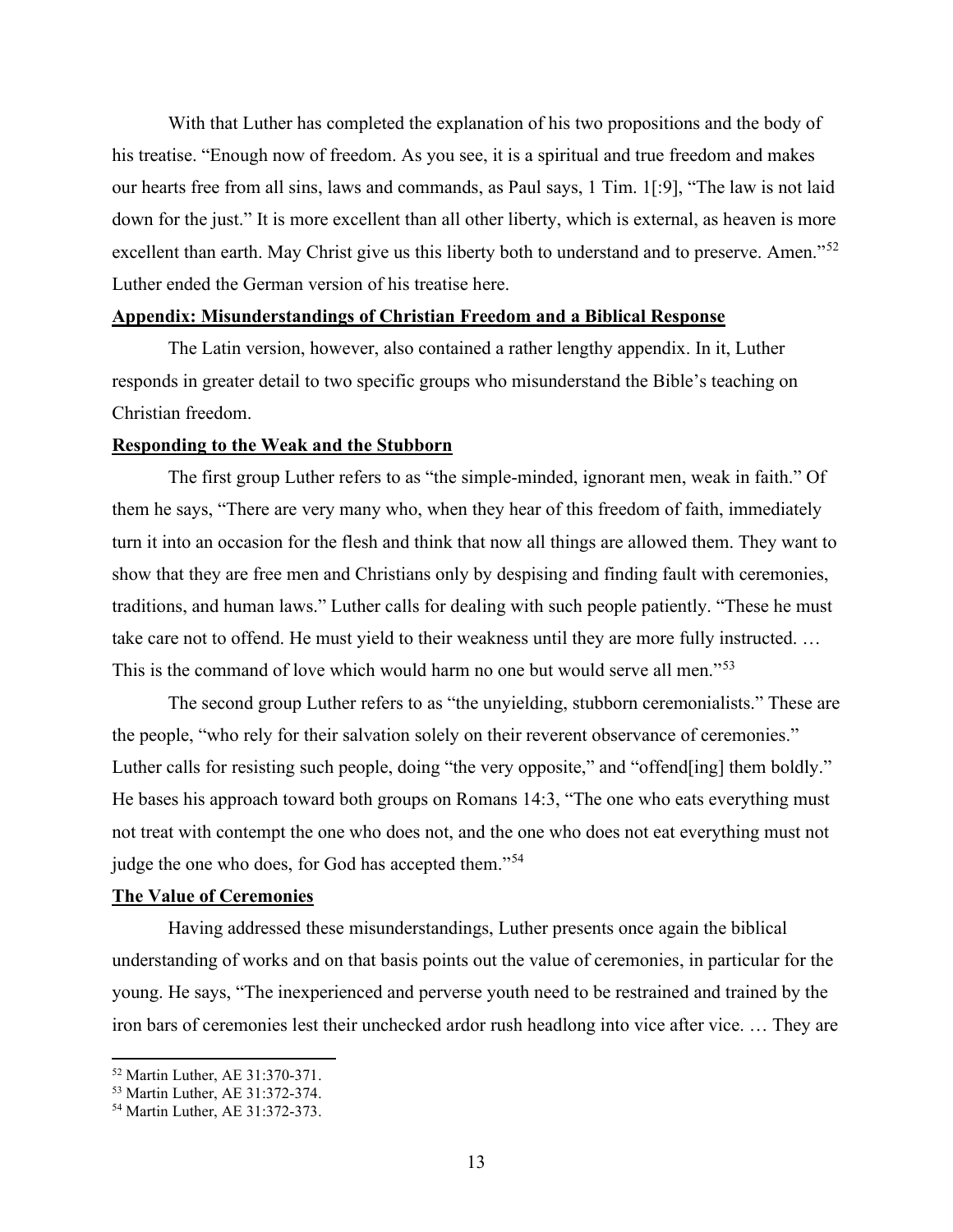… to be taught that they have been so imprisoned in ceremonies … that they might thus be kept from doing evil and might more easily be instructed to the righteousness of faith."[55](#page-13-0)

# **Conclusion**

Luther ends the Appendix and the entire treatise with this plea:

Since human nature and natural reason, as it is called, are by nature superstitious and ready to imagine, when laws and works are prescribed, that righteousness must be obtained through laws and works; and further, since they are trained and confirmed in this opinion by the practice of all earthly lawgivers, it is impossible that they should of themselves escape from the slavery of works and come to a knowledge of the freedom of faith. Therefore, there is need of the prayer that the Lord may give us and make us *theodidaktoi*, that is, those taught by God [John 6:45], and himself, as he has promised, write his law in our hearts; otherwise there is no hope for us.<sup>[56](#page-13-1)</sup>

# **Treatise on Good Works**[57](#page-13-2)

# **Introduction**

Between the years 1515 and 1519, Luther had produced a large number of pastoral texts on a whole host of doctrinal topics for the benefit of the members of St. Mary's in Wittenberg. At some point during those years, he had also promised that he would write about good works. It seems, however, Luther never got around to it.

In February of 1520, his good friend, Georg Spalatin, reminded him of his promise. What began as a short sermon meant for a congregation, however, grew by May of that year into a small book. As he neared completion, Luther told Spalatin that he considered it "the best of them all."[58](#page-13-3) The publication was well received, undergoing numerous printings, reprintings, and translations.[59](#page-13-4)

In this treatise, Luther addressed head on and at length the false understanding of good works in his day as well as the charge that salvation by grace alone through faith alone necessarily means that good works are unimportant.

<span id="page-13-0"></span><sup>55</sup> Martin Luther, AE 31: 375-376.

<span id="page-13-1"></span><sup>56</sup> Martin Luther, AE 31: 376-377.

<span id="page-13-2"></span><sup>57</sup> Normally, this treatise is not included with Luther's 1520 Reformation writings. You will have to decide for yourself if it should be. I would like to hear the discussion. One the one hand, its main audience was different from the other three treatises. On the other hand, what Luther originally intended as a sermon for his congregation, written in German, quickly turned into a book which was widely read and was translated into Latin.

<span id="page-13-3"></span><sup>&</sup>lt;sup>58</sup> I assume that with his "all," Luther is referring to the other things he had written for St. Mary's congregation. He can't be referring to the three famous treatises of 1520 since they had not as yet been written. I suppose it's also possible that he is referring to everything and anything he had written up to that point.

<span id="page-13-4"></span><sup>59</sup> Albrecht Beutel, Uta Wiggermann. *Reformatorische Hauptschriften des Jahres 1520*. (Bielefeld: Luther-Verlag, 2017) 23.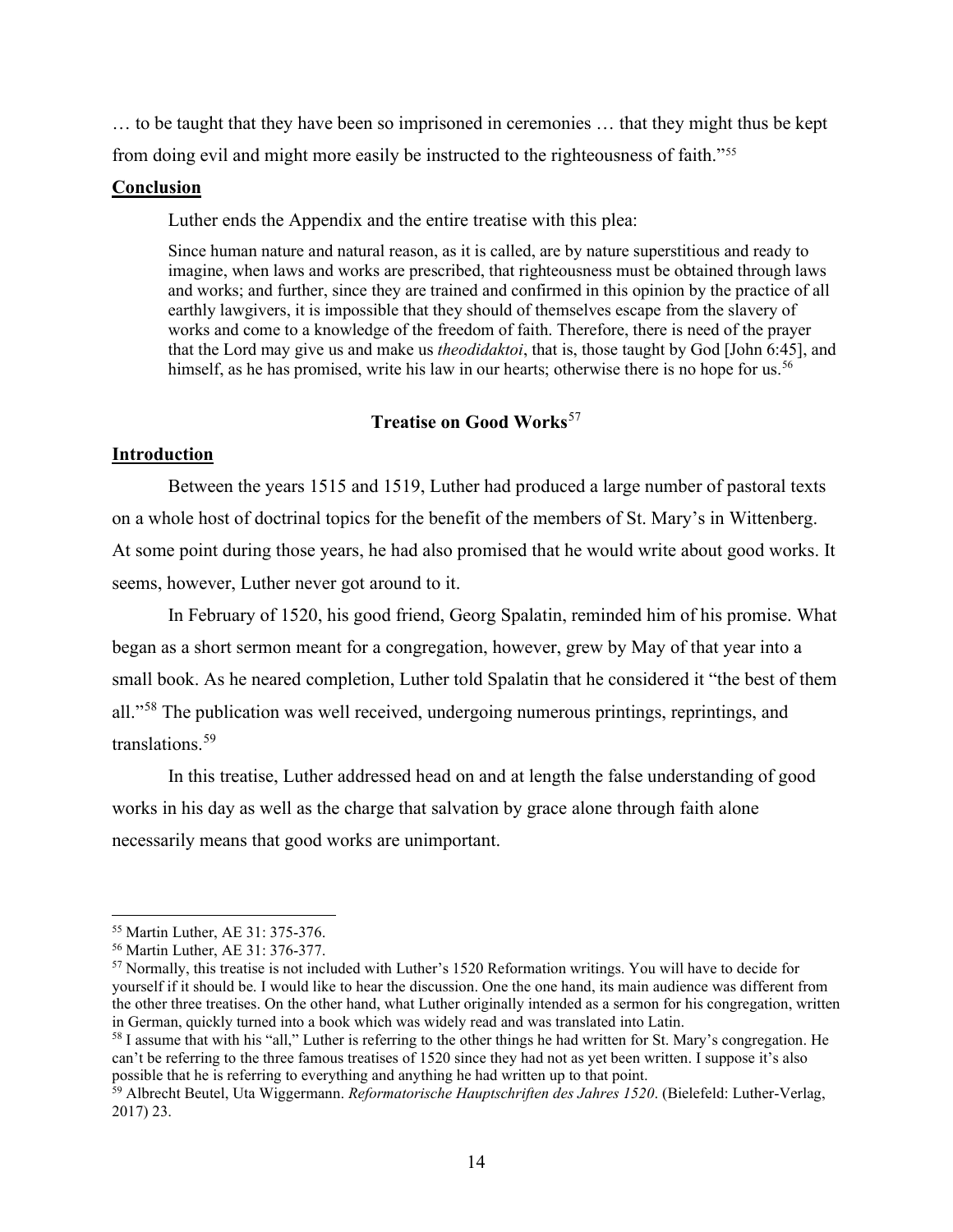With that by way of a brief introduction, let's look at what Luther said in his much lesser known *Treatise on Good Works* from May of 1520.

# **Dedication & Purpose**

Luther dedicated this treatise to Duke John, the brother and eventual successor of Elector Frederick. In it he explains why this topic is so important. "For the greatest question has been raised, the question of good works, where immeasurably more trickery and deception is practiced than anywhere else, and where the simple-minded man is so easily misled."[60](#page-14-0) Reu offers the remark, "Never before had Luther expressed himself on the important question of good works in such a fundamental, thorough and profound way."<sup>[61](#page-14-1)</sup>

#### **There Are No Good Works Except Those God Has Commanded**

Luther begins with his first main point, one he will repeat time and time again. "The first thing to know is that there are no good works except those works God has commanded. … Accordingly, we have to learn to recognize good works from the commandments of God, and not from the appearance, size, or number of the works themselves, nor from the opinion of men or of human law or custom."<sup>[62](#page-14-2)</sup> With this, Luther departed radically from his church's definition of a good work and turned on its head what it meant for the laity of his day to live a godly life.

# **The First, Highest, and Most Precious of All Good Works — Faith in Christ**

Luther follows this with the second main point that will dominate his text, one to which he will also return in nearly every commandment. "The first, highest, and most precious of all good works is faith in Christ, … as it says in John 6. … For in this work all good works exist, and from faith these works receive a borrowed goodness."[63](#page-14-3) Reu remarks, "Over against the deep-rooted view that the works of love must bestow upon faith its form, its content and its worth before God, it must have appeared as the dawn of a new era (Galatians 3:22-25) when Luther in this treatise declared, and with victorious certainty carried out the thought, that it is true faith which invests the works, even the best and greatest of works, with their content and worth before God."[64](#page-14-4) Luther concludes, "This is the reason that when I exalt faith and reject such works done without faith they accuse me of forbidding good works. The fact of the matter is that

<span id="page-14-0"></span><sup>60</sup> Martin Luther, "On Good Works, 1520" AE 44:21.

<span id="page-14-1"></span><sup>61</sup> M. Reu, Introduction to: *A Treatise on Good Works*. http://www.gutenberg.org/files/418/418-h/418-h.htm. Accessed July 8, 2020.

<span id="page-14-2"></span><sup>62</sup> Martin Luther, AE 44:23.

<span id="page-14-3"></span><sup>63</sup> Martin Luther, AE 44:23.

<span id="page-14-4"></span><sup>64</sup> Reu, p. 6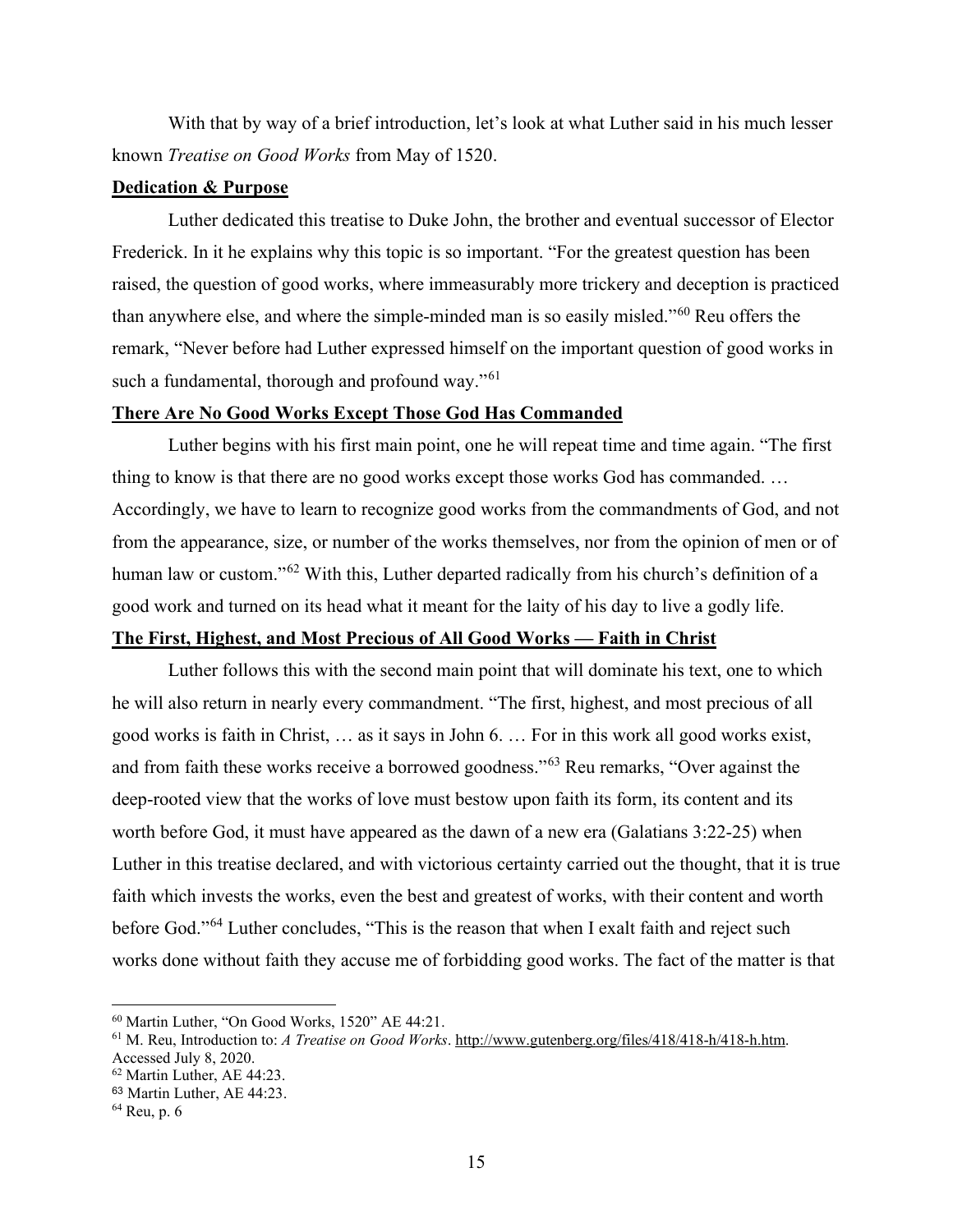I want very much to teach the real good works which spring from faith."[65](#page-15-0) For Luther, faith is so much more than the cognitive acceptance of something's facticity. It is essentially trust in God's forgiving grace and free salvation which bestows the confidence that God is now perfectly and completely well-pleased with me for Jesus' sake, a confidence which frees me to respond willingly, joyfully, and in limitless ways, with love toward him and others.

#### **Defining Good Works**

Having presented his two main theses, Luther offers two contrasting definitions of good

works. First, that of Rome.

If you ask further whether they consider it a good work when a man works at his trade, walks, stands, eats, drinks, sleeps, and does all kinds of works for the nourishment of his body or for the common welfare, and whether they believe that God is well pleased with them, you will find that they say no, and that they define good works so narrowly that they are made to consist only of praying in church, fasting, and almsgiving.[66](#page-15-1)

For Luther, however, a good work is something very different. "God is served by all things that may be done, spoken, or thought in faith," and adds, "Now see why I exalt faith so much, include all works under it, and reject all works which do not flow from it!"<sup>[67](#page-15-2)</sup>

Nor does faith make distinctions between the works it does,  $68$  "even if it were so small a thing as picking up a straw. … For the works are acceptable not for their own sake but because of faith, which is always the same and lives and works in each and every work without distinction, however numerous and varied these works always are."<sup>[69](#page-15-4)</sup> And so, says Luther, "a

<span id="page-15-0"></span><sup>65</sup> Martin Luther, AE 44:23-24.

<span id="page-15-1"></span><sup>66</sup> Martin Luther, AE 44:24.

<span id="page-15-2"></span><sup>67</sup> Martin Luther, AE 44:24-25.

<span id="page-15-3"></span><sup>&</sup>lt;sup>68</sup> In his explanation to the second commandment, Luther will come back to this point but say, "Though I have said above, and it is true, that where faith is and does the work there is no difference between one work and another, it must be understood as true only in regard to works in contradistinction to faith and its works. There is a difference between works when they are compared with one another, and one work is greater than another." (p. 39). In his analysis of Luther's text, Dr. Gottfried Herrmann offers the following four groupings according to which Luther considers the 10 Commandments over the course of the entire treatise. "First grouping according to interdependence:  $1 \rightarrow 2$ -10. The first commandment establishes faith as the chief work which is the prerequisite for all other commandments. In comparison to the first commandment, all other commandments are equal. Second grouping according to content:  $1-3 \rightarrow 4-10$ . The first table governs our conduct toward God, the second table toward another person. Third grouping according to ranking among themselves:  $1-3 \rightarrow 4-10$ . To be sure, the first table is rated higher than the second. But with the second table, the fourth commandment has an elevated position. It provides a kind of counterpart to the elevated position of the first commandment in the first table. For in the fourth commandment one sees whether the first three commandments are understood and become real. Fourth grouping according to scope:  $1-4 \rightarrow 5-10$ . The works of the first four commandments happen in a person's understanding; they are supposed to take a person's spirit captive and prevent him from regarding himself as good. The rest of the commandments deal with a person's desires and instincts. (Martin Luthers Schrift "Von den guten Werken," pp. 11- 12)

<span id="page-15-4"></span><sup>69</sup> Martin Luther, AE 44:25-26.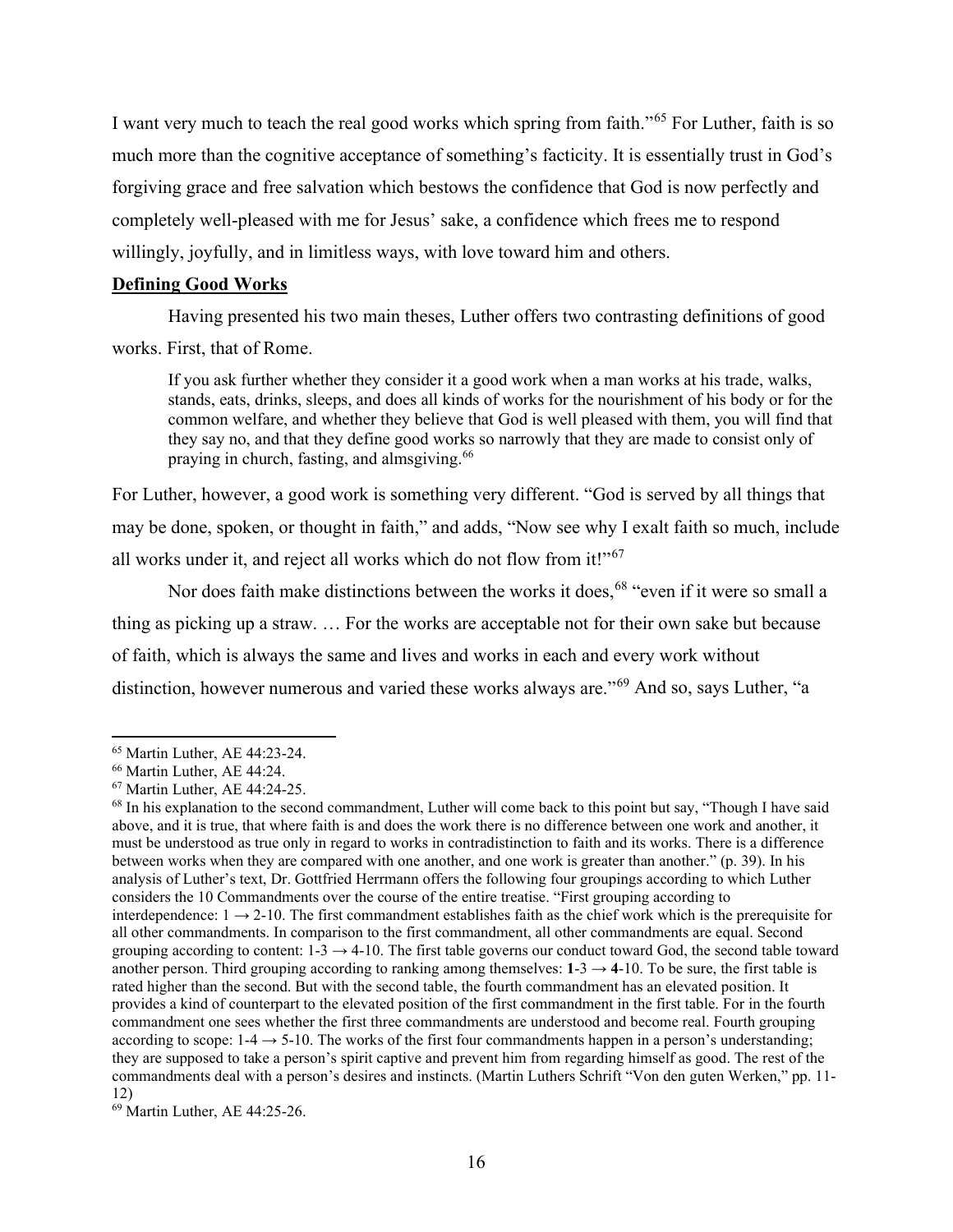Christian man who lives in this confidence toward God knows all things, can do all things, ventures everything that needs to be done, and does everything gladly and willingly, not that he may gather merits and good works, but because it is a pleasure for him to please God in doing these things."<sup>[70](#page-16-0)</sup>

In concluding this opening section, Luther notes one thing in particular which provides fertile soil for what he calls "the greatest good work," and that is "when everything goes wrong with ... life, or when God punishes the conscience not only with temporal sufferings but with death, hell, and sin, and at the same time refuses grace and mercy, as though he wanted to condemn and show his anger eternally." It is then in particular that "they who in such suffering trust God and hold on to a good, firm confidence in him, who believe that he is well-pleased with them, … [who] believe at such times that God is gracious and well-disposed toward us" it is that, Luther says, which "is the greatest work that may ever happen to and in a man."<sup>[71](#page-16-1)</sup>

With his overview of faith and its relationship to works complete, Luther now begins an in-depth discussion of the works God calls for in each of his commandments.<sup>[72](#page-16-2)</sup>

# **The Work of the First Commandment**

#### **The Heart of the First Commandment**

Luther presents the heart of God's First Commandment this way. "Since I alone am God, thou shalt place all thy confidence, trust, and faith in me alone and in no one else. … Look to him for all good, grace, and favor, whether in works or suffering, in life or death, in joy or sorrow." This, Luther says, "is the true fulfilling of the first commandment." Because it is the very first of God's commandments, it is "the highest and the best, [the one] from which all others proceed, in which they exist and by which they are judged and assessed." Repeatedly throughout this entire section, Luther will come back to the same point.

If righteousness consists of faith, it is clear that faith fulfils all commandments and makes all its works righteous, since no one is justified unless he does all the commandments of God. Or again, works can justify no man before God without faith. … God has promised his grace freely, and he wills that we start by trusting that grace and perform all works in that grace, whatever those works may be.<sup>[73](#page-16-3)</sup>

<span id="page-16-0"></span><sup>70</sup> Martin Luther, AE 44:27.

<span id="page-16-1"></span><sup>71</sup> Martin Luther, AE 44:28-29.

<span id="page-16-2"></span> $<sup>72</sup>$  It is perhaps interesting to note at the outset how much space Luther devotes to each one. Of the eighty-five pages</sup> this part of the treatise covers, fifty pages are devoted to the first table of the law (58%), almost half of which are spent on God's third commandment. Of the remaining thirty-five pages, twenty are devoted to God's fourth commandment (57%). Commandments five through ten get only a couple of pages each at the most.

<span id="page-16-3"></span><sup>73</sup> Martin Luther, AE 44:30-33.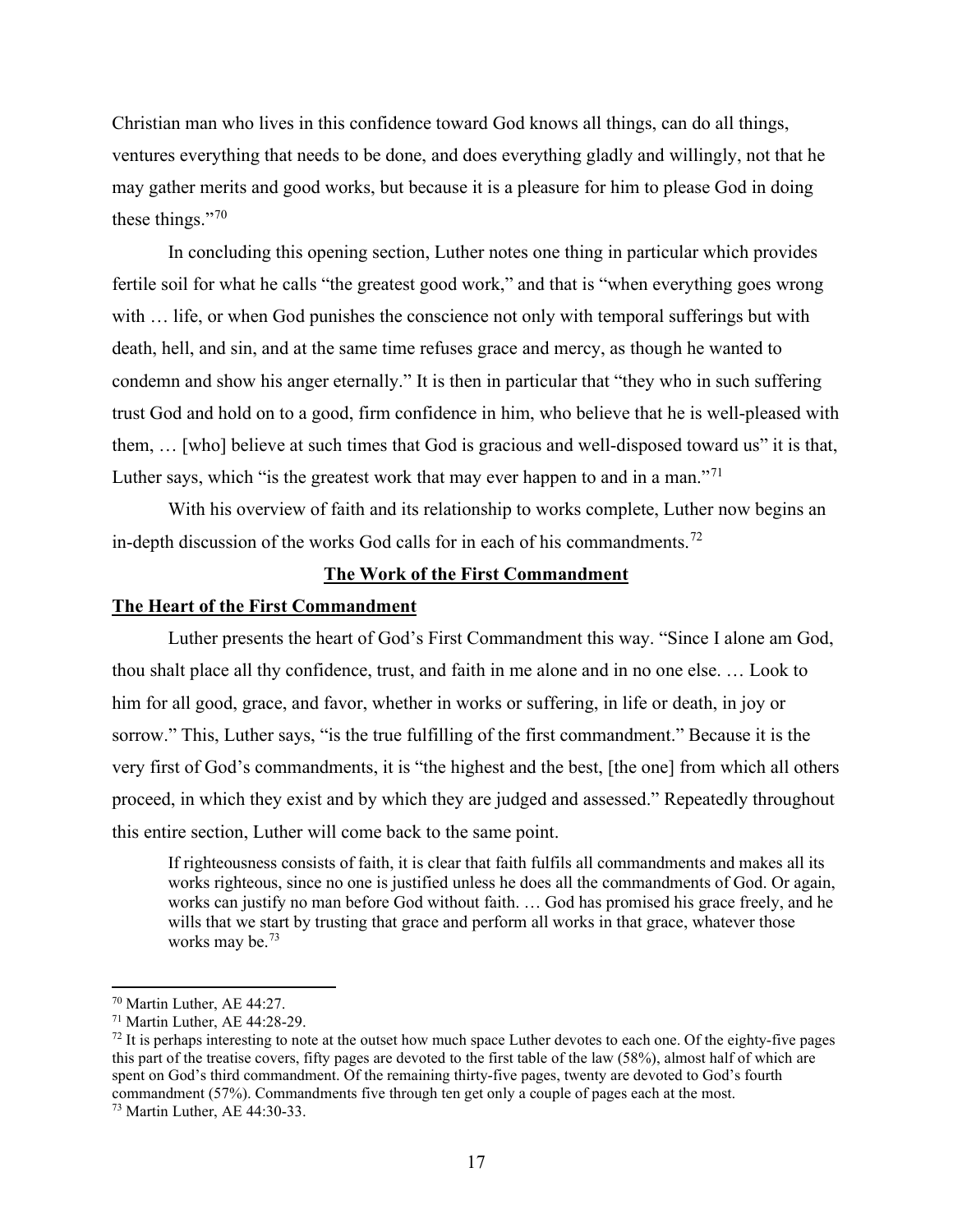After reviewing what people in his day considered fulfilling the first commandment, Luther then presents another refrain from this treatise. "Let him who wants to be holy and full of good works begin to exercise himself at all times in this faith in all his life and works. Let him learn to do and to leave undone all things in such continual faith."<sup>[74](#page-17-0)</sup>

### **Why There are so Many Laws and Ceremonies**

At this point Luther does what he will do often in this treatise; he poses a question he anticipates people asking—in this case, "if faith does everything through the first commandment, why then do we have so many laws of the church and of the state, and so many ceremonies of churches, monasteries, and holy places?"[75](#page-17-1) His answer is that the world is full of all different kinds of people for whom laws and ceremonies serve very specific and necessary functions. Some need to be urged and safeguarded. Others need to be restrained. Still others need to be coaxed and enticed.[76](#page-17-2) At the same time, Luther calls for bearing with those who are weak in their understanding until they have a chance to learn and believe the truth.

# **Certainty Despite Sin**

Before moving on, Luther speaks to the consciences of those who look at their lives in

the mirror of God's first commandment and are troubled by what they see.

How can I be absolutely sure that all my works are pleasing to God, when at times I fall, talk, eat, drink, and sleep too much, or otherwise transgress in ways I cannot avoid? Answer: This question shows that you still regard faith as a work among other works and do not set it above all works. It is the highest work because it blots out these everyday sins and still stands fast by never doubting that God is so favorably disposed toward you that he overlooks such everyday failures and offenses. … See, it is by the mercy and grace of God and not by their own nature that works are without guilt and are forgiven. They are good because of faith, which abandons itself to this same mercy.<sup>[77](#page-17-3)</sup>

<span id="page-17-0"></span><sup>74</sup> Martin Luther, AE 44:33-34.

<span id="page-17-1"></span><sup>75</sup> Martin Luther, AE 44:34.

<span id="page-17-2"></span><sup>&</sup>lt;sup>76</sup> Here are Luther's groupings and the way he sees laws and ceremonies serving each. First, there are the believers led by the new man "who need no law" (1 Ti 1:9). Secondly, there are those who "want to abuse this freedom, put false confidence in it, and [grow] lazy." People like this, Luther says, "must be urged by laws and safeguarded by teaching and warning." The third category are "wicked men, who are always ready to sin." People like this "must be restrained like wild horses and dogs by spiritual and temporal laws." Last of all are "those who are still lusty and childish in their understanding of such faith and the spiritual life." They, Luther says, "must be coaxed like young children, enticed with external, definite concomitant adornment, with reading, praying, fasting, singing, churches, decorations, organs, and all those things commanded and observed in monasteries and churches, until such time as they too learn to know the teachings of faith." AE 44:34-35.

<span id="page-17-3"></span><sup>77</sup> Martin Luther, AE 44:37-38.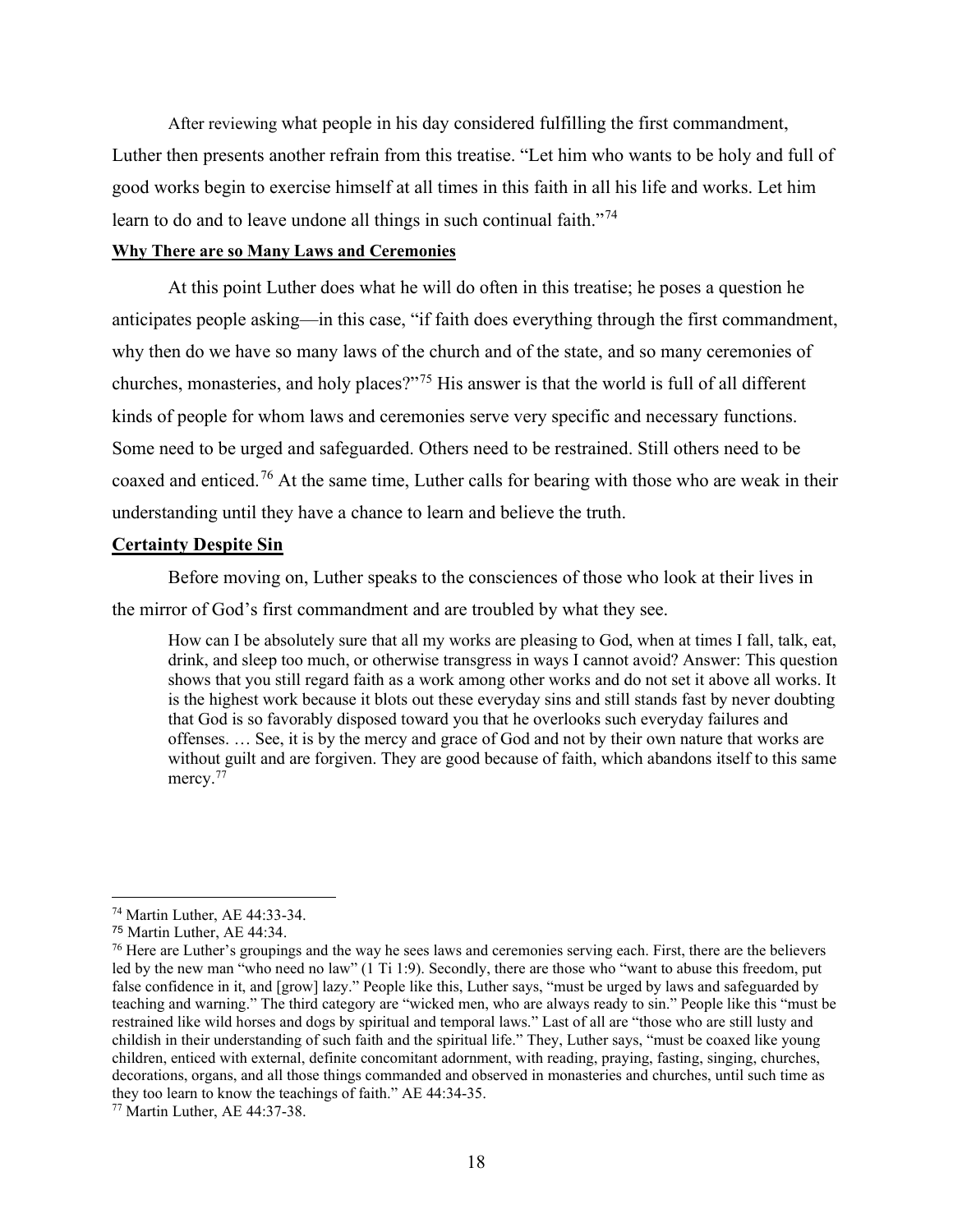#### **Where Faith Comes From**

In concluding his treatment of God's first commandment, Luther takes up one last question about the source of faith.

If you ask where faith and confidence may be found or whence they come, … it does not come from your works or from your merits, but only from Jesus Christ, freely promised and freely given. … Faith, therefore, does not originate in works; neither do works create faith, but faith must spring up and flow from the blood and wounds and death of Christ. … We never read that the Holy Spirit was given to anybody because he had performed some works, but always when men have heard the gospel of Christ and the mercy of God.<sup>[78](#page-18-0)</sup>

#### **On the Second Good Work**

Luther begins his exposition of the work of God's second commandment this way, "After faith we can do no greater work than to praise, preach, sing, and in every way laud and magnify God's glory, honor, and name." According to Luther, the works of God's second commandment are the works of heaven itself! Therefore, there is no need to "make a distant pilgrimage or to seek holy places." For, he asks rhetorically, "what moment can pass in which we do not unceasingly receive God's blessings, or, on the other hand, suffer adversity? But what else are God's blessings and adversities than a constant urging and stirring up to praise, honor, and bless God, and to call upon him and his name?"<sup>[79](#page-18-1)</sup>

# **Three Specific Works**

Luther then presents a number of specific works of God's second commandment. The first work is "to praise God in all his benefits," which, Luther says, are so innumerable that a believer's praise ought never end, and that if that were all a believer were to do, "his life on earth has certainly not been useless."<sup>[80](#page-18-2)</sup>

The second work Luther discusses at some length is this, "to be on one's guard, to flee from and to avoid all temporal honor and praise, and never to seek a name for oneself, or fame and a great reputation." Luther regards this as an exceedingly great sin, "more grievous in God's eyes than murder and adultery."[81](#page-18-3) Luther intends none of this to discount the importance of "a good name and reputation." He does, however, warn that "there must be great diligence and care

<span id="page-18-0"></span><sup>78</sup> Martin Luther, AE 44:38-39.

<span id="page-18-1"></span><sup>79</sup> Martin Luther, AE 44:39-41.

<span id="page-18-2"></span><sup>80</sup> Martin Luther, AE 44:42.

<span id="page-18-3"></span><sup>81</sup> Martin Luther, AE 44:42-43.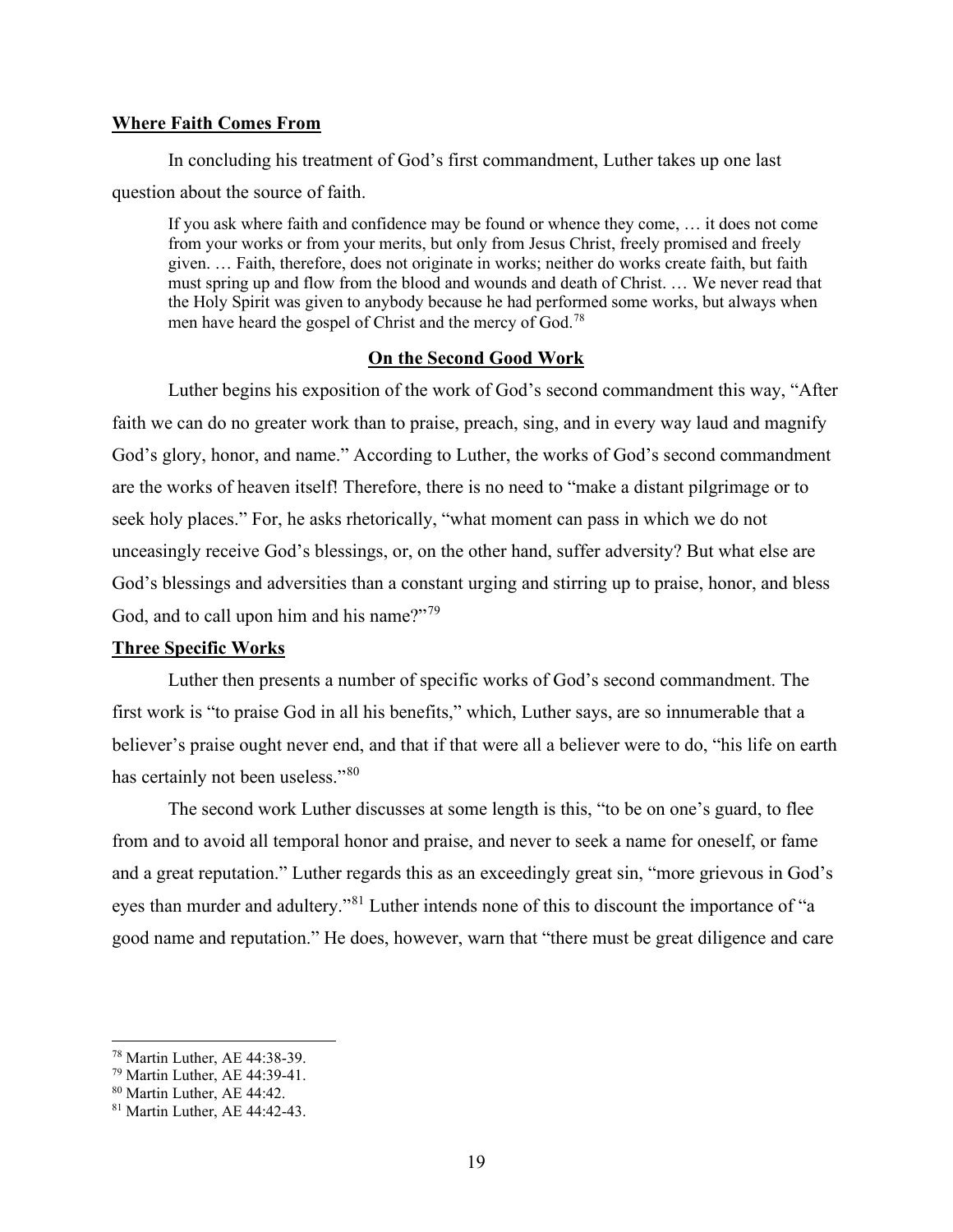lest such a reputation puff up the heart and make a man self-satisfied." To this end, Luther says, "God frequently permits a man to fall into or remain in grievous sin."[82](#page-19-0)

The third work is "to call upon God's name in every need." To that end God "sends us much trouble, suffering, adversity, and even death as well." This, then, God uses for one's eternal good, "for through such works man perceives and learns what God's name is, how powerful he is to help all those who call upon him, and how it is through this that confidence and faith increase mightily." Luther even warns about a lack of trials. He then wonders aloud how God should react when we show more trust in self or Satan than in him, despite his many promises to help us![83](#page-19-1)

Sin is another reason we have to call on God's name. "For sin has hemmed us in with three kinds of powerful and mighty armies," which Luther identifies as "our own flesh, … the world, [and] the wicked spirit." Their unceasing attacks are opportunities to call upon God's name for help in fighting against them and overcoming them. Sadly, Luther says, we are not as well acquainted with this power of God's name because we have so rarely "seriously fought with  $sins.$ "<sup>[84](#page-19-2)</sup>

#### **The Greatest and Most Difficult Work**

After passing over a number of works people are already familiar with, Luther takes up what he describes as "the greatest and most difficult work of this commandment" namely, "to protect the holy name of God against all who misuse it in a spiritual manner, as well as to proclaim it far and wide to all men." Luther calls on believers to do this no matter what the cost. "For the holy name of God, we must risk and give up all that we have and all that we can, and show by our deeds that we love God and his name, his honor and his praise, above all things, that we trust him above all else, and that we look to him for every good. By this we confess that we regard him as the highest good, for whose sake we renounce and give up all other possessions."[85](#page-19-3) **Last Work**

The last work Luther takes up is this, "to resist all false, seductive, erroneous, heretical doctrines and every misuse of spiritual power." It's hard for us to even imagine how Luther's readers might have reacted to such words. For how could they, uneducated laity, even consider

<span id="page-19-0"></span><sup>82</sup> Martin Luther, AE 44:44-45.

<span id="page-19-1"></span><sup>83</sup> Martin Luther, AE 44:46-48.

<span id="page-19-2"></span><sup>&</sup>lt;sup>84</sup> Martin Luther, AE 44:49.

<span id="page-19-3"></span><sup>85</sup> Martin Luther, AE 44:49-52.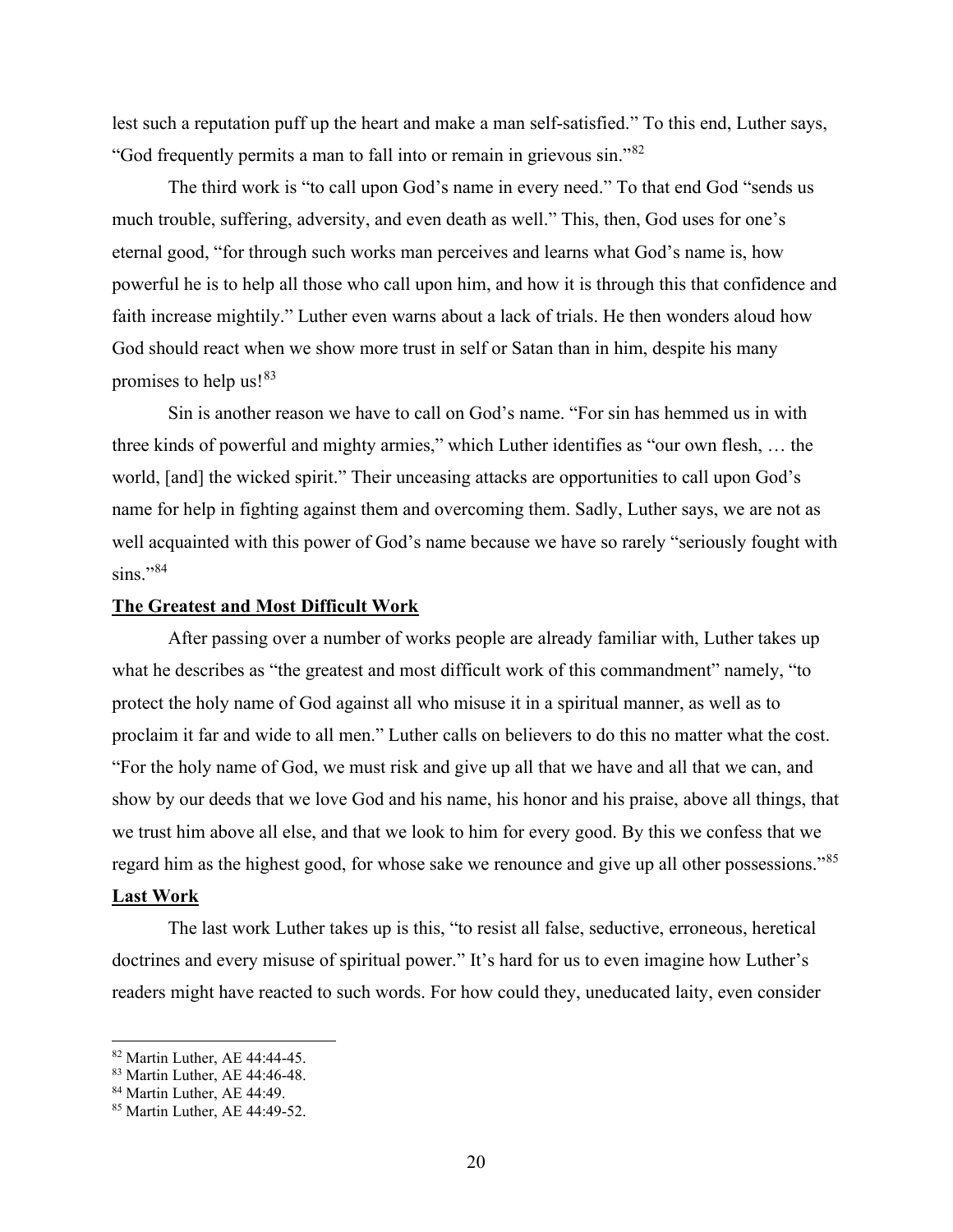calling their spiritual leaders to account?! "It seems a serious and dangerous matter to resist them, for they assert that he who resists them resists God and all his saints, in whose place they sit and whose power they exercise." But speak up they must, regardless of the cost. "It will cost blood, and those who enjoy the inheritance of the holy martyrs, the inheritance which was won with the blood of the martyrs, must in their turn take on the role of martyr."<sup>[86](#page-20-0)</sup>

#### **On the Third Commandment**

Luther introduces God's third commandment by speaking of its relationship to the first two. "The first commandment tells how our inmost heart should think about God; the second, how the words of our mouth should express this. The third tells us how we should relate ourselves to God in works."[87](#page-20-1)

# **The First Works**

The first works Luther will take up are "hearing mass, praying, and hearing a sermon on holy days."[88](#page-20-2)

Concerning the mass, he says, "It is necessary that we attend with our hearts also; and we do attend when we exercise faith in our hearts. Here we must listen to the words of Christ when he institutes the mass." To "attend with our hearts," Luther says, means first that one comes with a heart that is "deeply troubled, … longs for divine mercy and desires to be rid of his sins," and then does not doubt that Christ's word of forgiveness is true and regards Christ's testament as sure and certain.<sup>[89](#page-20-3)</sup>

Next, Luther takes up the sermon. "The sermon ought to be nothing else than the proclamation of this testament," and "where this is rightly preached, it must be diligently heard, grasped, retained, pondered often, and faith must be strengthened against every temptation of sin. … This preaching should induce sinners to grieve over their sins and should kindle within them a longing for the treasure."<sup>[90](#page-20-4)</sup>

The third work Luther discusses is prayer. Luther writes, "We should pray not as we do now, by turning over many pages and counting many beads, but by fixing our mind on some pressing need, desiring it with all earnestness, and thereby exercising faith and confidence

<span id="page-20-0"></span><sup>86</sup> Martin Luther, AE 44:52-54.

<span id="page-20-1"></span><sup>87</sup> Martin Luther, AE 44:54.

<span id="page-20-2"></span><sup>88</sup> Martin Luther, AE 44:54.

<span id="page-20-3"></span><sup>89</sup> Martin Luther, AE 44:55-56.

<span id="page-20-4"></span><sup>90</sup> Martin Luther, AE 44:56-57.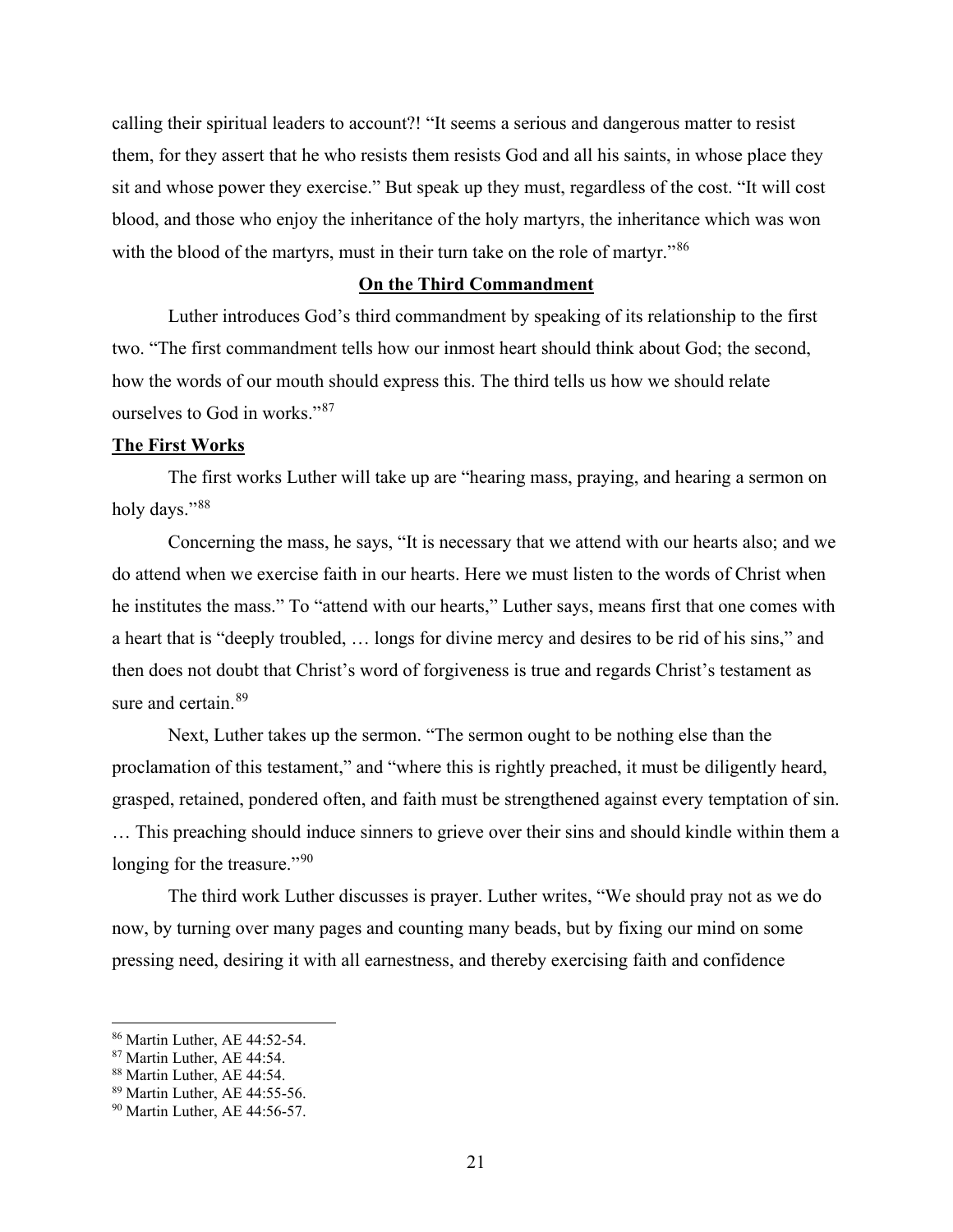toward God and not doubting that we shall be heard." Regarding confidence in prayer, Luther has this memorable remark, "Those who do not believe that they will be heard sin against this commandment on the left side, and go far astray with their unbelief. But those who prescribe a limit to him sin on the right side and come too close to tempting God"<sup>[91](#page-21-0)</sup>

Next, Luther takes up things that can make prayer challenging. Among them he includes God's command to pray without ceasing, prayer that amounts to no more than "mumbling with the mouth," Satan who "hinders men with all his powers" because he "knows well enough how powerful one man's truly believing prayer is, how it hurts him and benefits all men," and finally one's own sense of unworthiness to pray.<sup>[92](#page-21-1)</sup>

Luther concludes his discussion of prayer by discussing its content. First there is one's "own besetting need and trouble." To help us see it, Luther advises using the 10 Commandments as a mirror.<sup>[93](#page-21-2)</sup> Second, Luther says, "prayer is to be made for all the needs of all men, foe and friend alike, especially for those who live in the parish or the diocese." This, Luther says, is why the church exists. "The church is called a house of prayer. … Indeed, the Christian church on earth has no greater power or work against everything that may oppose it than such common prayer."[94](#page-21-3) Next, Luther calls for prayers for spiritual things in particular. "Open your eyes and look into your own life and into the life of all Christendom, particularly that of the spiritual estate. You will find how low faith, hope, love, obedience, chastity, and all virtue are, while all manner of heinous vice reigns supreme. You will find what a lack there is of good preachers and prelates." According to Luther, Isaiah and Ezekiel<sup>[95](#page-21-4)</sup> had prophesied this.

But it has all been foretold, that when God's anger is greatest and Christendom suffers her greatest need, then petitioners and supplicants to God shall not be found. … If the Turk destroys cities, country, and people, and lays waste the churches, we think a great injury has been done Christendom. Then we start complaining, and urge kings and princes to wage war. But when faith collapses, love grows cold, God's word is neglected, and all manner of sin takes control, nobody thinks of fighting.[96](#page-21-5)

<span id="page-21-0"></span><sup>91</sup> Martin Luther, AE 44:58-60.

<span id="page-21-1"></span><sup>92</sup> Martin Luther, AE 44:61-62.

<span id="page-21-2"></span><sup>93</sup> Martin Luther, AE 44:62-64.

<span id="page-21-3"></span><sup>&</sup>lt;sup>94</sup> Martin Luther, AE 44:64-66.

<span id="page-21-4"></span><sup>&</sup>lt;sup>95</sup> Luther's references are to Isaiah 64:7, "Thou art angry with us, and unfortunately there is nobody who rises up and takes hold of thee" and Ezekiel 22:30-31, "I sought for a man among them, whether there be one who should make a hedge between us and stand against me and fend me off. But I have not found him. Therefore I have let my anger go against them, and have swallowed them up in the fire of my wrath."

<span id="page-21-5"></span><sup>96</sup> Martin Luther, AE 44:68-70.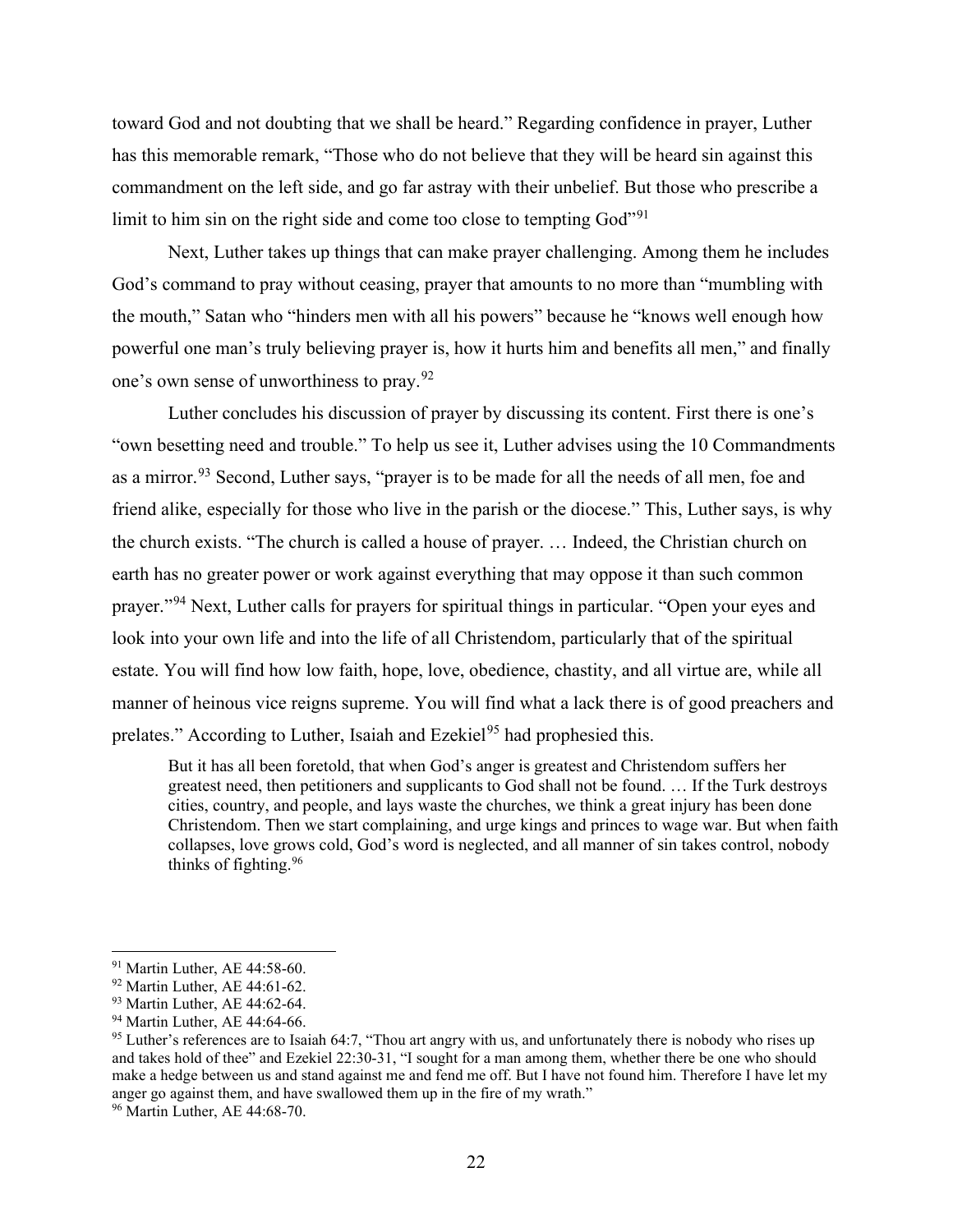#### **Bodily and Spiritual Rest**

At his point Luther takes up what he calls the "spiritual intention" of God's third commandment—rest, which Luther says is "of two kinds, bodily and spiritual. … The bodily celebration or rest" Luther defines this way, "that we put aside the work of our hands and rest from our labor so that we may gather in church, see mass, hear God's word, and offer common, single-minded prayer together."<sup>[97](#page-22-0)</sup>

Since he had already discussed public worship at length, Luther quickly moves on to the topic of spiritual rest. "The spiritual rest which God especially intends in this commandment is … that we let God alone work in us and that in all our powers we do nothing of our own." What this means practically speaking is that "if God is to live and work in [us], all [our] vice and wickedness must be choked and uprooted, so that in this event there is a rest from all our works, words, thoughts, and life, so that henceforth … it is no longer we who live, but Christ who lives, works, and speaks in us." It is here, Luther says, that "the strife between the spirit and the flesh begins."[98](#page-22-1)

This struggle is accomplished in two ways, through our own effort and through the effort of others. With God's help, "we must kill the flesh and subdue it with fastings, watchings, and labor." In this context Luther speaks approvingly of these "solely to kill and subdue the pride and lust of the flesh."[99](#page-22-2) He then moves on to the efforts of others.

To destroy such works of ours as well as the old Adam in us, God overwhelms us with those things which move us to anger, with many sufferings which rouse us to impatience, and last of all, even with death and the abuse of the world. By means of these he seeks nothing else but to drive out of us anger, impatience, and unrest, and to perfect his own work in us, that is, his peace.[100](#page-22-3)

In this connection Luther points to Jesus who "lay [in the tomb] the entire day of rest free from all his works, and was the first to fulfil this commandment. Moreover, as Christ rose after his peace and rest, and now henceforth lives only in God and God in him, so we also shall be lifted up to God by the killing of our Adam, which is perfectly accomplished only through natural death and burial, that God may live and work in us forever."<sup>[101](#page-22-4)</sup>

<span id="page-22-0"></span><sup>&</sup>lt;sup>97</sup> Martin Luther, AE 44:72.

<span id="page-22-1"></span><sup>98</sup> Martin Luther, AE 44:72-73.

<span id="page-22-2"></span><sup>99</sup> Martin Luther, AE 44:73-76.

<span id="page-22-3"></span><sup>100</sup> Martin Luther, AE 44:77-78.

<span id="page-22-4"></span><sup>101</sup> Martin Luther, AE 44:78.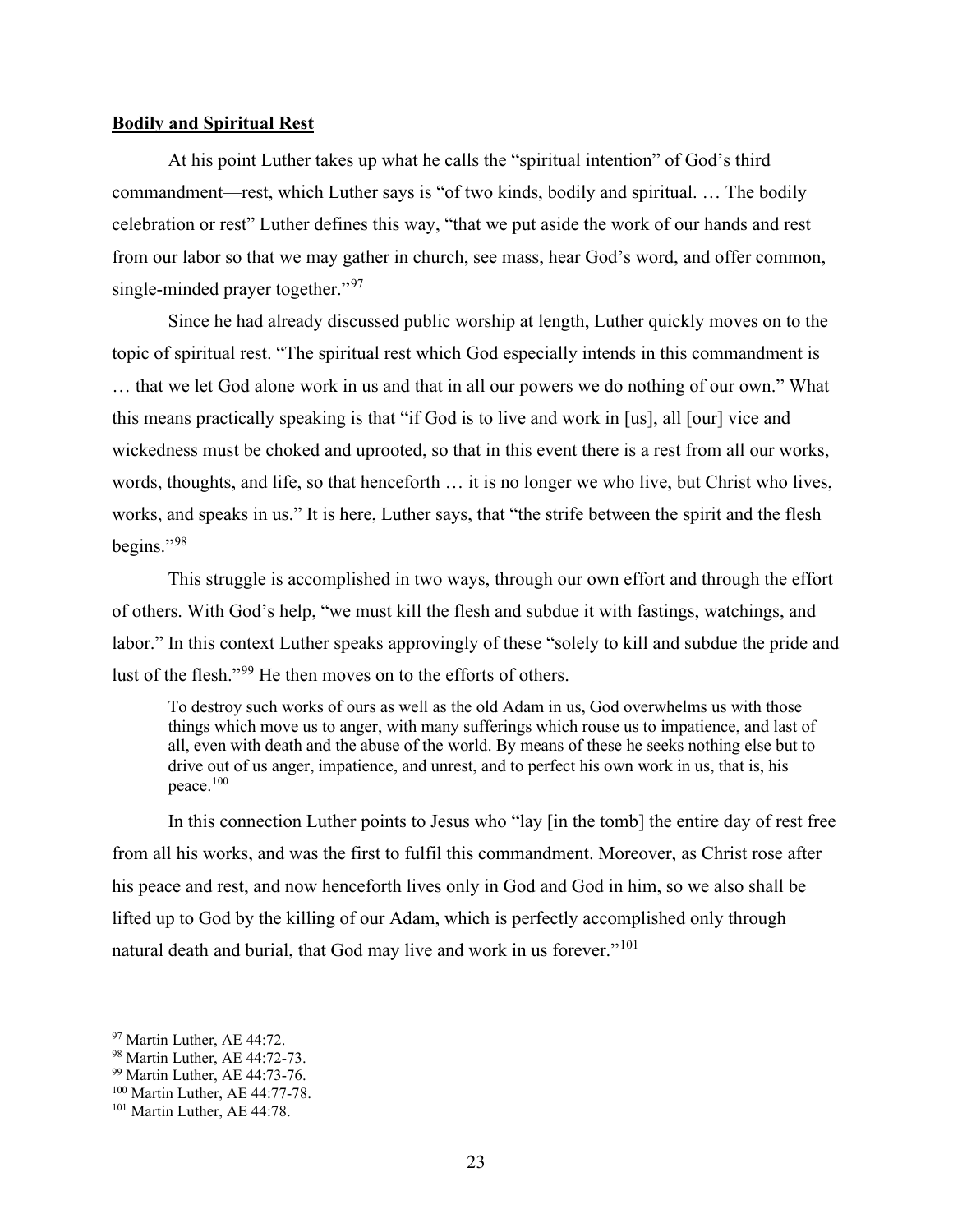#### **Conclusion to the Third Commandment and the First Table**

With that, Luther brings his treatment of God's third commandment as well as the first table of the law to a close. He does so with a familiar thought. "But as has been said before, such works are to be done and such suffering endured in faith and in the sure confidence of God's favor, so that all works remain within the sphere of the first commandment and of faith, which exercises itself in these sufferings and grows strong."<sup>[102](#page-23-0)</sup>

# **The First Commandment of the Second Table of Moses**

Luther begins his exposition of God's fourth commandment by saying that "after the excellent works of the first three commandments there are no better works than to obey and serve all those who are set in authority over us. This is why disobedience is a sin worse than murder, unchastity, theft, dishonesty, and all that goes with them." Luther organizes his treatment of this commandment around four works: "honoring our own father and mother, … to honor and obey our spiritual mother, … to obey temporal authority, … and the obedience of servants and workers."<sup>[103](#page-23-1)</sup>

#### **Our Own Father and Mother**

The first work is that we should honor our own father and mother. This honoring does not consist in merely showing them all deference. It means that we obey them, have regard for what they do and what they say, esteem them highly, give way to them, and accept what they say. It means that we endure their treatment of us without complaint, so long as it is not contrary to the first three commandments, and, in addition, provide them with food, clothing, and shelter when they are in need.[104](#page-23-2)

For Luther, this is the meaning of "honor," which he says is "higher than mere love, and includes within it a kind of fear which unites with love and has such an effect upon a man that he fears offending them more than he fears the ensuing punishment."<sup>[105](#page-23-3)</sup>

As we all know, however, this is much easier said than done. Luther points out how children rebel against "the training and instruction of the Lord" they receive from their parents or how later in life they can neglect their parents because they are busy with children of their own.

There is, however, Luther says, another, even more dangerous kind of sin against this commandment. "That is when a child has its own way and the parents allow it to do so out of natural love." Luther condemns this sin in the harshest possible language. "What else is it but to

<span id="page-23-0"></span><sup>102</sup> Martin Luther, AE 44:79.

<span id="page-23-1"></span><sup>103</sup> Martin Luther, AE 44:80-81.

<span id="page-23-2"></span><sup>&</sup>lt;sup>104</sup> Martin Luther, AE 44:81.

<span id="page-23-3"></span><sup>105</sup> Martin Luther, AE 44:81.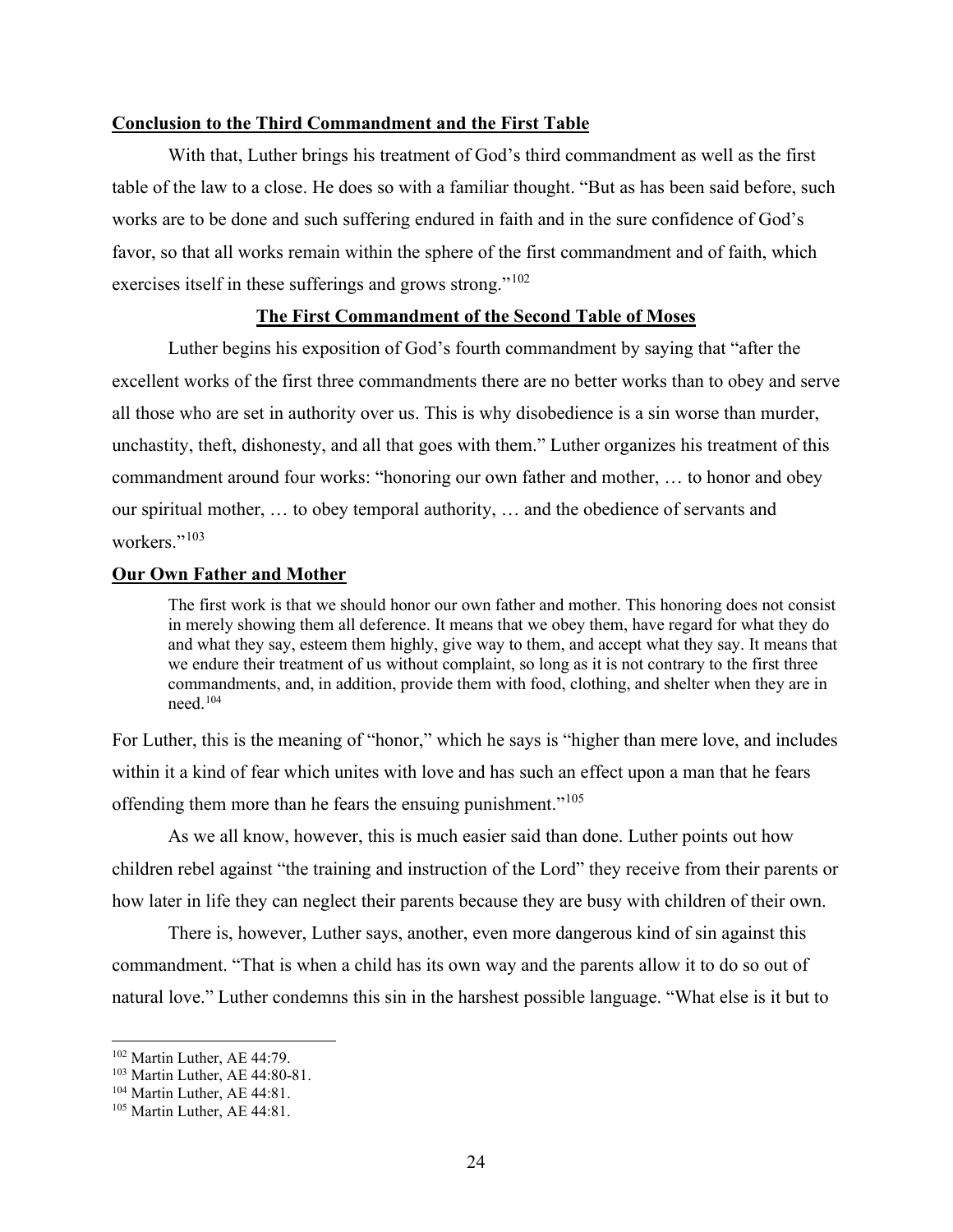sacrifice one's own child to an idol and burn it when parents train their children more in the love of the world than in the love of God, and let their children go their own way and get burned up in worldly pleasure, love, enjoyment, lust, goods, and honor, but let God's love and honor and the love of eternal blessings be extinguished in them?" Instead, Luther says to parents,

God makes a hospital of your own house. He sets you over [your children] as the hospital superintendent, to wait on them, to give them the food and drink of good words and works ... that they may learn to trust God, to believe in him, to fear him, and to set their whole hope upon him; … that they may learn to despise temporal things, to bear misfortune without complaint, and neither fear death nor love this life[.106](#page-24-0)

#### **Our Spiritual Mother**

The second work Luther identifies is "to honor and obey our spiritual mother, the holy Christian church, and [its] spiritual authorities. … We must honor, fear, and love the spiritual authorities as we do our natural parents, and yield to them in all things that are not contrary to the first three commandments."[107](#page-24-1)

Here, Luther speaks not so much to the "children" as he does to the spiritual authorities, about whom he says, "They behave toward their responsibilities like those mothers who forsake their children and run after their lovers. … They do not preach, they do not teach, they do not restrain, they do not punish, and no spiritual government at all remains in Christendom. … They misuse their power and take upon themselves alien and wicked works." Therefore, Luther says, "it is our solemn duty in the first place humbly to call upon God. … In the second place it is our solemn duty to set our hand to the task and send those courtesans and those who held papal commissions on their way." In particular, Luther calls on the nobility to act.<sup>[108](#page-24-2)</sup>

# **Temporal Authority**

The third work is "to obey the temporal authority," whose task it is "to protect its subjects and to punish theft, robbery, and adultery." Luther highlights two ways people sin against temporal authority. "First, [they sin] if they lie to the government, betray it, or are disloyal to it. … Second, [they sin] when men speak evil of the government and curse it … in public or in private."<sup>[109](#page-24-3)</sup>

<span id="page-24-0"></span><sup>106</sup> Martin Luther, AE 44:82-86.

<span id="page-24-1"></span><sup>107</sup> Martin Luther, AE 44:87.

<span id="page-24-2"></span><sup>108</sup> Martin Luther, AE 44:87-90.

<span id="page-24-3"></span><sup>109</sup> Martin Luther, AE 44:92.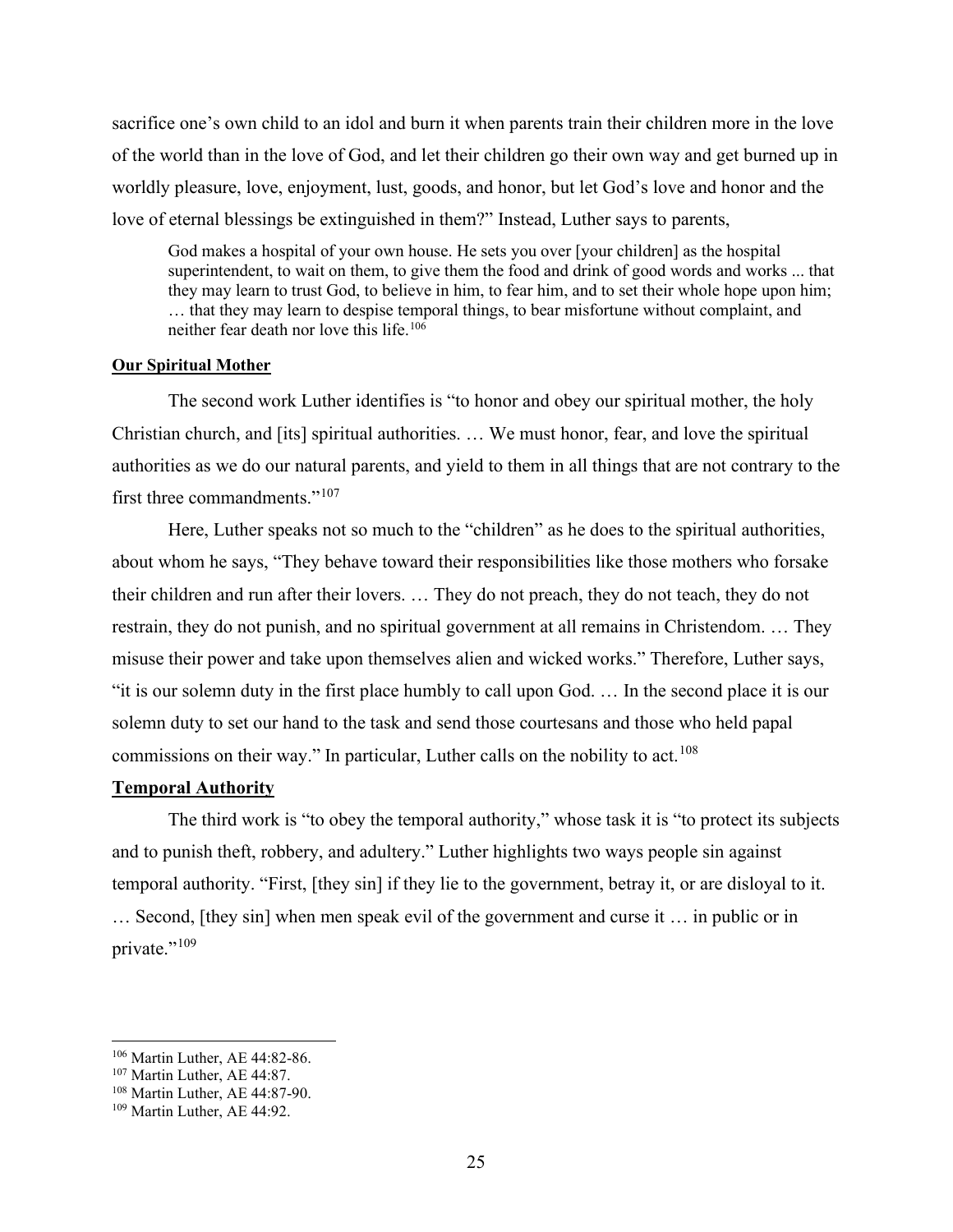Luther then reminds his readers that "whether it does right or wrong, [temporal power] cannot harm the soul, but only our body and our property—unless, of course, it should try openly to compel us to do wrong against God or men." Therefore, Luther says, "we must resist the spiritual power when it does not do right, and not resist the temporal power even when it does wrong." $^{110}$  $^{110}$  $^{110}$ 

Luther concludes his discussion of temporal authority by taking self-centered rulers to task, asking for wise rulers who "pay more attention to the needs of those they rule than to their own will and pleasure," and calling on temporal authority to correct a number of specific wrongs in his day: gluttony and drunkenness, the excessive cost of clothes, a practice he calls "the usurious buying of tzingskauff,"<sup>[111](#page-25-1)</sup> squeezing every last cent out of the poor, and prostitution.<sup>[112](#page-25-2)</sup>

# **Workers & Employers**

The final work of God's fourth commandment is "the obedience of servants and workers to their lords and ladies, masters and mistresses." This part of society, Luther says, has enough to do if their hearts are simply set on gladly doing or leaving undone what they know pleases their masters and mistresses, and to do all this in the simplest faith."<sup>[113](#page-25-3)</sup>

Luther then turns his attention to the "masters and mistresses," who, he says, "should not govern their servants, maids, and workers high-handedly. They should not scrutinize everything, but occasionally overlook some things and wink at their faults for the sake of peace," even as they want their master in heaven to deal with them. And yet, "they should see to it that their servants do the right thing and learn to fear God."<sup>[114](#page-25-4)</sup>

At this point, Luther moves to warp speed as he spends just a few pages on each of the remaining commandments.

# **The Fifth Commandment**

# **Two Kinds of Meekness**

Luther summarizes God's fifth commandment this way, "This commandment has one work which comprehends many others and excludes much wickedness. It is called meekness."

<span id="page-25-0"></span><sup>110</sup> Martin Luther, AE 44:92.

<span id="page-25-1"></span><sup>&</sup>lt;sup>111</sup> This means literally an "interest sale" and stems from a medieval practice whereby a feudal landlord turned over a piece of land as a fief in perpetuity in return for a specified annual return in the form of livestock or produce called a *Rente*.

<span id="page-25-2"></span><sup>112</sup> Martin Luther, AE 44:93-94.

<span id="page-25-3"></span><sup>&</sup>lt;sup>113</sup> Martin Luther, AE 44:98.

<span id="page-25-4"></span><sup>114</sup> Martin Luther, AE 44:98-99.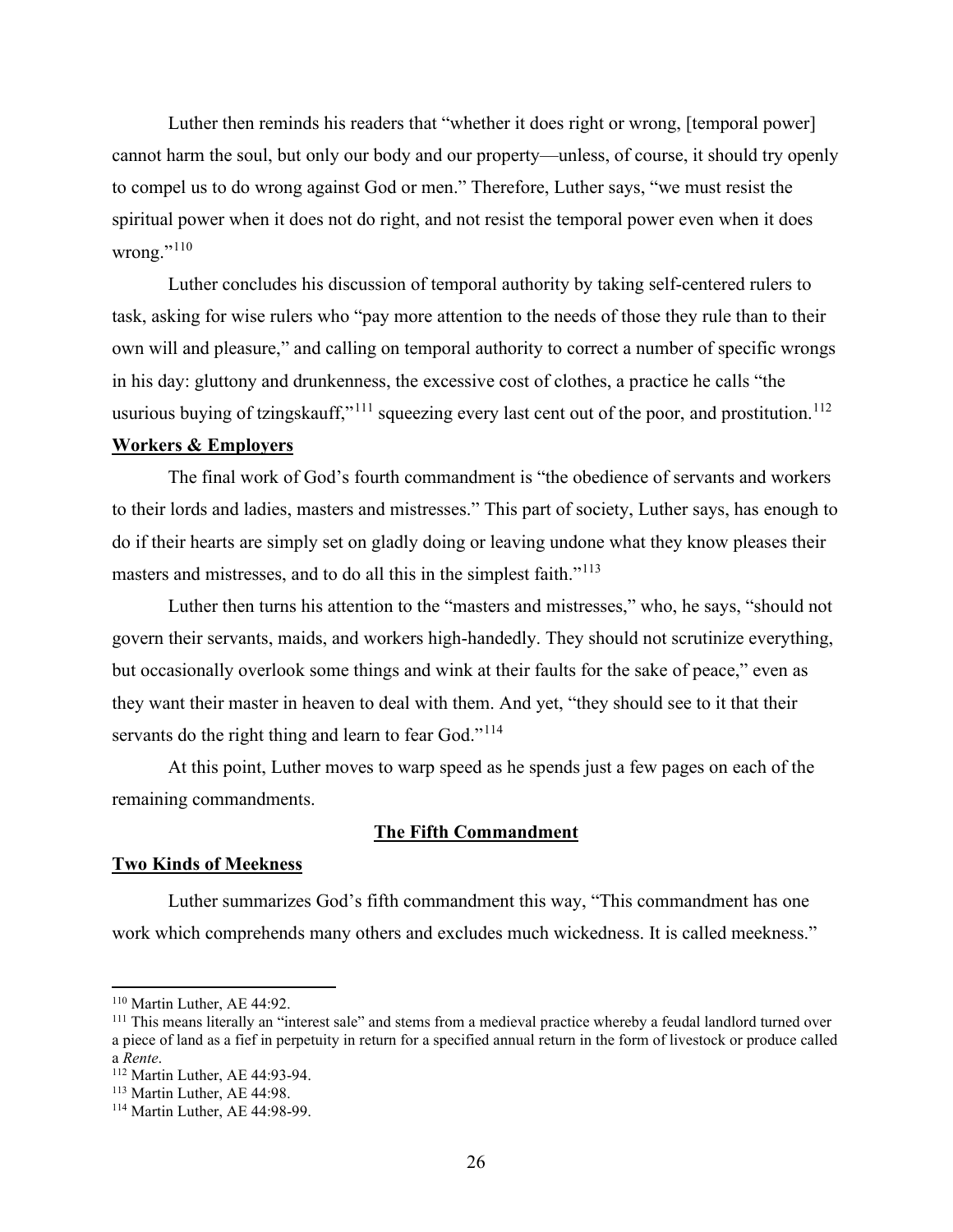According to Luther, there are two kinds. "The first … is the kind of meekness we practice toward our friends and those who are either useful to us and please us with goods, honor, and favor, or toward those who do us no harm in word or deed."

That doesn't always happen, however. "Discord and insult come your way to show you how much anger and wickedness are really in you and to warn you to strive for meekness and to drive out anger." This leads Luther to speak of a second kind of meekness. It "is shown to opponents and enemies and does them no harm. It does not avenge itself, it does not curse or blaspheme, it speaks no evil of them and thinks no evil against them, even if they have taken away goods, honor, life, friends, and everything. In fact, where it can, this kind of meekness returns good for evil, speaks well, thinks the best of, and prays for those who do evil."<sup>[115](#page-26-0)</sup>

Such meekness does not mean, however, that one is "meek contrary to the honor and command of God. … We must defend God's honor and commandment, as well as prevent injury or injustice to our neighbor. The temporal authorities [have the responsibility of doing this] with the sword; the rest of us, by reproof and rebuke. But it is [to be done] with pity for those who have earned the punishment."<sup>[116](#page-26-1)</sup>

#### **On the Sixth Commandment**

Luther identifies the work of God's sixth commandment as "purity or chastity." Alas, Luther says, "the world is full of shameful works of unchastity, indecent words, stories, and ditties. ... It rages in all our members."<sup>[117](#page-26-2)</sup>

"The strongest defense," Luther says, "is prayer and the word of God. When evil lust begins to stir, a man must flee to prayer, call upon God's grace and help, read the gospel and meditate on it, and thereby behold the sufferings of Christ."[118](#page-26-3) He also says, "A good strong faith is a great help, and more noticeably so than in almost any other work. … He who lives chastely and looks to God for all grace takes pleasure in spiritual purity. Therefore, he may much more easily resist the impurity of the flesh."<sup>[119](#page-26-4)</sup>

<span id="page-26-0"></span><sup>115</sup> Martin Luther, AE 44:101-102.

<span id="page-26-1"></span><sup>116</sup> Martin Luther, AE 44:103.

<span id="page-26-2"></span><sup>&</sup>lt;sup>117</sup> Martin Luther, AE 44:104.

<span id="page-26-3"></span><sup>118</sup> Luther has some interesting Bible interpretation here. "Psalm 137[:9] says, "Blessed is he who seizes the young of Babylon and dashes them on the rock." This means when the heart runs to the Lord Christ with its evil thoughts while they are still young and in their infancy. For Christ is a rock on which these thoughts are dashed to pieces and come to naught." Martin Luther, AE 44:105.

<span id="page-26-4"></span><sup>119</sup> Martin Luther, AE 44:104-105.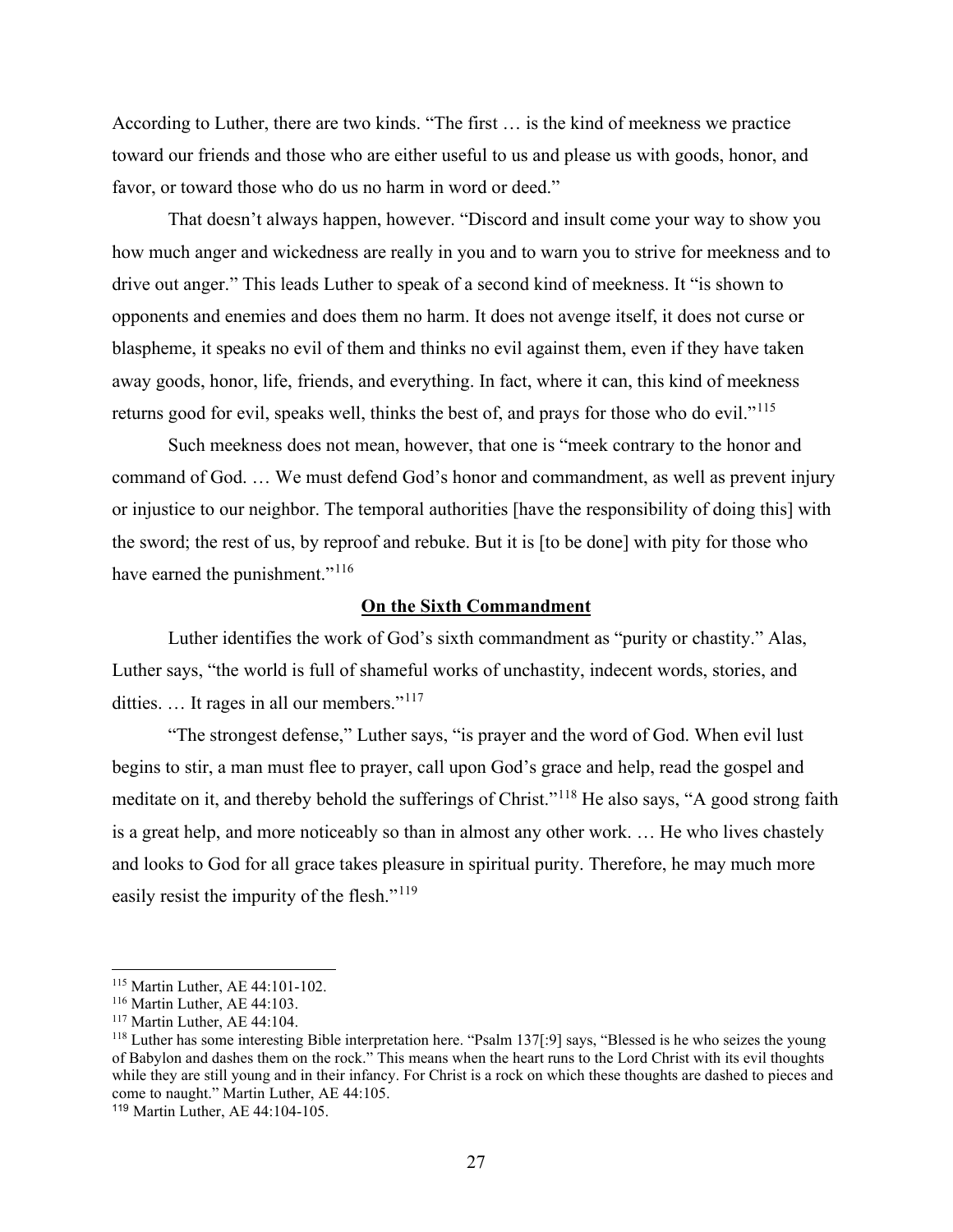For the keeping of this commandment Luther also sees a role for "fasting, watching, labor," not as ends in themselves, but as tools "to help to fulfil the works of this commandment and purify us more and more every day." To this end,

every man must find out what is conducive to chastity in his case. How much of what and for what length of time, he must decide for himself and observe. If he cannot do this, then let him submit himself for a time to the control of somebody else, who will hold him to such a rule until he is strong enough to govern himself. This was the purpose for which the monasteries were established in former times, to teach young people discipline and purity.<sup>[120](#page-27-0)</sup>

Nonetheless, Luther warns that one will not find complete escape from the temptation to unchastity and says, "Real chastity is the kind which does battle with impurity, struggles against it, and unceasingly drives out all the poison injected by the flesh and the devil."<sup>[121](#page-27-1)</sup>

# **The Seventh Commandment**

#### **Selflessness Instead of Greed**

The work of God's seventh commandment Luther calls, "'selflessness,' a willingness to help and serve all men with one's own means." Such service "fights not only against theft and robbery, but against every kind of sharp practice which men perpetrate against each other in matters of worldly goods."

Luther emphasizes especially the sin of greed. "See how greed has the upper hand in all business. … [It] has a very pretty and attractive cover for its shame; it is called provision for the body and the needs of nature. Under this cover greed insatiably amasses unlimited wealth. As the wise man said, he who would keep himself pure in this respect must certainly do miracles<sup>[122](#page-27-2)</sup> or wondrous things in his life."<sup>[123](#page-27-3)</sup>

Having said that, however, Luther can just hear the objections. "But some people will say, "Well then, just rely on that, do not be concerned, and see whether a roasted chicken will fly into your mouth!" I do not say that a man need not work and seek his livelihood. But I do say that he is not to be anxious, not covetous; he is not to despair that he is not going to have enough" but instead rely on God to provide all that he needs. "The Apostle calls no other sin

<span id="page-27-0"></span><sup>120</sup> Martin Luther, AE 44:105.

<span id="page-27-1"></span><sup>&</sup>lt;sup>121</sup> Martin Luther, AE 44:106.

<span id="page-27-2"></span><sup>&</sup>lt;sup>122</sup> Luther's reference here is to Ecclesiastes 31:8-9. "Happy is the rich man who is found without blemish, who has not run after gold, and has not set his confidence in the treasures of money. Who is he? We will praise him because he has performed a miracle in his life."

<span id="page-27-3"></span><sup>123</sup> Martin Luther, AE 44:106-107.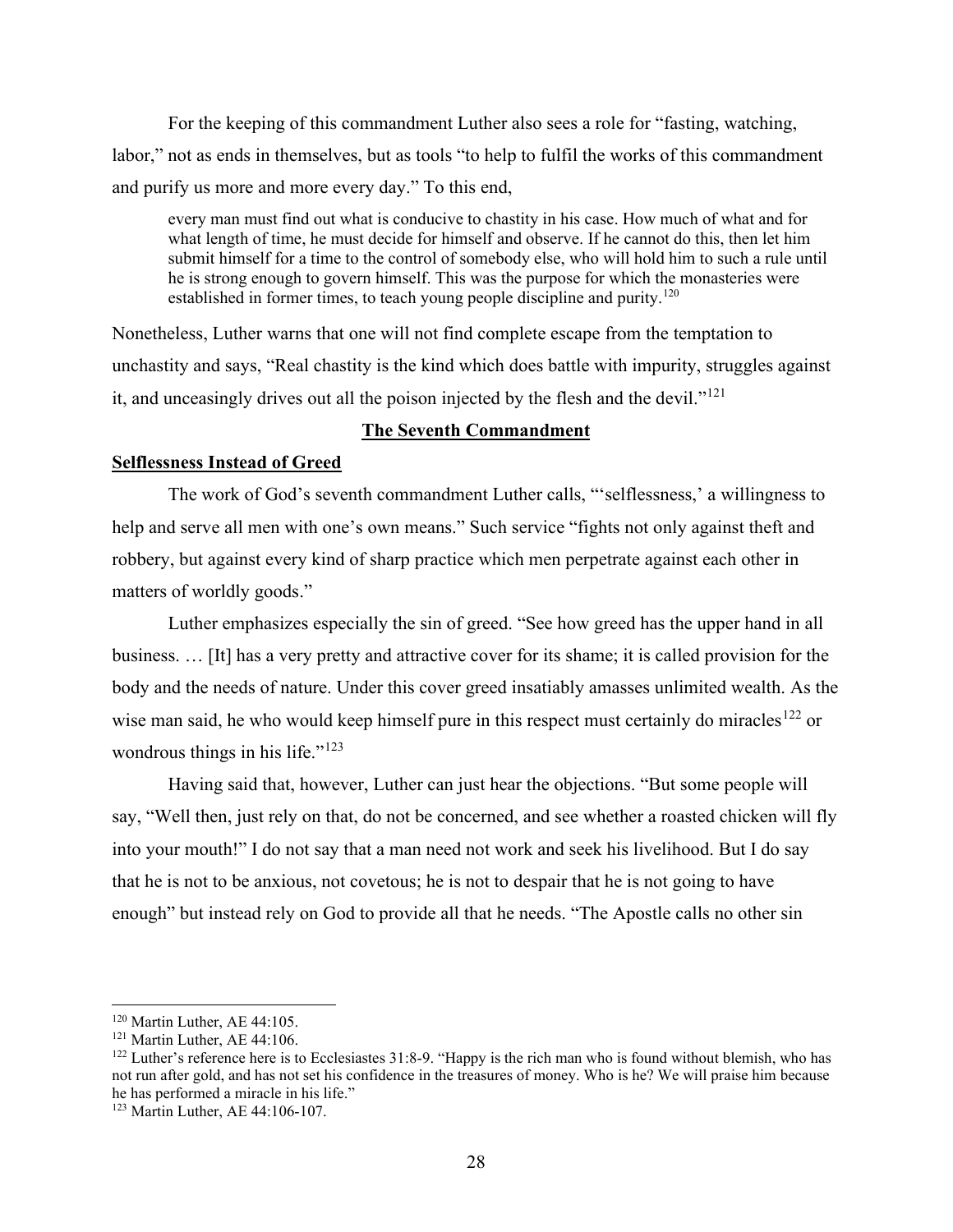idolatry except covetousness [Col. 3:5], because this sin shows most starkly that a man does not trust God for anything, but expects more benefit from his money than from God."<sup>[124](#page-28-0)</sup>

The selflessness for which God's seventh commandment calls "should extend even to enemies and opponents. … If your enemy needs you and you do not help him when you can it is the same as if you had stolen what belonged to him, for you owe him your help."<sup>[125](#page-28-1)</sup>

#### **The Eighth Commandment**

### **Telling the Truth**

Luther introduces God's eighth commandment this way. "This commandment seems insignificant, and yet it is so great that he who would rightly keep it must risk life and limb, property and reputation, friends and all that he has. And yet it includes no more than the work of that tiny member, the tongue, and in German is called "telling the truth," which includes refuting lies when necessary."<sup>[126](#page-28-2)</sup>

Luther divides the works of this commandment into two categories, "[works] which are done by speaking, and those which are done by keeping silence." He illustrates with the example of a person who "has a poor case before the court and is determined to prove it and pursue it with false evidence, trap his neighbor with subtlety, produce everything that improves and furthers his own case, and withhold and discount everything that furthers the good cause of his neighbor."<sup>[127](#page-28-3)</sup>

There is also "another kind of bearing witness to the truth," one that is even greater than being truthful in court. "It concerns not temporal matters but the gospel and the truth of faith." It happens too rarely, however. "There are few who stand by the divine truth and risk life and limb, goods and honor, and everything they have for it." The reason is that "they have no faith in God and expect nothing good from him. For where there is such faith and confidence there is also a bold, defiant, fearless heart that risks all and stands by the truth, no matter what the cost.<sup>[128](#page-28-4)</sup>

<span id="page-28-0"></span><sup>&</sup>lt;sup>124</sup> Martin Luther, AE 44:108.

<span id="page-28-1"></span><sup>125</sup> Martin Luther, AE 44:109.

<span id="page-28-2"></span><sup>126</sup> Martin Luther, AE 44:110.

<span id="page-28-3"></span><sup>127</sup> Martin Luther, AE 44:111.

<span id="page-28-4"></span><sup>128</sup> Martin Luther, AE 44:111-112.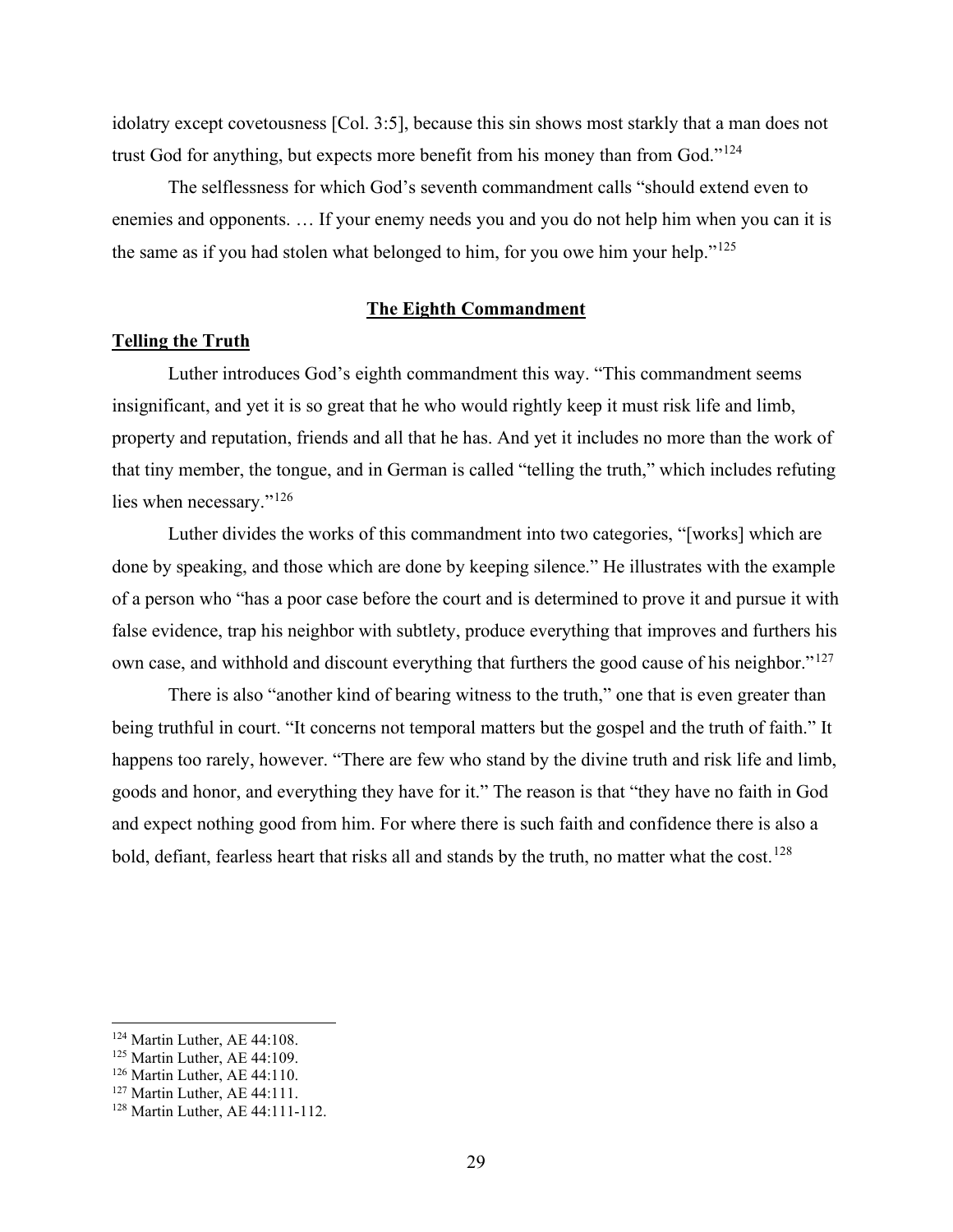### **The Ninth and Tenth Commandments**

The final two commandments Luther treats together on the basis of Romans 7:7.<sup>[129](#page-29-0)</sup> About them, Luther says simply, "They forbid the sinful lusts of the flesh and the coveting of temporal goods. These evil desires … persist to the grave. And the strife in us against these desires goes on until death. … For," Luther says, "original sin is born in us by nature: it may be checked, but it cannot be entirely uprooted except through death. It is for this reason death is both profitable and desirable. For this may God help us, Amen."[130](#page-29-1)

With that, Luther concludes his *Treatise on Good Works*.

# **The Importance of the Essay Today with Concrete Examples of Usage and Application General Thoughts Regarding the Use and Application of the Treatises in their Entirety**

In the final section of our essay, we will attempt to give some concrete suggestions as to how these two treatises might continue to find use and application today. We will begin by offering a couple of thoughts regarding the texts in their entirety. Then, we will offer what amounts to a random collection of thoughts that occurred to the author during the course of reading what Luther wrote in the hope that this will lead those who are listening to provide other suggestions of their own.

#### **Understanding Freedom**

Though not necessarily a watchword in Luther's day, freedom is an especially important concept for Americans. We live in the "land of the free." We set aside a day every year to remember and celebrate our freedom. But what is freedom for Americans? Freedom is the right to vote for that individual or party who best represents what I believe. Freedom is the ability to be unencumbered by debt and have the money to do what I want. Freedom is the right to worship according to the dictates of my conscience. Freedom is the right to say what I think, to feel what I feel, to be who I am without judgement. It's the ability to be the equal of those around me, to move about as I choose, to make my own decisions, to live my life without encountering danger, hurdles and roadblocks at every turn. You no doubt noticed what all these have in common—I and me. For Americans, freedom is egocentric.

<span id="page-29-0"></span><sup>&</sup>lt;sup>129</sup> "What shall we say, then? Is the law sinful? Certainly not! Nevertheless, I would not have known what sin was had it not been for the law. For I would not have known what coveting really was if the law had not said, 'You shall not covet."

<span id="page-29-1"></span><sup>130</sup> Martin Luther, AE 44:114.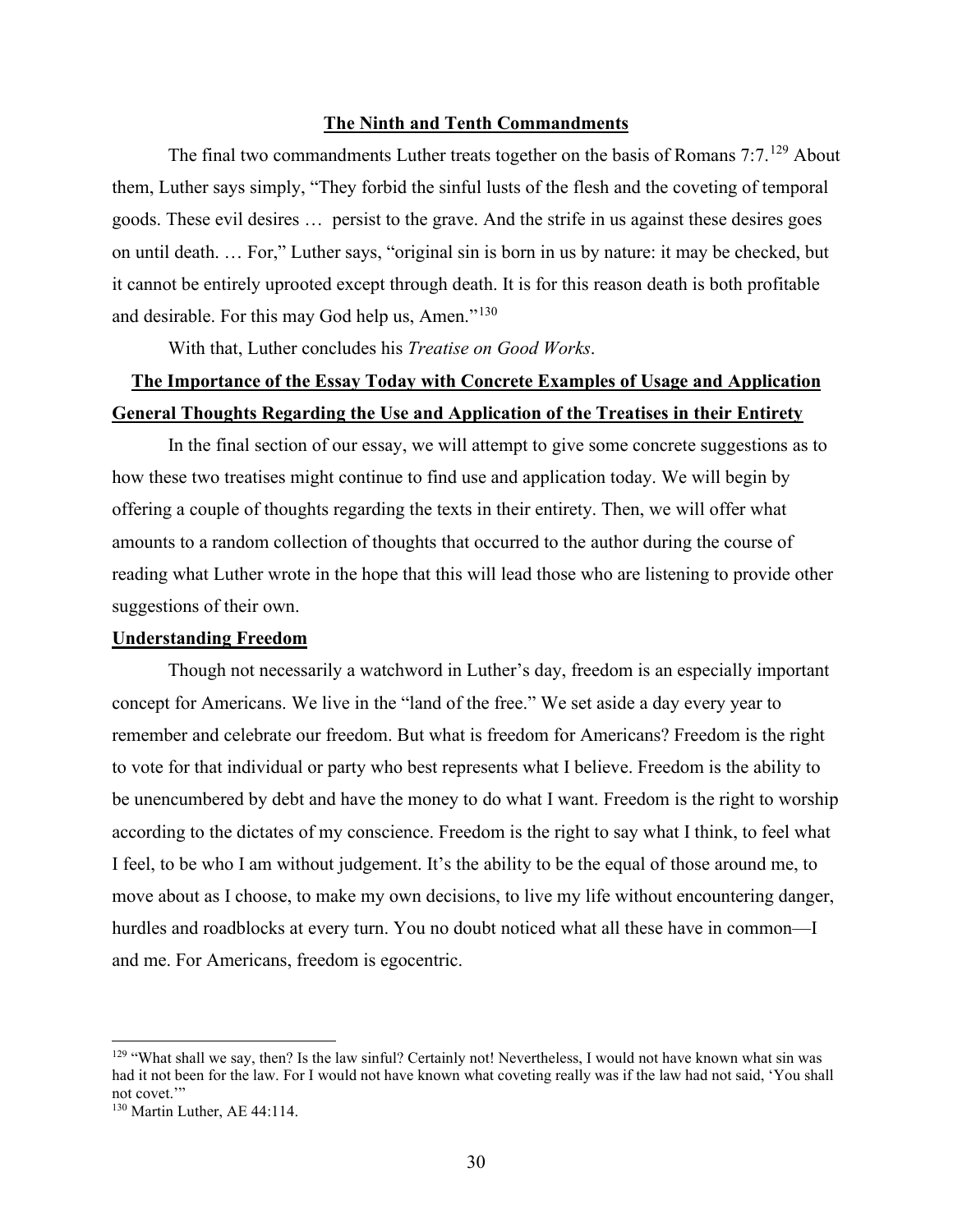In light of the events of the past few months, perhaps now would be a good time to lead God's people through a study of Luther's text *The Freedom of a Christian.* It seems to me that such a study would not only be timely but might also help correct common misunderstands one often hears about what Christian freedom is, as well as provide ample opportunity for Christians to consider and discuss with one another how they might serve their neighbor—including those they don't agree with—to make our nation a healthier and safer place for everyone.

Christian freedom is first and foremost a proclamation of the saving gospel of Jesus; it is first and foremost Christo-centric. The most important freedom is not something I achieve by my own struggle and sacrifice. No, it's the freedom Jesus Christ achieved for me by his struggle and sacrifice. It is above all else the good news that through his atoning work, Jesus Christ has set me free from the guilt of my sin, free from the condemnation of God's law, free from the need to save myself by doing works of any kind. Christian freedom is first and foremost the good news that God has adopted me into his family through faith in Jesus, put his name on me, and said to me as he said to his own Son, "With you I am well pleased." Yet I think, when many Christians speak of Christian freedom, it's often primarily because they want to justify something they've done or plan to do. They want to communicate that they know that whatever it is they have in mind to do is a matter of adiaphora and therefore they have a right to do it and no one has a right to tell them they can't!!! This means, of course, that not only do such people completely skip over Luther's first thesis, they also completely misunderstand and abuse the second. A study of Luther's treatise would be time well spent.

#### **For Catechism Instruction**

I'd also like to offer a few general thoughts about the use and application of Luther's *Treatise on Good Works*. First, I'd like to suggest that a careful study of Luther's text—together with a careful study of his *Large Catechism*—might be a worthwhile use of a pastor's time as he prepares for catechism instruction. Both can help the pastor get to the heart of the commandments and understand them better.

# **For Sunday's Sermon**

A second suggestion would be to think carefully about the way Luther handles his treatment of the commandments in his *Treatise on Good Works* and what that might mean for the application portions of Sunday's sermon. Luther devoted fifty-eight percent of his text to a discussion of the first table of the law. Regarding the second table, he devoted fifty-seven

31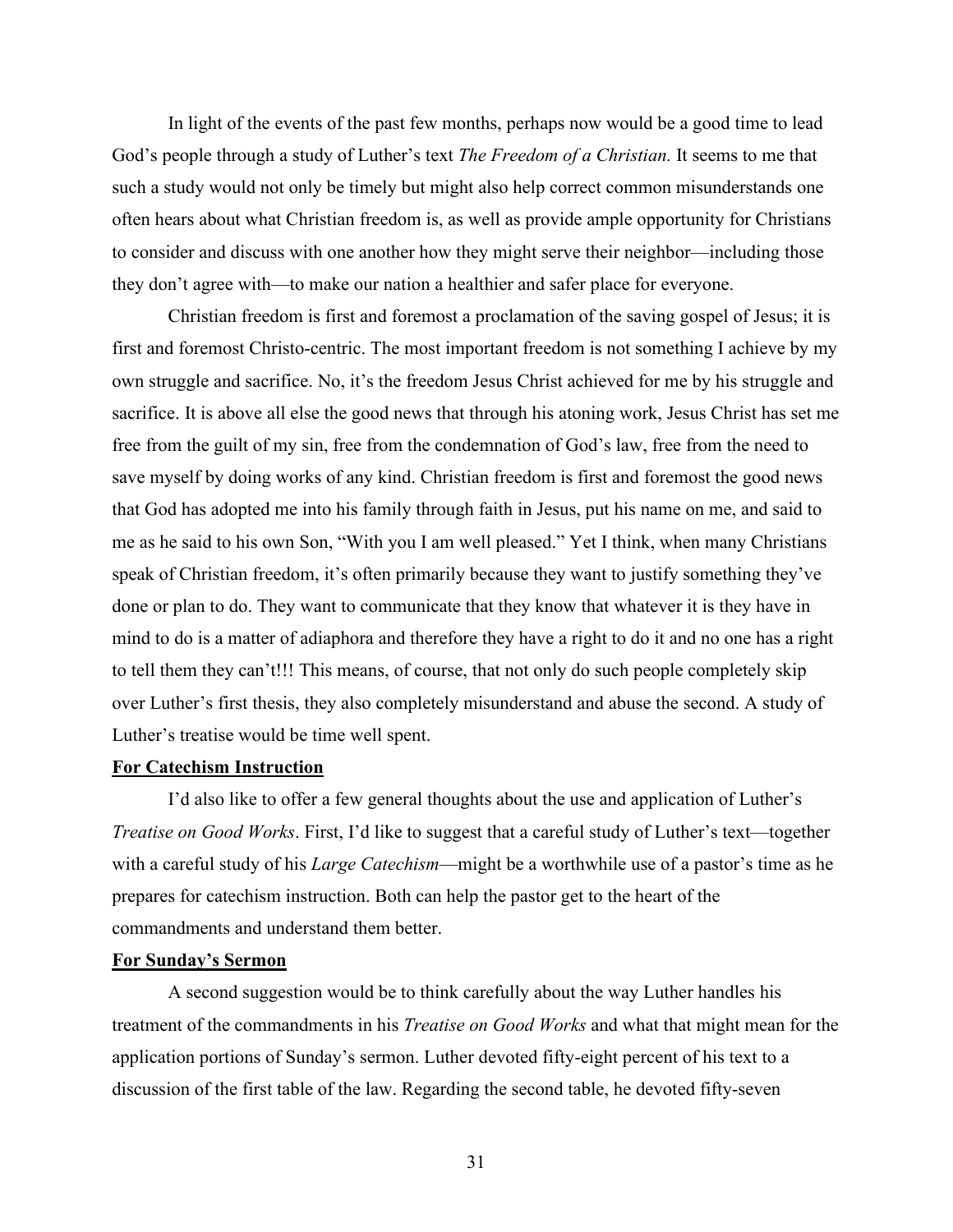percent of the pages to the fourth commandment. Commandments 5-10 got just four of eightyfive pages. Maybe he just got tired or writing. Or maybe he just ran short of time. Or maybe we could spend more time thinking about and applying the first table of the law to ourselves. What would the numbers say if we read through a year's worth of sermons and categorized our specific law preaching and specific applications by commandment?

#### **A Random Collection of Thoughts Regarding The Use and Application of Both Treatises**

Now for a fairly random collection of thoughts which I hope will help you generate your own.

#### **Law and Gospel**

Oh how the gospel predominates in Luther! Though his focus in the second treatise was on good works, Luther never failed to come back time and time again to the righteousness that the believer has through faith in Jesus. Thoughts like this occur repeatedly,

But if you ask where faith and confidence may be found or whence they come, it is certainly the most necessary thing to know. First, without any doubt it does not come from your works or from your merits, but only from Jesus Christ, freely promised and freely given. As St. Paul writes in Romans 5[:8], "God shows his love toward us as exceedingly sweet and kind in that Christ died for us while we were yet sinners." This is as if Paul said, "Ought this not give us a strong, invincible confidence in that before we prayed about it or cared about it, yes, while we still continually walked in sin, Christ died for our sins?" [Paul] goes on, "If then Christ has died for us while we were yet sinners, how much more shall we be saved through him, being justified by his blood. And if, while we were still enemies, we were reconciled to God through the death of his Son, how much more, now that we are reconciled, shall we be preserved through his life" [Rom. 5:8–11][.131](#page-31-0)

On the other hand, Luther was also not afraid to preach the law of God specifically and without fear. I wonder how many of us would say in a Sunday sermon, "parents cannot earn hell more easily than by neglecting their own children in their own home and by not teaching them the things spoken of above."<sup>[132](#page-31-1)</sup>

But while Luther certainly doesn't hesitate to thunder "thou shalt not," when one is finished with his *Treatise on Good Works*, one has the distinct feeling that Luther also spent a great deal of time focusing our attention on the "thou shalt." One definitely feels that he has been shown the way in which God's children walk for Jesus' sake.

<span id="page-31-0"></span><sup>&</sup>lt;sup>131</sup> Martin Luther, "On Good Works" AE 44:38.

<span id="page-31-1"></span><sup>&</sup>lt;sup>132</sup> Martin Luther, "On Good Works" AE 44:86. Luther's reference is to the works God requires in his first three commandments.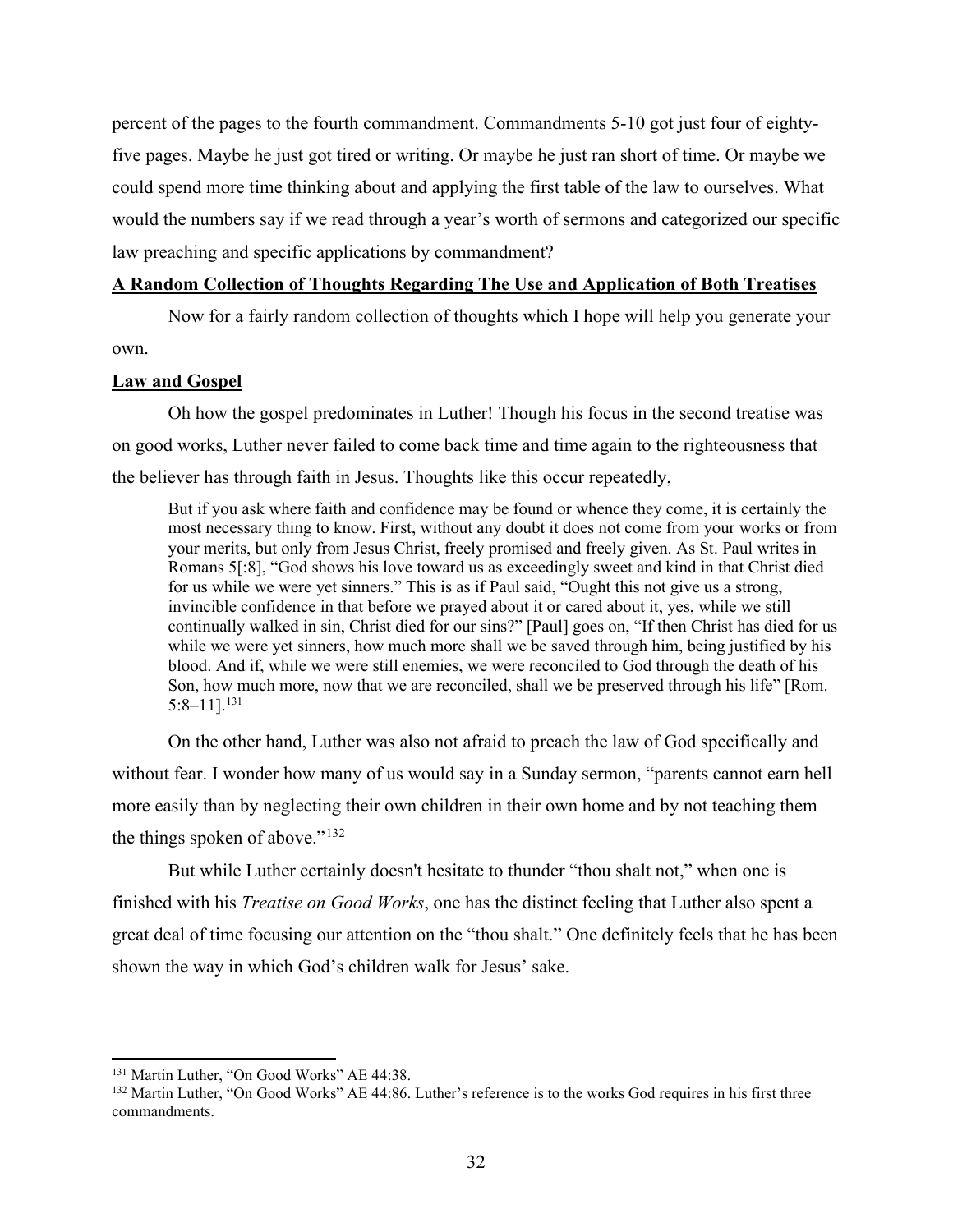One is also stuck by the masterful way in which Luther communicates that in the life of a believer, God's 10 commandments, as well as the cross, are unspeakable blessings of God meant for our earthly welfare and eternal good. I struggle to find a single quote that illustrates this clearly. I think this is because it's more a sense you get as your make your way through his entire text, listening to him remind you time and time again that in all things, including trials and tribulations, God wants only to kill our old Adam so that our new man can arise and live before him.

#### **Knowledge of Scripture**

As you make your way through these texts, you can't help but be blown away by Luther's expansive knowledge of all of Scripture, especially the Old Testament—and he was just 37 at the time! It's mind boggling to me how often he quotes little known Old Testament passages, like Song of Songs 2:9, *"My beloved is like a gazelle or a young stag. Look! There he stands behind our wall, gazing through the windows, peering through the lattice,"* a section of Scripture which for Luther speaks of the hidden God. Kolb mentions in passing that Luther's nickname at the cloister in Erfurt was *Biblicus*, which he says meant something like "walking concordance." He also shares this observation from Eberhard Jüngel that "the New Testament is not merely *quoted*. By means of what is quoted—not the quotation!—Luther also constructs an argument" and concludes that Luther's "ability to weave together these citations into a message reveals both his command of Scripture and his theological creativity."<sup>[133](#page-32-0)</sup>

#### **Memorable Writing**

Another thought that occurred to me as I was making my way through these texts especially *On Christian Freedom*—was the memorable way in which they were written. I think especially of the examples and illustrations he uses, along with Luther's sometimes colorful language.

Here this rich and divine bridegroom Christ marries this poor, wicked harlot, redeems her from all her evil, and adorns her with all his goodness. Her sins cannot now destroy her, since they are laid upon Christ and swallowed up by him. And she has that righteousness in Christ, her husband, of which she may boast as of her own and which she can confidently display alongside her sins in the face of death and hell and say, "If I have sinned, yet my Christ, in whom I believe, has not sinned, and all his is mine and all mine is his."<sup>[134](#page-32-1)</sup>

<span id="page-32-0"></span><sup>133</sup> Kolb, p. 28

<span id="page-32-1"></span><sup>134</sup> Martin Luther, "The Freedom of A Christian," AE 31:352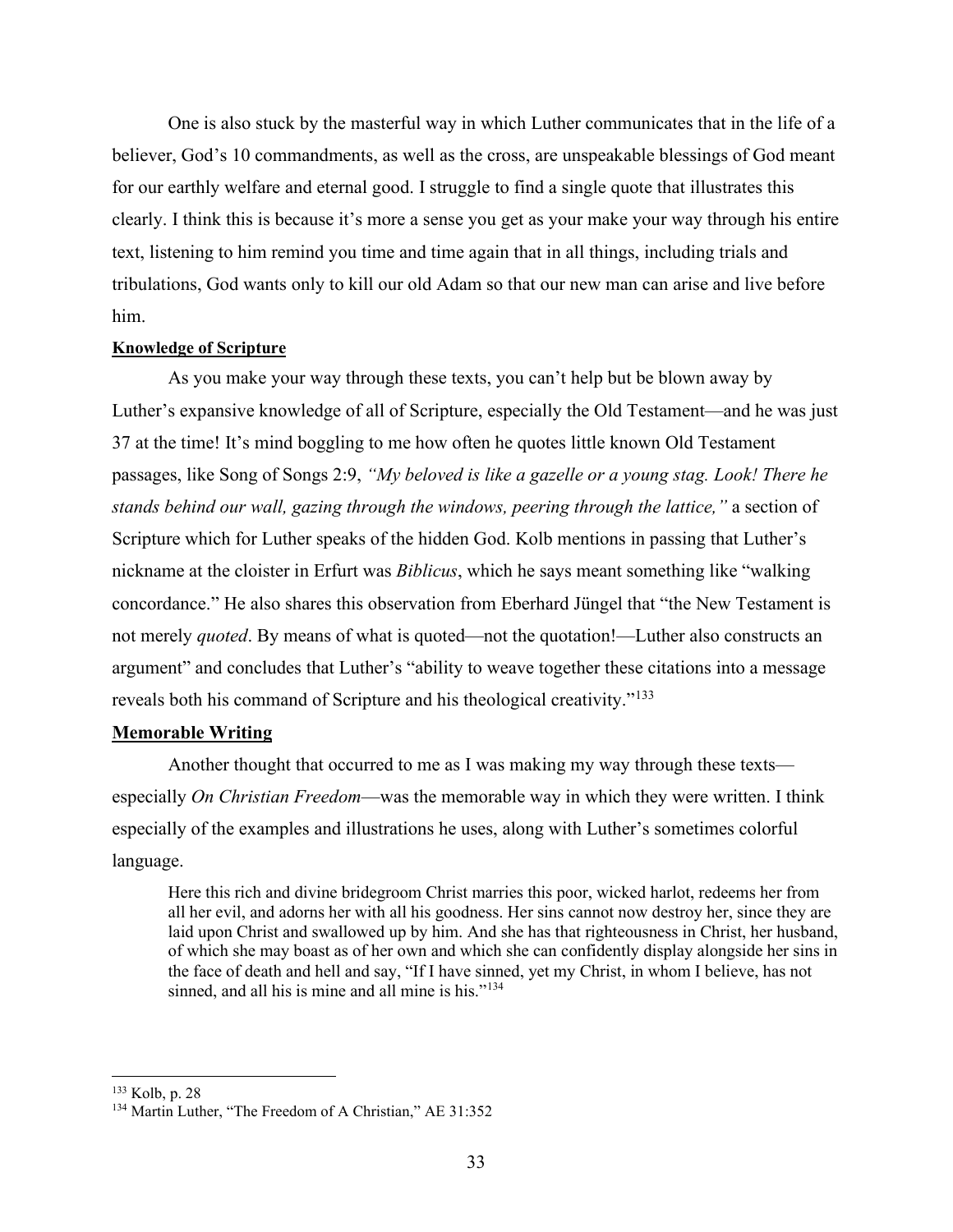To read these texts is to be reminded of the importance of presenting God's truths simply, clearly, concretely.

# **Prayer**

Reading Luther's text on good works also got me thinking about a few things regarding prayer. First, there was the reminder that this is a critical part of a pastor's work. Luther said, "The spiritual estate has been especially established for this work, as indeed in ancient times some fathers prayed day and night."<sup>[135](#page-33-0)</sup> I have no doubt that we've all heard that famous Luther quote that the more he had to do, the more time he needed for prayer. I know that pastors pray a lot. But—and I can speak only for myself here—I wonder if much of it doesn't fall into the category of what I'll call "professional praying," i.e. reading or saying a prayer in worship or with a shut-in or before a meeting starts. I am not suggesting in the least that such prayers are somehow of a lesser quality or not really prayers. I'm just saying that as we have been encouraged over the years not just to read God's Word "professionally" in preparation for sermons and Bible class but also personally, and to apply it to ourselves, so Luther reminded me of the importance of praying not just "professionally" but also pastorally and personally. Just as it is important for a pastor—as part of his shepherding office—to study God's Word for the benefit of himself and those entrusted to his care, so it is important for a pastor—as part of his shepherding office—to be a man of prayer. Not just in worship. Not just at the bedside of a sick member. Not just before a meeting starts. But to prayer continually for himself and those entrusted to his spiritual care. Imagine starting each day with a meaningful chunk of time devoted to specific prayers connected to one's life and ministry.

Luther also got me thinking about something else in this regard—the importance of the general prayer in the worship service. He said, "This common prayer is precious and the most effective, and it is for the sake of this that we assemble ourselves together. The church is called a house of prayer because we are all there as a congregation and with one accord to bring our own needs as well as those of all men before God and to call upon him for mercy." How often is the general prayer little more than "the sermon with your eyes closed," as Professor Tiefel once described it in class? We serve God's people well when we help them understand how important their prayers for others are. God listens to these prayers, and he acts on them. When God's people join together in worship to talk to God about other people in their congregation,

<span id="page-33-0"></span><sup>135</sup> Martin Luther, "On Good Works," AE 44:61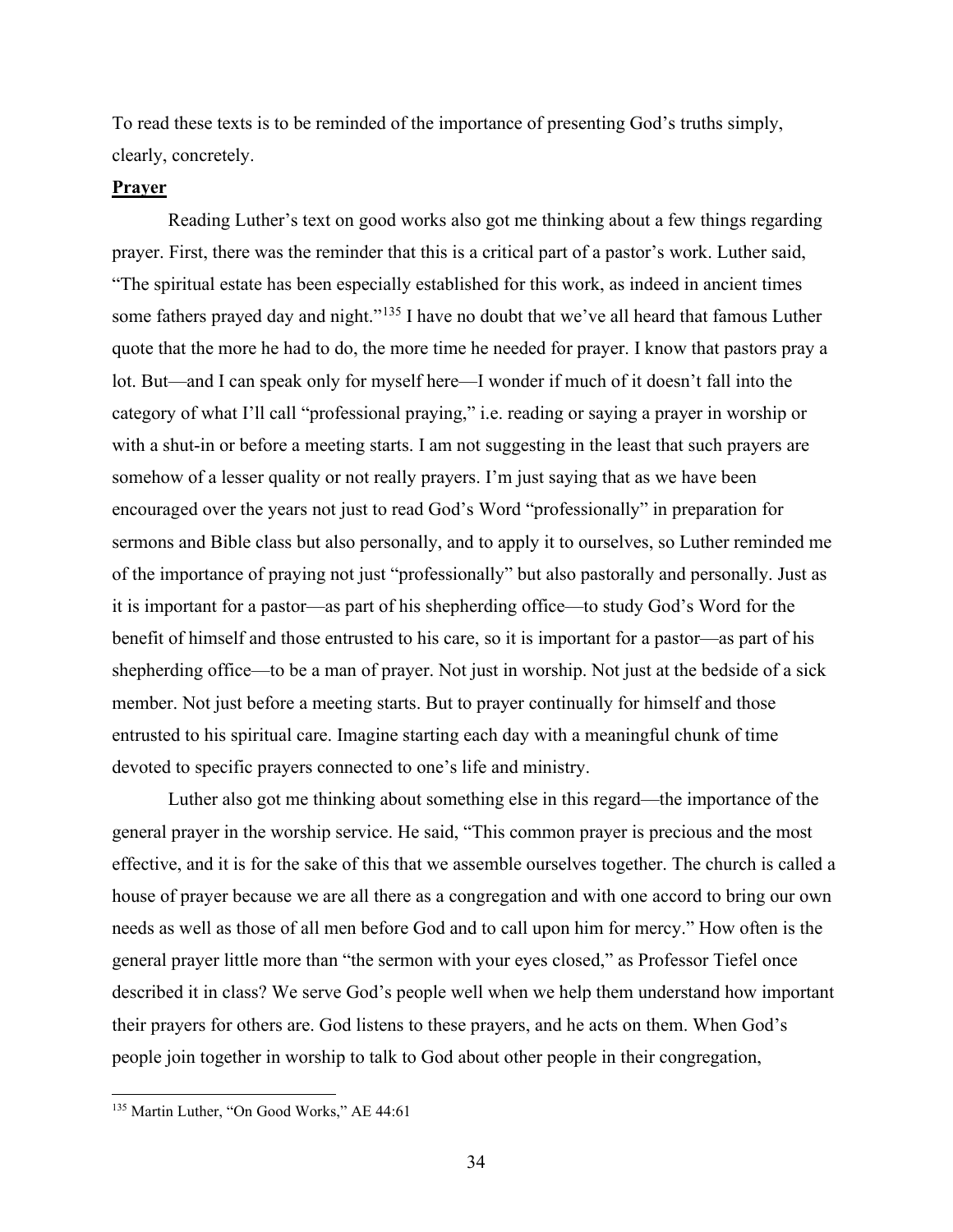community, and country, that is essential, vitally important work they are doing. So too when they beseech God on behalf of their government leaders. Luther said,

where such prayer does not take place in the mass, it would be better to omit the mass. By assembling together in a house of prayer we show that we ought to make common prayer and petition for the entire fellowship. What sense does it make for us to scatter those prayers and divide them up so that everyone prays only for himself, and nobody concerns himself with anybody else for another's need?[136](#page-34-0)

# **The Weak**

Luther's reminder to be concerned chiefly for others is another useful application of his

words today. Repeatedly one encounters in these texts Luther's concern for those weak in faith.

We must not despise these men of little faith who cling to their ceremonies and perform them as though they were lost souls. These men would gladly do right and learn something better, but they are as yet unable to grasp it all. … They must be led back to faith again in a kindly manner and with gentle patience, just as a sick man is nursed. For the sake of their conscience they must be allowed for a while to go on clinging to some works and to perform them as necessary for salvation, as long as they grasp faith properly. Otherwise, if we try to tear them away too suddenly their weak consciences may be utterly shattered and confused, and consequently they end with neither faith nor works.<sup>[137](#page-34-1)</sup>

#### **Recalibrating Life**

Another thought that occurred to me as I was working through especially Luther's *Treatise on Good Works* is the same thought that I have from time to time about Sunday morning worship. It's not always about learning something new. It's about a weekly recalibration of my life. Back when I had an iPhone, I can remember opening the app and having to calibrate it by tilting the screen to roll the ball around the circle. That's how I felt about reading Luther's treatise. I hope I know the 10 Commandments and have a fairly good sense of what God is requiring and forbidding in each one. Nonetheless, as I made my way through Luther's text, I couldn't help but sense that Luther's words were helping me recalibrate my life, helping me to focus it more on my eternal relationship with him than on my earthly well-being. Once again, this isn't something where you can point to a single quotation; it's rather the cumulative effect of the entire text.

#### **Vocation**

Luther's Treatise on Good Works also let's one see Luther's doctrine of vocation in a concrete way. He repeatedly speaks to the believer not just as he or she does things in and for the

<span id="page-34-0"></span><sup>136</sup> Martin Luther, AE 44:65

<span id="page-34-1"></span><sup>137</sup> Martin Luther, AE 44:36-37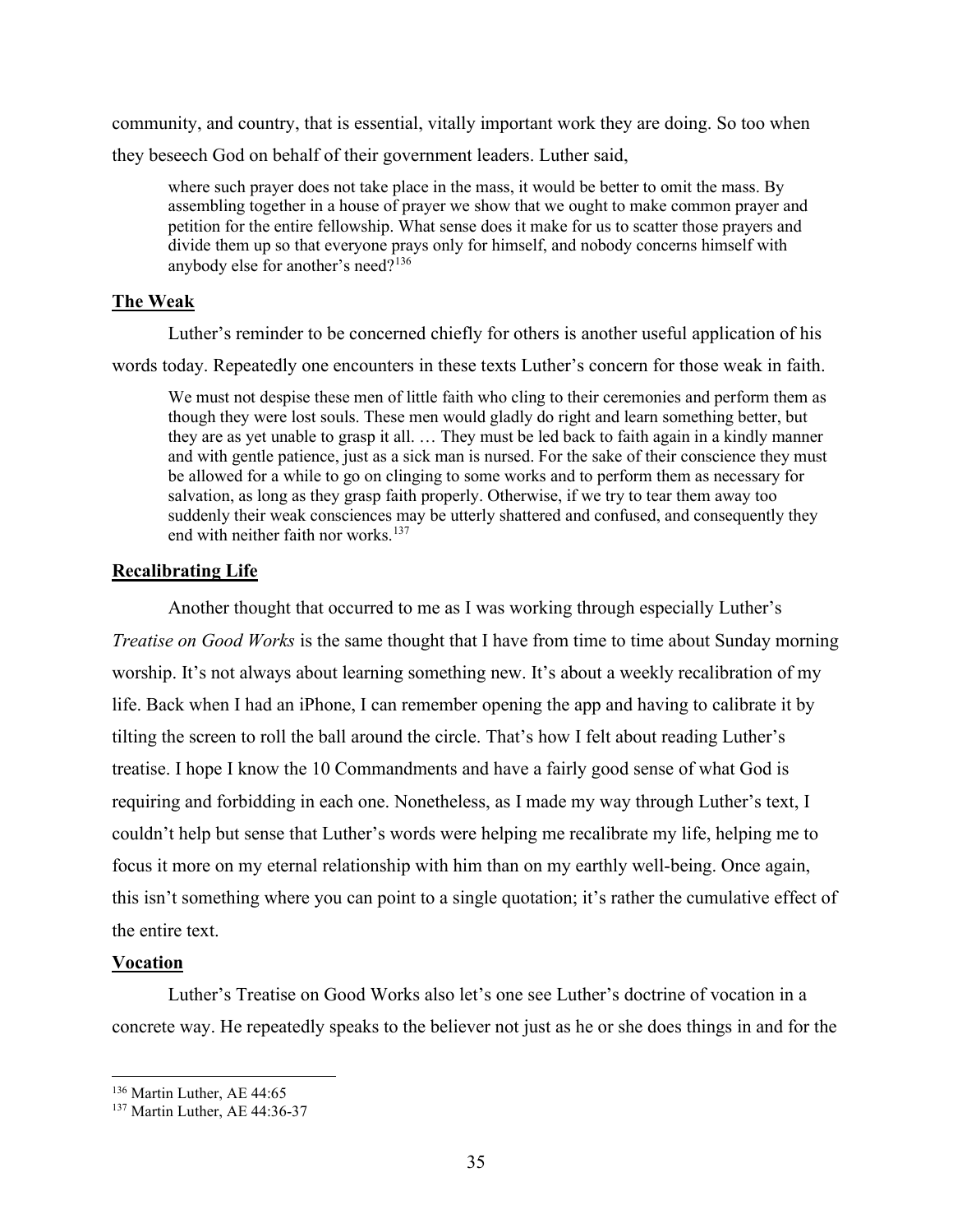church, but at their place of employment, at home, as a spouse or parent, and as a neighbor and friend. While this is not something Luther addresses specifically or at any length, you will find thoughts like these scattered throughout, "at times in the privacy of his home a poor man, in whom nobody can see many great works, joyfully praises God when he fares well, or with entire confidence calls upon him when he is in adversity. He does a greater and more acceptable work by this than another who fasts and prays much, endows churches, makes pilgrimages, and burdens himself with great deeds in this place and that."[138](#page-35-0) As Reu aptly remarks, "not the abandoning of one's earthly calling, but the faithful keeping of the Ten Commandments in the course of one's calling, is the work God requires of us."<sup>[139](#page-35-1)</sup>

#### **Conclusion**

As I conclude, I do have to admit to feeling a bit sheepish—like I copped out on my assignment. What I have put before today you doesn't seem very scholarly to me. You didn't find a lengthy, impressive bibliography at the end of the paper. Consequently, the pages aren't filled with the insights of countless scholars about these treatises of Luther. I know I didn't present anything new, but then again I don't honestly think I've had a single original thought at any point in my life.

If it's any consolation, I did read books and essays about Luther's treatises, mainly about *The Freedom of a Christian* since there's not much secondary literature about Luther's treatise *On Good Works.* But when I had finished them (I'm thinking about two of them in particular), I couldn't help but feel that despite their many erudite words, I didn't really think I had gotten to know Luther's treatises any better than I had by just reading the treatises themselves. And so I decided—for better or for worse—that the most profitable use of our time would be just to let you listen to Luther speak to you directly instead of listening to someone else lecture to you about him. I pray we will all remember what he said to us about Christian freedom and good works.

<sup>138</sup> Martin Luther, AE 44:41

<span id="page-35-1"></span><span id="page-35-0"></span><sup>139</sup> Reu, p. 6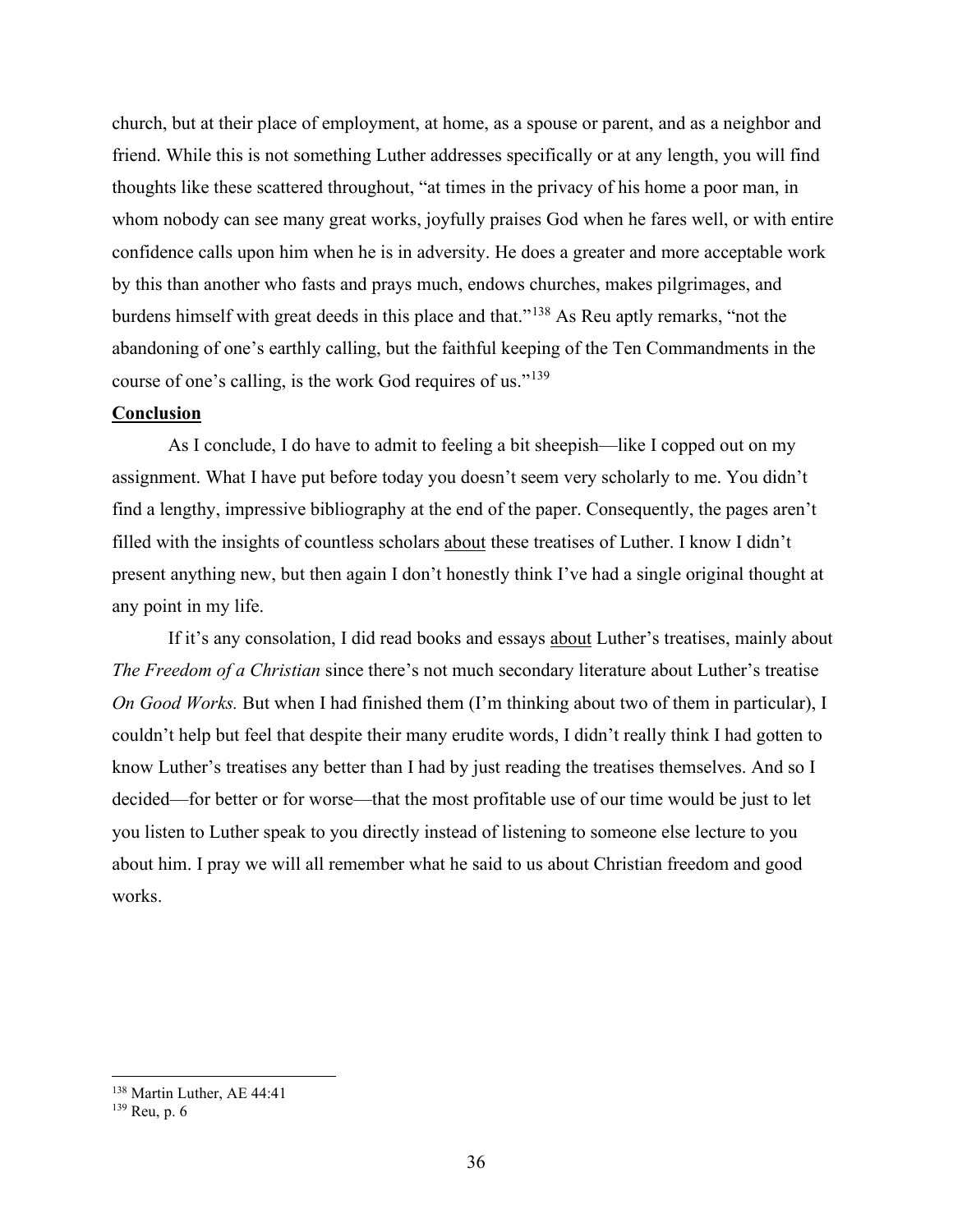# **Application to the World of Martin Luther**[140](#page-36-0) *The Freedom of a Christian:* **Applications Luther Makes Himself**

As we think back to the content of the treatise *The Freedom of a Christian*, its application to the world of Martin Luther will be fairly obvious. With this treatise Luther was clearly teaching that salvation is not by works but through faith in Jesus Christ and that real good works flow from that faith in service to God and one's neighbor. He takes his church to task for "never teaching faith," for seeking "nothing but merits, rewards, and the things that are ours," for making Christ "a taskmaster far harsher than Moses."[141](#page-36-1) He rails against teaching salvation by "human laws and works"[142](#page-36-2) through which "numberless souls have been dragged down to hell."<sup>[143](#page-36-3)</sup> Clearly Luther's heart ached for those who had suffered such spiritual abuse, while he had nothing but disgust for abusers of freedom who wanted to "turn it into an occasion for the flesh." $^{144}$  $^{144}$  $^{144}$ 

# **The Use of Luther's Treatise during Luther's Life**

The treatise's application to the world of Luther's day can also be seen by looking at other events from Reformation history.<sup>[145](#page-36-5)</sup> In the thirteen months that followed its publication, the German version went through thirteen printings in five different cities.<sup>[146](#page-36-6)</sup> When Luther appeared at the Diet of Worms in the spring of 1521, his opponents charged that "the common people were using his book, *The Freedom of a Christian*, to throw off the yoke, and to strengthen disobedience,"<sup>[147](#page-36-7)</sup> and the text was therefore included among the books Luther was called on to recant.

It also seems that Luther very much had the thoughts of this treatise in mind in March of 1522 when he returned from the Wartburg in order personally to oppose Karlstadt and his radical reforms. In his eight Invocavit Sermons, Luther "reasserted his understanding of the Christian obligation to love the neighbor and the Christian's freedom from humanly imposed

<span id="page-36-0"></span><sup>&</sup>lt;sup>140</sup> I had originally intended that this would be Part II of the essay. Time constraints, however, compelled me to move it to an appendix.

<span id="page-36-1"></span><sup>&</sup>lt;sup>141</sup> Martin Luther, "The Freedom of a Christian," AE 31:368-369.

<span id="page-36-2"></span><sup>&</sup>lt;sup>142</sup> Martin Luther, AE 31:356.

<span id="page-36-3"></span><sup>143</sup> Martin Luther, AE 31:375

<span id="page-36-4"></span><sup>144</sup> Martin Luther, AE 31:371-372

<span id="page-36-5"></span><sup>145</sup> For this, we turn to Dr. Robert Kolb and his recent book *Luther's Treatise on Christian Freedom and its Legacy* as well as his essay on the same topic. In his book he has a chapter entitled: "Luther's Most Beloved Writing? The Unfolding History of *On Christian Freedom*." What is presented here is drawn mainly from that source. <sup>146</sup> Kolb, *Befreit um Gebunden zu sein*, p. 35.

<span id="page-36-7"></span><span id="page-36-6"></span><sup>&</sup>lt;sup>147</sup> George Forell and Helmut Lehmann, ed., (Philadelphia: Fortress Press, 1958), AE 32:116.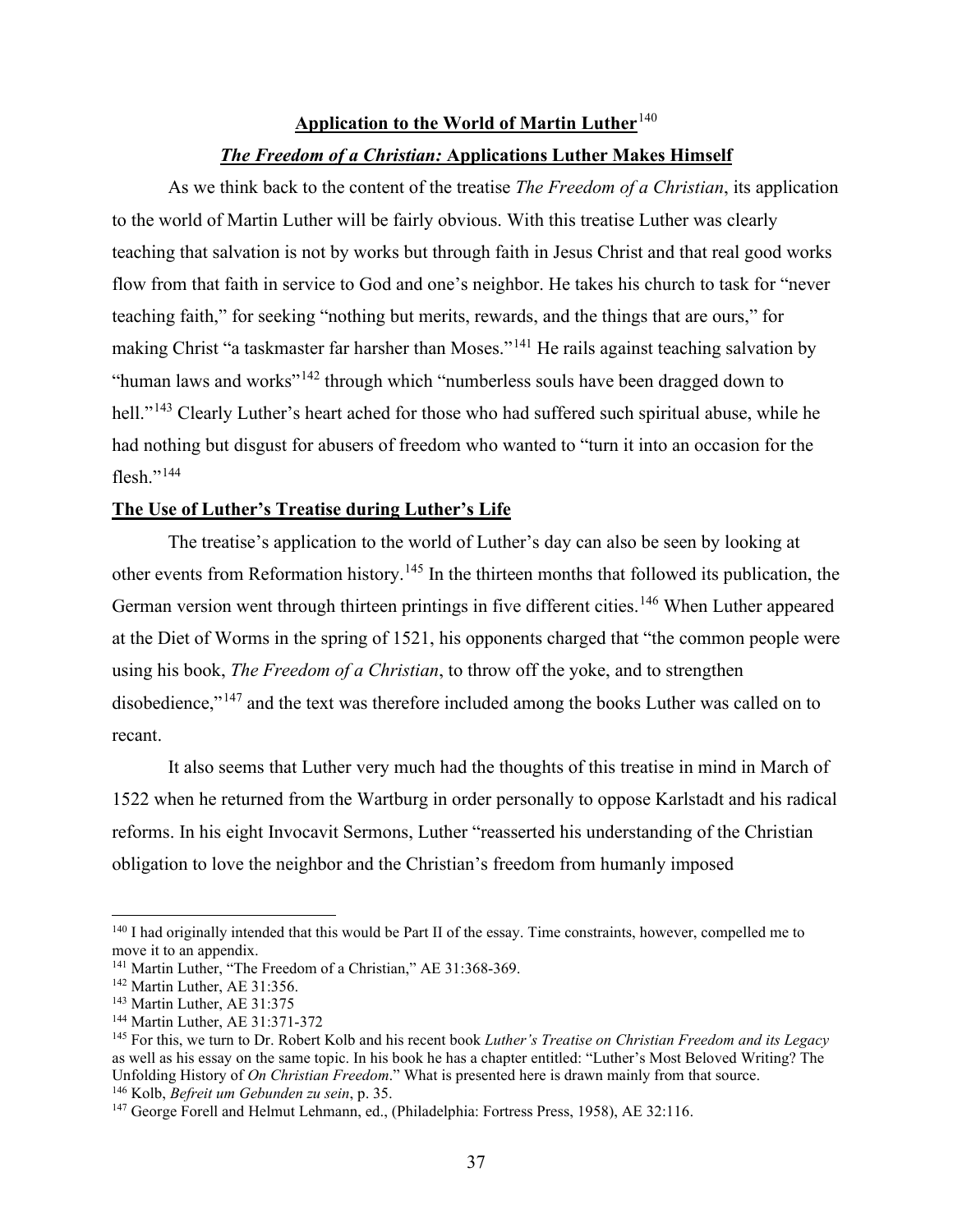regulations."[148](#page-37-0) In dealing with the people of Wittenberg, Luther distinguished between the weak and the stubborn, and urged his listeners "to rely on the faith and love that God's Word works in human hearts rather than on what legal coercion forces upon them."<sup>[149](#page-37-1)</sup>

When the Peasants' War broke out in 1524, Luther's enemies viewed it as the poisonous fruit of his teaching on Christian freedom and proof that they had been right at Worms. While Luther would not have agreed with that, of course, Kolb does say that Luther "perceived a serious threat to the freedom of all and the bodily welfare of peasants and nobles alike in the outbreak of peasant violence."<sup>[150](#page-37-2)</sup>

Though Luther did not again treat the matter of Christian freedom so extensively, the content of both theses did specifically make its way into sermons and lectures on occasion.<sup>[151](#page-37-3)</sup> Kolb also remarks briefly that the content of Luther's treatise played a role in the intra-Lutheran controversy concerning the necessity of good works following Luther's death.<sup>[152](#page-37-4)</sup>

# **The Use of Luther's Treatise after Luther's Death**

Kolb also details the almost immediate impact Luther's treatise had on the first Lutheran dogmatics, Melanchthon's 1521 *Loci communes*. According to Kolb, Melanchthon's *Loci* "shaped presentations of the topic … among Lutheran theologians for a century." Interesting, however, is that "from his inner circle few of Luther's supporters mentioned his *On Christian Freedom* in their recollections of the course of the Reformation."[153](#page-37-5)

As Kolb traces the use of the treatise across the centuries, he notes that from 1550 through 1700, "*On Christian Freedom* seldom found its way into presentations of the reformer's thinking." He also notes that "the concept received relatively little attention in important works on biblical teaching in seventeenth-century Lutheran thought," including most dogmatics texts. The only exception to this that Kolb notes is Ludwig von Seckendorf's 1692 history of the Lutheran church.<sup>[154](#page-37-6)</sup> Nor did this change much in the eighteenth century. During this time, the emphasis was on Luther's personality and defiance of authority more than on his doctrine, and on freedom of conscience and intellectual freedom more than freedom from sin, death, and the

<span id="page-37-0"></span><sup>148</sup> Kolb, *Luther's Treatise on Christian Freedom and its Legacy,* p. 93.

<span id="page-37-1"></span><sup>149</sup> Kolb, p. 93.

<span id="page-37-2"></span><sup>150</sup> Kolb, p. 94.

<span id="page-37-3"></span><sup>&</sup>lt;sup>151</sup> Kolb provides examples on pp. 95-96 of his book.

<span id="page-37-4"></span><sup>152</sup> Kolb, p. 29.

<span id="page-37-5"></span><sup>153</sup> Kolb, p. 97-98.

<span id="page-37-6"></span><sup>154</sup> Kolb, p. 102-103.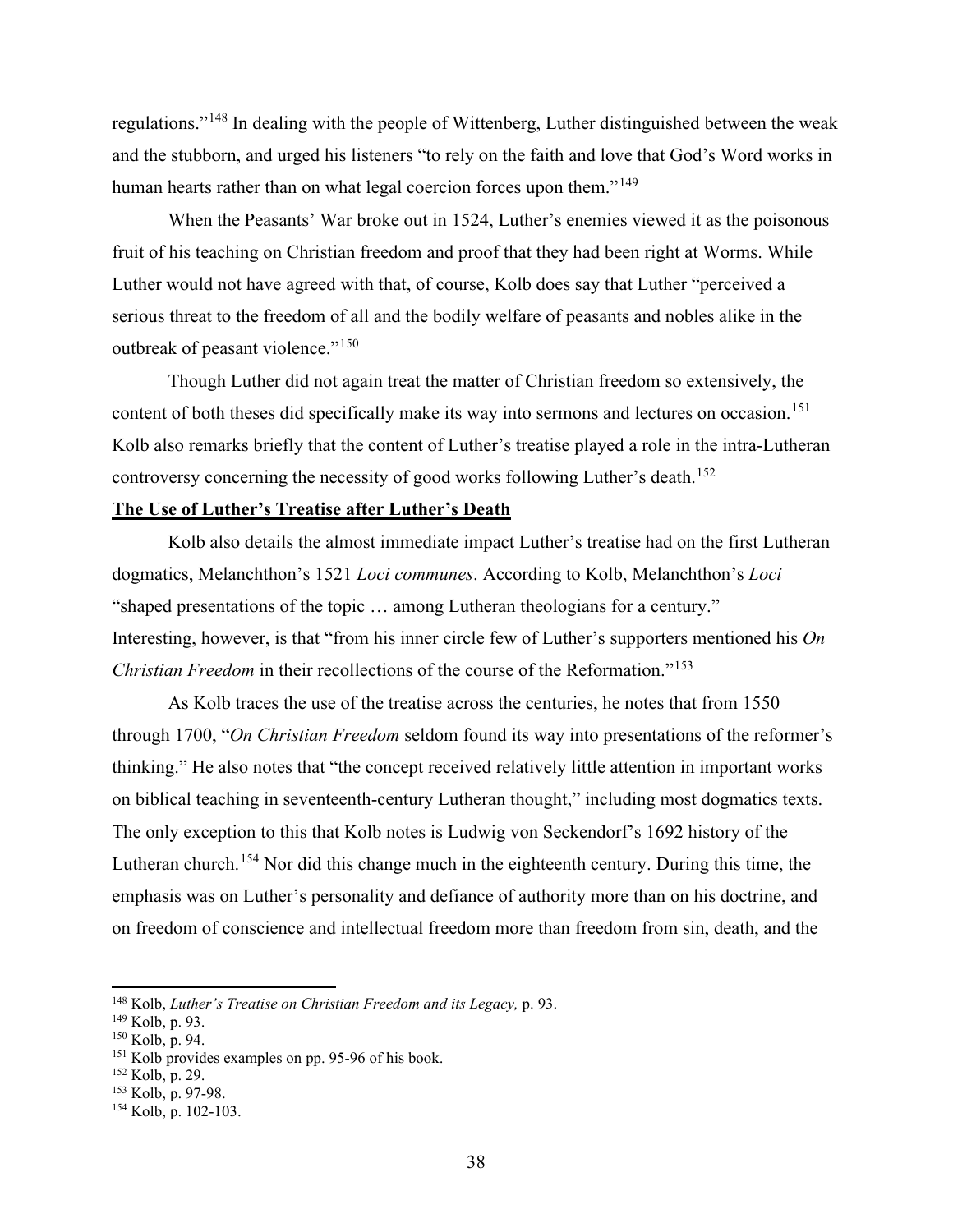devil and its consequent freedom to serve God and people. Among the English speakers of this century, the defiant monk at Worms was seen predominantly as the one who paved the way for political freedom.<sup>[155](#page-38-0)</sup> In nineteenth and early twentieth century Germany, philosophers continued to present Luther as the forerunner of the secular, individual, modern man, one who was free to act according to the dictates of his own conscience. It wasn't until 1863 that the Reformation historian and Luther biographer Julius Köstlin highlighted the three "reformational writings" of 1520, among them *On Christian Freedom*, which he described as "the heart of [Luther's] entire teaching and the entire saving truth of God."[156](#page-38-1) After World War I, the direct study of Luther's thought experienced a rebirth and as a result, some prominent misunderstandings received something of a correction, though even then most scholars rarely made extensive use of *On Christian Freedom* to do so.<sup>[157](#page-38-2)</sup>

In the years following World War II, a number of important Luther biographies appeared in English. Among them was the detailed work of Ernest Schwiebert published in 1950. One of the memorable features of this book is that Luther's treatise *On Christian Freedom* received more than a passing mention. This continued in Martin Brecht's three-volume biography in 1983. In like manner, the Luther scholar Walther von Löwenich (1903-1992) described the treatise as "one of the most precious gifts Luther has bequeathed to us." In his biography of the Reformer, Heinz Schilling said that *On Christian Freedom* "provided the systematic foundation of a new evangelical church, its core formed by the freedom of the Christian, not by papal primacy and the priestly administration of the sacraments."<sup>[158](#page-38-3)</sup>

Kolb concludes his survey of modern English biographies of Luther by saying that, "the neglect of this work that typified its reception and lack of use from the late sixteenth century into the late nineteenth century had largely disappeared. In the development, several quite accurate reflections of Luther's intention and a recognition of its significance as a work of great literary and theological stature have come to inform the appreciation and application of its insights by those who know the work."<sup>[159](#page-38-4)</sup>

<span id="page-38-0"></span><sup>155</sup> Kolb, p. 103-106.

<span id="page-38-1"></span><sup>&</sup>lt;sup>156</sup> In his essay, Pastor Langebartels provides an extensive catalog of quotations from Luther biographers from the mid-1800s though today which illustrates the important place more recent Luther scholarship gives to this treatise. You will find it on pp. 36-40.

<span id="page-38-2"></span><sup>157</sup> Kolb, p. 110-113.

<span id="page-38-3"></span><sup>158</sup> Kolb, p. 113-118.

<span id="page-38-4"></span><sup>159</sup> Kolb, p. 118-119.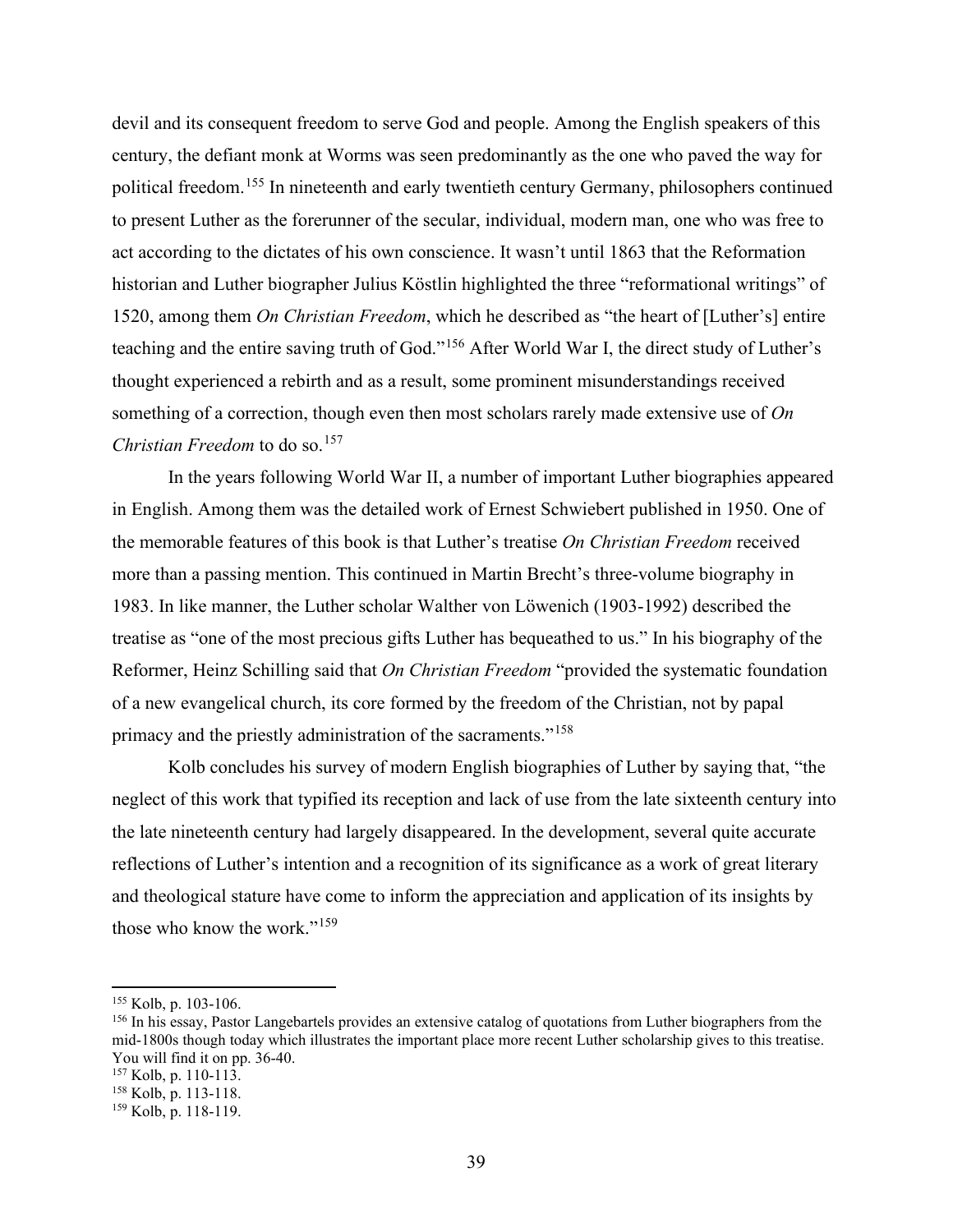# **Treatise on Good Works**

# **Learning What a Good Work Was**

It should be clear from the summary of Luther's Treatise on Good Works that the chief application Luther made to the world of his day was to correct his church's understanding of what a good work was. Repeatedly Luther lists and then dismisses most religious activities taught by his church, not necessarily because they were wrong or bad in and of themselves, but because they did not flow from faith in the redeeming work of Jesus Christ but were instead done with the goal of earning salvation. Luther said,

They have set faith not above but beside other virtues. They have made faith into a kind of work of its own, separated from all works of the other virtues. … I have always praised faith and rejected all works which are done without such faith in this way in order to lead men from the false, pretentious, pharisaic good works done without faith, … and to lead them to the right, true, genuine, real works of faith.[160](#page-39-0)

The American Edition's introduction to this text notes that "with this single treatise Luther obliterated the distinction between the 'religious' and the 'secular,' and altered the whole system of Christian ethics."<sup>[161](#page-39-1)</sup>

### **The Need for Change**

Luther made it clear in this treatise that Rome's doctrine needed to change. But he also

made it clear that Rome's practices needed to change too. Here's one example.

Today nothing comes from Rome but a fair of spiritual wares which are bought and sold openly and shamelessly: indulgences, parishes, monasteries, bishoprics, deaneries, benefices, and everything else that was originally founded for the service of God throughout the world. … Consequently, the people are neglected, and the word of God and God's name and honor perish and faith is destroyed.<sup>[162](#page-39-2)</sup>

Here is a second example. "Roman cunning has contrived a device so that before a council starts, kings and princes must take an oath to let the Romans remain just as they are and keep what they have gotten. In this way they have set up a barrier to shield themselves from any reformation, as well as to provide them with protection and freedom for all their knavery."<sup>[163](#page-39-3)</sup> Not only did Rome need change, Sunday and other holy days did too.

It would be a good thing, therefore, if there were fewer saints' days, since in our times the works done on those days are for the greater part worse than those done on work days, what with idling about, gluttony, drunkenness, gambling, and other evil deeds. But worse than that, the mass and

<span id="page-39-0"></span><sup>&</sup>lt;sup>160</sup> Martin Luther, "On Good Works," AE 44:26,29.

<span id="page-39-1"></span><sup>161</sup> James Atkinson and Helmut Lehmann, ed., (Philadelphia: Fortress Press, 1966) p. 20

<span id="page-39-2"></span><sup>&</sup>lt;sup>162</sup> Martin Luther, AE 44:89.

<span id="page-39-3"></span><sup>163</sup> Martin Luther, "On Good Works," AE 44:91.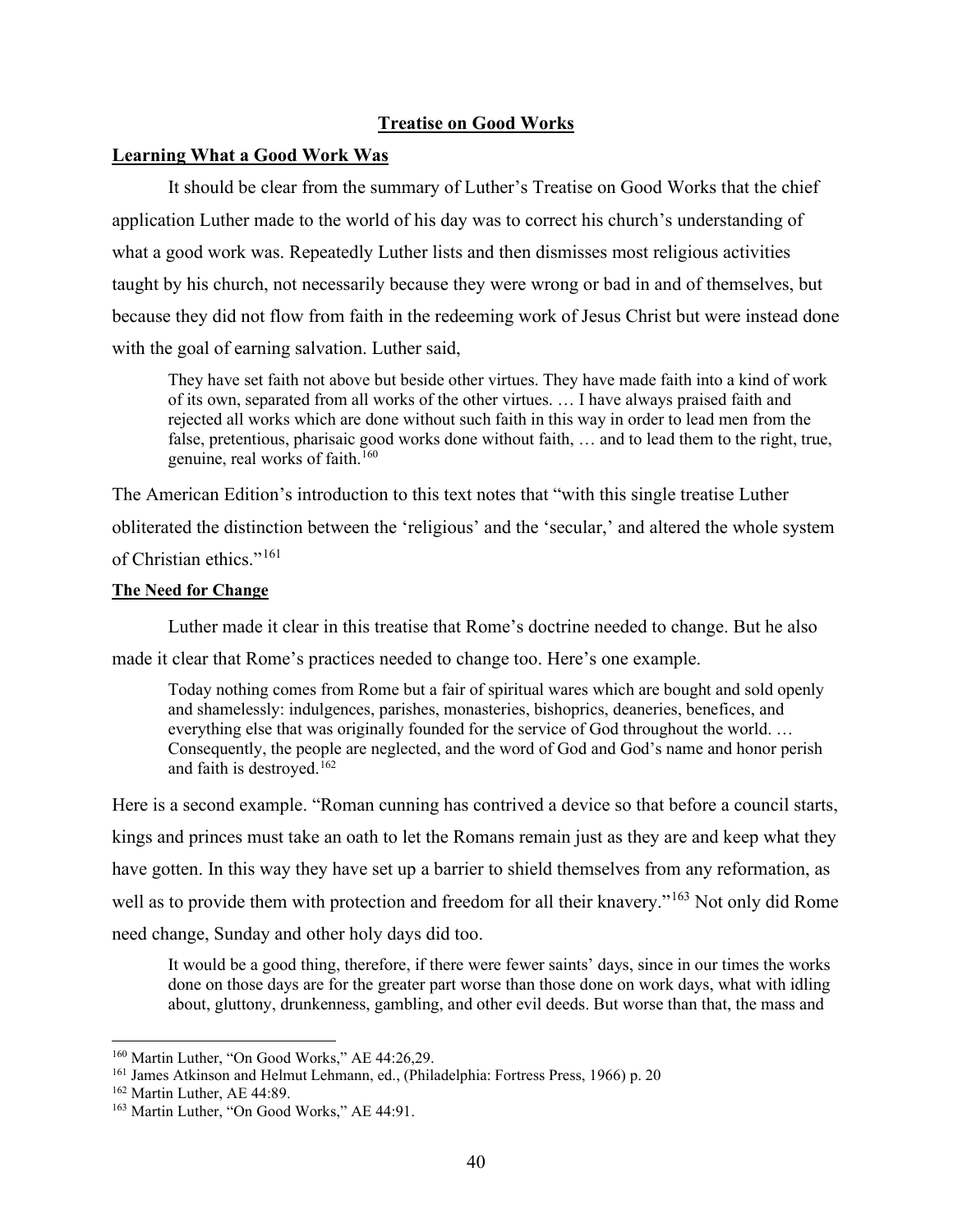the sermon are heard without edification, and the prayer is said without faith. It has almost gotten to the point where we think it is enough to watch the mass with our eyes, hear the preaching with our ears, and say the prayers with our mouths.<sup>[164](#page-40-0)</sup>

In fact, the entire spiritual estate needed radical change.

Today the spiritual authorities issue decrees, make dispensations, and take money. They pardon beyond what they have power to pardon. … Greed sits in the saddle. What ought to be checked is actually taught. We see with our own eyes that the spiritual estate is more worldly in all points than the worldly estate itself. In the meantime, Christendom has to go to wrack and ruin. … If a bishop would devotedly take care of all these demands, see to them, make visitations, and fulfil all his responsibilities in the way that he should, then even one single city would be too much for him. ... It should also be one of the tasks of the spiritual authorities to reduce the [number of] institutions, monasteries, and schools where they cannot be properly cared for. It is much better to have no monastery or institution than one in which an evil system rules and provokes God to anger all the more.<sup>[165](#page-40-1)</sup>

Clearly one can see that in this treatise, Luther is calling for sweeping changes in all aspects of church life in his day.

What is missing at this point is an overview of the influence and impact of this treatise from the time of its writing through the present day, like the one Dr. Kolb provided for Luther's treatise *On Christian Freedom*. It is missing because to the best of my knowledge, it doesn't exist. It doesn't exist because there doesn't seem to be a consensus among Luther scholars that his treatise *On Good Works* is of the same stature as the other three writings being considered during this Symposium.

But should it? Should *On Good Works* routinely be included among Luther's great treatises of 1520, his Reformation manifestos of sorts? Those who would argue that it shouldn't might say that the last 150 years are against it. They might further argue that the principle it presents—that real good works flow from faith—is a principle which Luther set down sufficiently in *On Christian Freedom*, albeit with less concreteness than it appears in this treatise. People with this opinion might also suggest that this text deals less with general guiding principles for the church at large and more with very specific applications, the kind a pastor would make as he tries to teach the members of his congregation what exactly each of God's 10 Commandments means for him or her in daily life.

On the other hand, it did take 300 years for Luther biographers to give Luther's treatise *On Christian Freedom* the status is currently enjoys. Maybe Luther scholars are coming to

<span id="page-40-0"></span><sup>&</sup>lt;sup>164</sup> Martin Luther, "On Good Works," AE 44:55.

<span id="page-40-1"></span><sup>&</sup>lt;sup>165</sup> Martin Luther, "On Good Works," AE 44:88-89.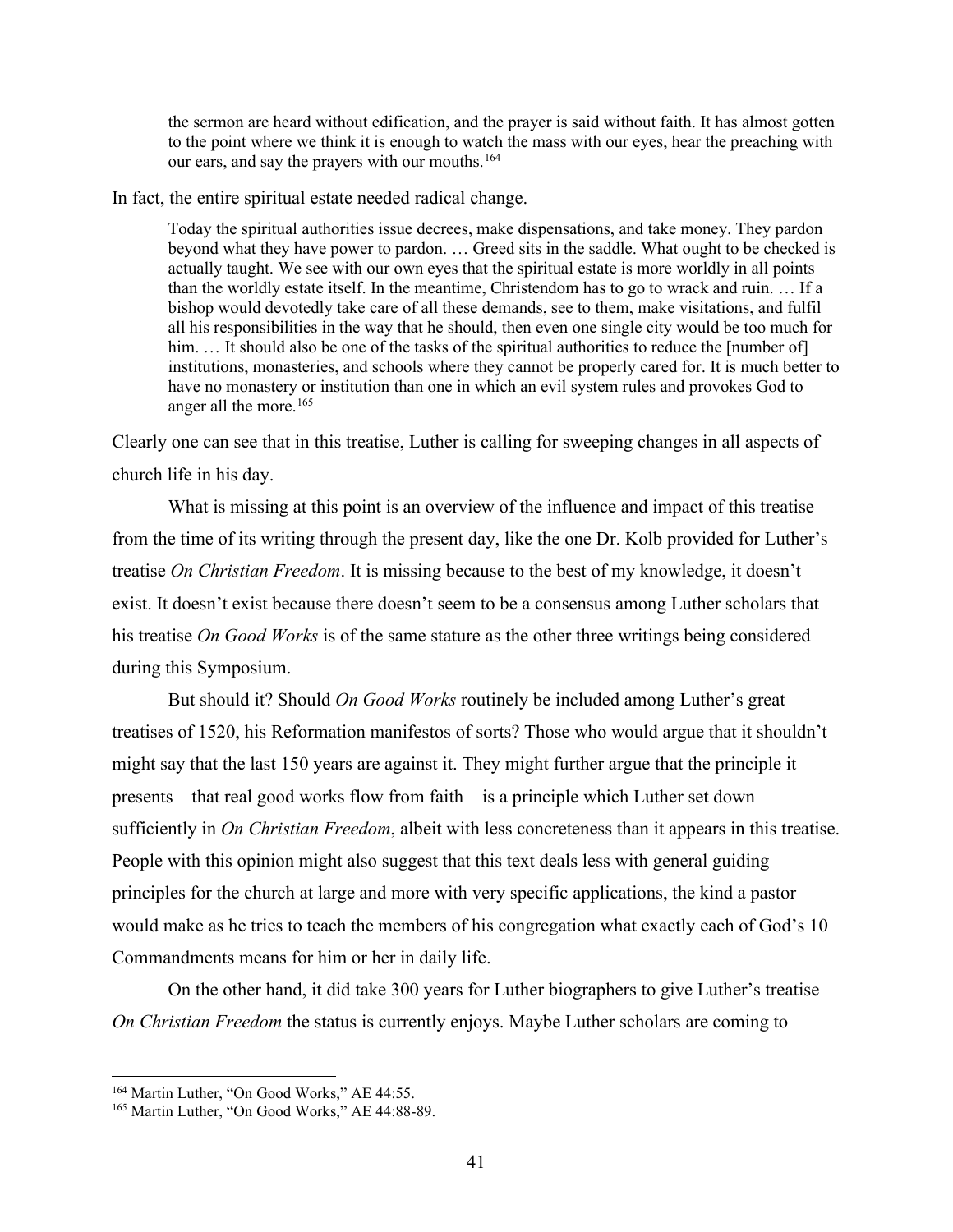realize that this treatise *On Good Works* provides a necessary expansion and application of Luther's second proposition in *On Christian Freedom*. After all, the treatise does answer head on the charge that Lutherans are against good works. And those who have studied the treatise more intently do point out that this is Luther's first intensive and expansive treatment of good works and that with one fell swoop the treatise completely changed the understanding of Christian ethics. That's not an insignificant contribution to Lutheran theology. Maybe every book on *Luthers reformatorische Hauptschriften* out to be immediately tossed aside if it doesn't contain an in-depth look at this text.

I can't help but think, though, that to try and trace the impact and influence of the contents of this treatise throughout the corpus of Luther's writing and then to show its influence in the subsequent history of the Lutheran church would be a daunting task.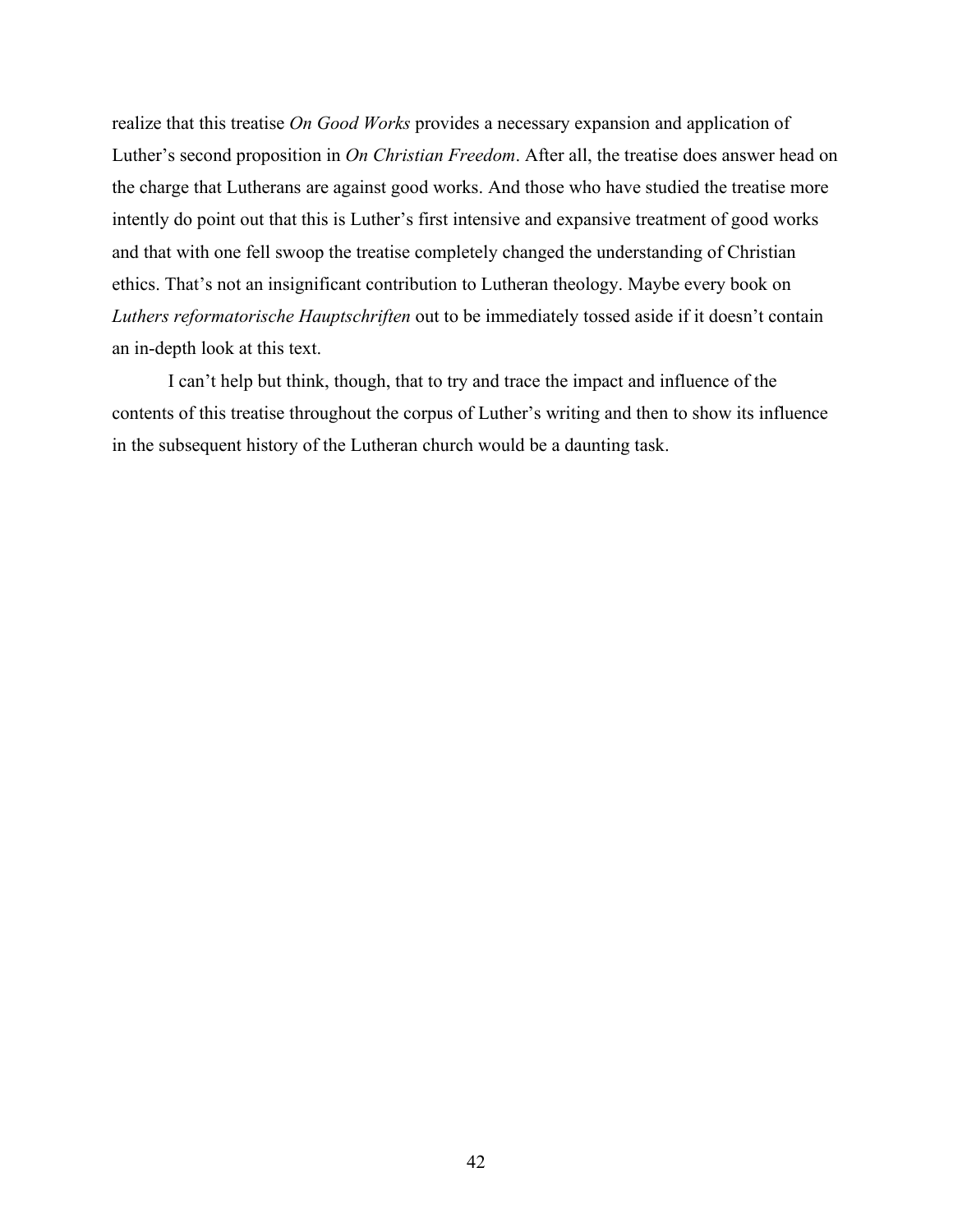# **Bibliography**

Beutel, Albrecht and Wiggermann, Uta. *Reformatorische Hauptschriften des Jahres 1520*. Bielefeld: Luther-Verlag, 2017.

Grislis, Egil. Martin Luther's The Freedom of a Christian Revisited. *Consensus* 24, (May 1998): 93-118.

Herrmann, Gottfried. *Martin Luthers Schrift "Von den guten Werken."*1974.

Kolb, Robert. Befreit, um gebunden zu sein. *Lutherische Theologie und Kirche* 43 (2019), pp. 28-48

Kolb, Robert. *Luther's Treatise on Christian Freedom and its Legacy.* Lanham: The Rowman & Littlefield Publishing Group, Inc., 2020.

Langebartels, James. The Freedom of a Christian. *Lutheran Synodical Quarterly*, 58, (March 2018): pp. 35-80.

Luther, M. (1999). *Luther's Works, Vol. 31: Career of the Reformer I.* (J.J. Pelikan, H.C. Oswald, & H. T. Lehmann, Eds.). Philadelphia: Fortress Press, 1957.

Luther, M. (1999). *Luther's Works, Vol. 32: Career of the Reformer II.* (J.J. Pelikan, H.C. Oswald, & H. T. Lehmann, Eds.). Philadelphia: Fortress Press, 1958.

Luther, M. (1999). *Luther's Works, Vol. 44: The Christian in Society I.* (J.J. Pelikan, H.C. Oswald, & H. T. Lehmann, Eds.). Philadelphia: Fortress Press, 1966.

Luther, M. *Martin Luther Taschenausgabe: Auswahl in fünf Bänden*, *Band 4*. (Horst Beintker, Helmar Junghans, Hubert Kirchner). Berlin: Evangelische Verlagsanstalt, 1981-1982.

Kaiser, Bernhard. "Gute Werke" nach der Theologie Martin Luthers. http://www.bernhardkaiser.homepage.t-online.de/downloads/luther-von-den-guten-werken.pdf. Accessed June 30, 2020.

Mackinnon, James. *Luther and the Reformation: Vol. II The Breach with Rome*. London: Longmans, Green, and Co. LTD., 1928